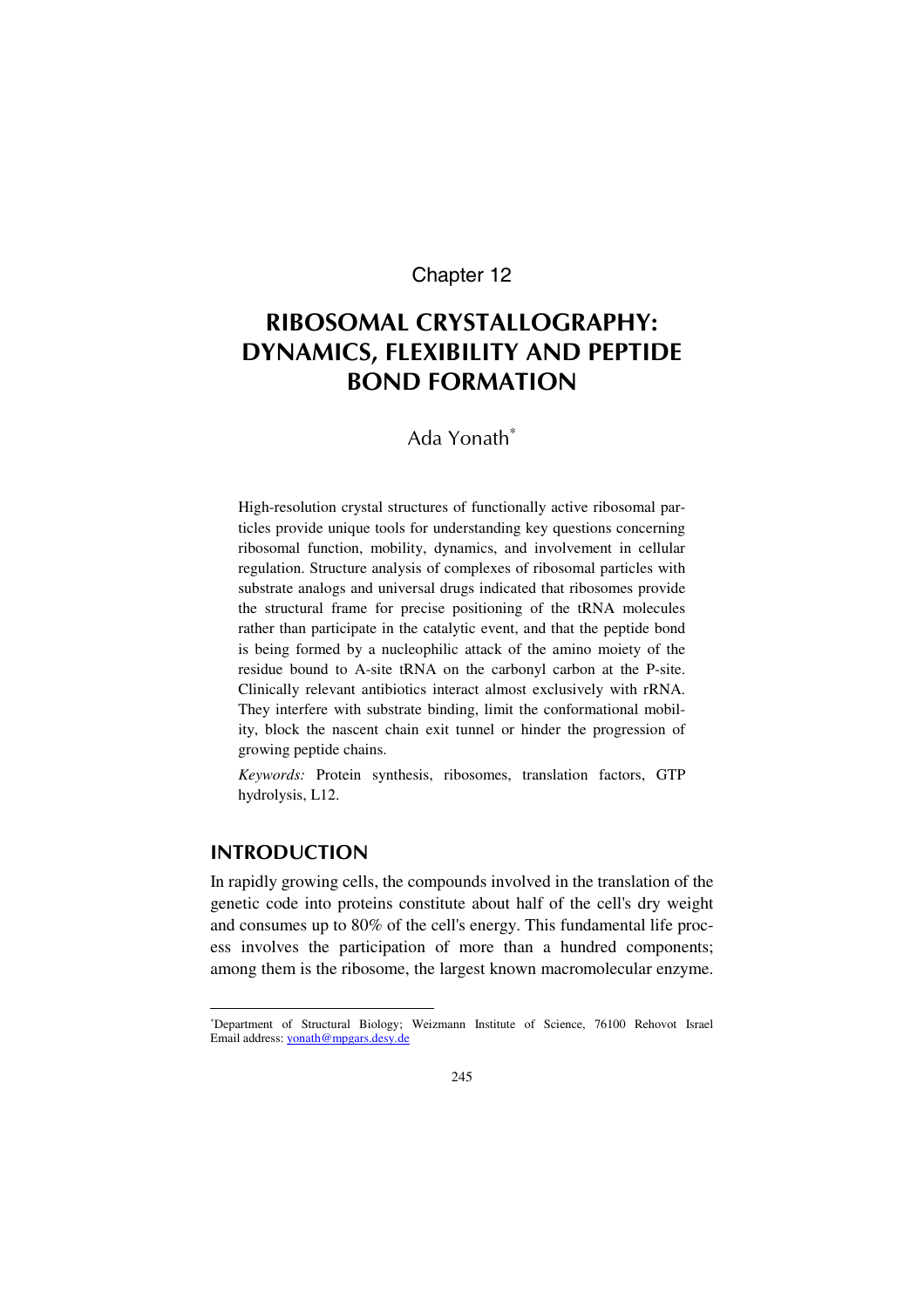Ribosomes are the universal cellular organelles built of two subunits of unequal size. The prokaryotic ribosomal small subunit (called 30S) has a molecular weight of  $8.5 \times 10^5$  Dalton and contains one RNA chain of over 1500 nucleotides and 20 proteins. The prokaryotic large ribosomal subunit (called 50S) is of molecular weight of  $1.5 \times 10^6$  Dalton and contains two RNA chains with a total of about 3000 nucleotides and around 35 proteins.

The smaller subunit has key roles in the initiation of the translation process, in decoding the genetic message, in discriminating against nonand near-cognate amino-acylated tRNA molecules, and in controlling the fidelity of codon-anticodon interactions. The larger subunit contains the peptidyl transferase center, the site where the peptide bonds are created. Upon initiation of protein synthesis, the two ribosomal subunits associate to form functionally active 70S ribosome, utilizing amino acids brought to it by amino-acylated tRNA molecules. Within the ribosome there are three binding sites for transfer RNA (tRNA), designated the P (peptidyl), A (aminoacyl) and E (exit) sites which are partly located on both the small and the large subunits. The anticodon loops of the three tRNA molecules bind to the small subunit, whereas the acceptor stems bind to the large subunit. Both subunits work together to translocate all three tRNAs molecules and the associated mRNA chain by precisely one codon with respect to the ribosome. The entire process depends on an energy source, the hydrolysis of GTP, and several extrinsic cellular protein factors.

The ribosome is a precisely engineered molecular machine that performs an intricate multi-step process that requires smooth and rapid switches between different conformations. Both ribosomal subunits can undergo reversible alterations and contain structural elements that participate in global motions together with local rearrangements. One of the major events involved in protein biosynthesis that requires significant mobility of both ribosomal subunits is the GTPase-dependent translocation. In the course of protein biosynthesis, once a peptide bond is formed, the P-site tRNA is deacylated and its acceptor end moves to the E (exit) site, while the A-site tRNA, carrying the nascent chain moves into the Psite. This fundamental act in the elongation cycle of protein synthesis is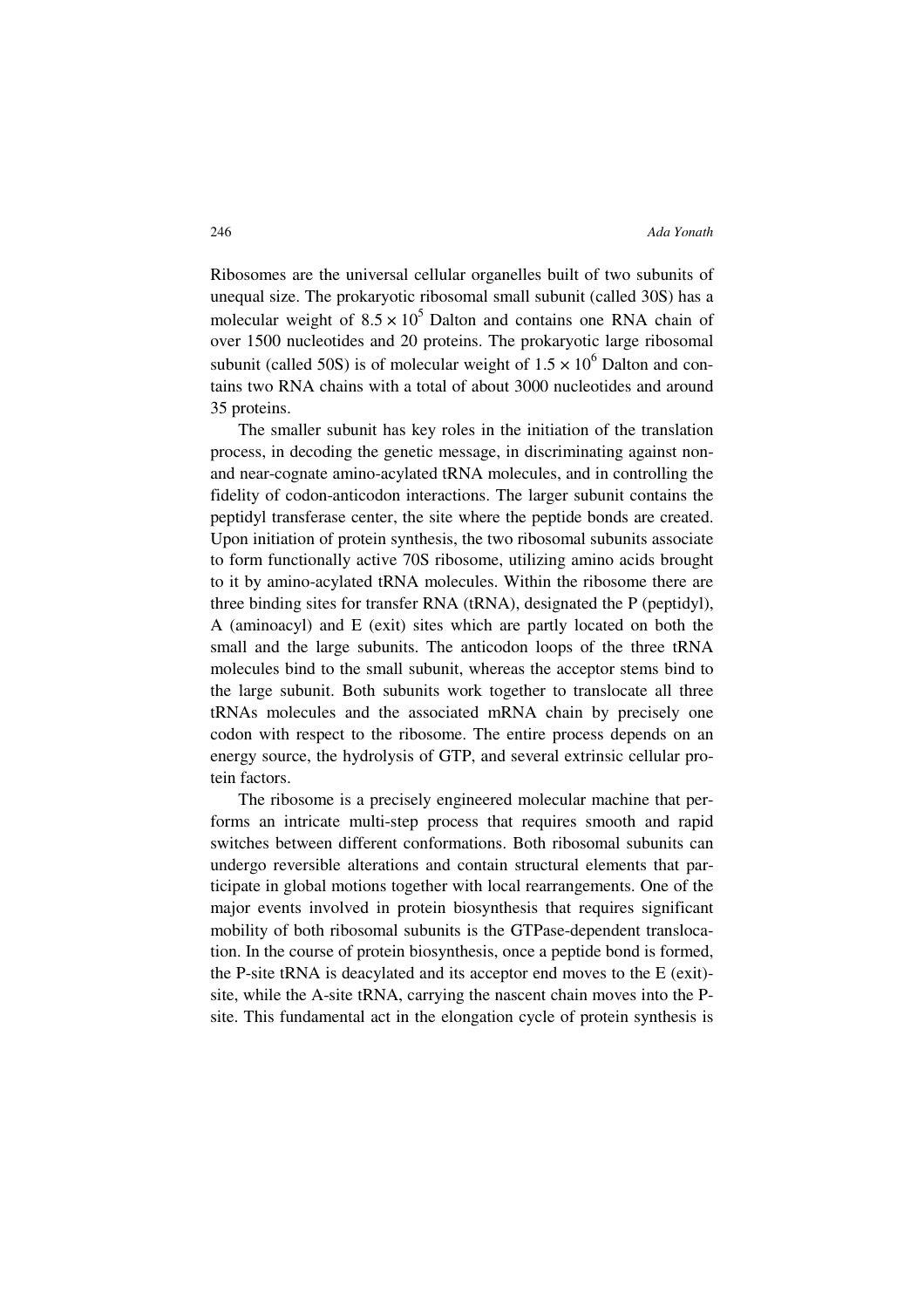called translocation. It may be performed either by a simple translation of entire tRNA molecules, according to the classical three-site model (Rheinberger *et al*., 1981, Lill and Wintermeyer, 1987), or incorporate an additional intermediate hybrid state. According to the latter proposal, translocation occurs in two discrete steps. In the first, spontaneous step, that occurs right after peptide bond formation, the tRNA acceptor end moves relative to the large subunit. In the second step, which is promoted by EF-G, the anticodon moves relative to the small subunit (Moazed and Noller, 1989, Wilson and Noller, 1998).

Antibiotics are natural or man-made compounds, designed to interfere with bacterial metabolism and eliminate bacteria by inhibiting the biosynthesis of protein or DNA or cell-wall components. About 40% of the known antibiotics interfere with protein biosynthesis. The ribosome is one of the main binding targets for a broad range of natural and synthetic antibiotics. Structurally diverse natural as well as synthetic compounds efficiently inhibit ribosomal function (Cundliffe, 1981, Spahn and Prescott, 1996). Theoretically the ribosome offers multiple opportunities for the binding of small compounds, but practically all the known drugs utilize only a few sites. Biochemical information about binding and action of antibiotics on the ribosome has been accumulated for almost four decades.

Puromycin played a central role in biochemical experiments aimed at the understanding of the mechanism of peptide bond formation (Pestka, 1977, Vazquez, 1979, Gale *et al*., 1981, Porse and Garrett, 1995, Rodriguez-Fonseca *et al*., 2000) since it can bind to the A-site (Moazed and Noller, 1991, Monro *et al*., 1969, Smith *et al*., 1965, Traut and Monro, 1964) as well as to the P-site, albeit to a lower extent (Bourd *et al*., 1983, Kirillov *et al*., 1997). Puromycin, which was named "antibiotic agent" because it is a product of a microorganism, is a universal ribosome inhibitor, since it binds to all ribosomes. It binds at the peptidyl transferase center (Rodriguez-Fonseca *et al*., 2000) and as such is being used for studies on the mechanism of peptide bond formation. Unlike other antibiotics, puromycin does not lead to drug-resistance by mutations in the PTC (Garrett and Rodriguez-Fonseca, 1995). Puromycin is partially costructural with the 3' terminus of aminoacyl-tRNA (Harms *et al*., 2001), but its aminoacyl residue is linked via an amide bridge rather than an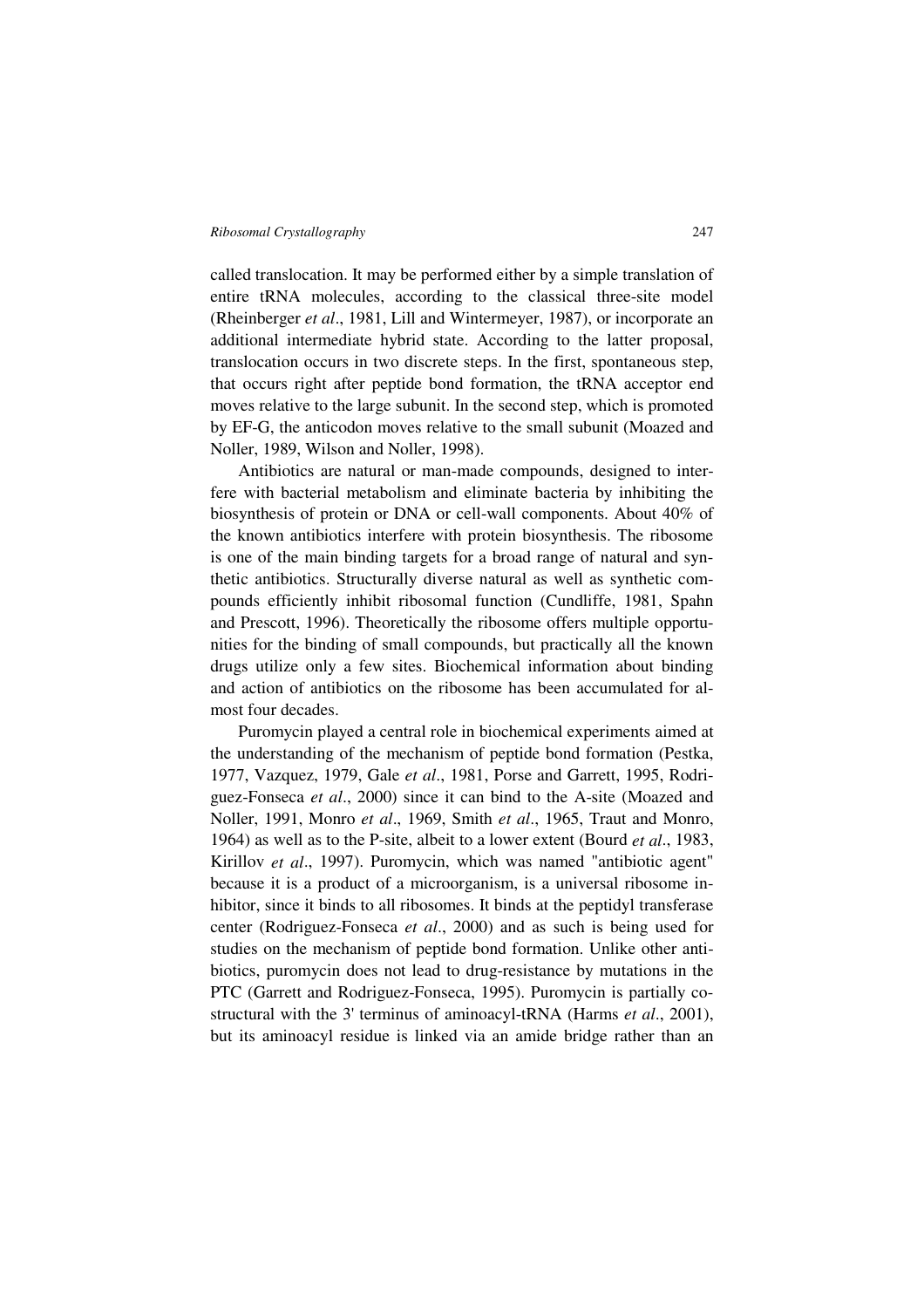ester bond. Puromycin is known to bind weakly to the large subunit and a high concentration of methanol or ethanol, is required to enhance its binding. Puromycin probing in the presence of an active donor substrate can result in peptide bond formation (Odom *et al*., 1990), which is uncoupled from movement of the A-site tRNA (Green *et al*., 1998). No further synthesis can take place since the amide bond of puromycin cannot be cleaved; hence the peptidyl-puromycin so obtained falls off the ribosome.

Among the antibiotics that target ribosomes, the macrolides have the highest clinical usage. They act against gram-positive aerobes and some gram-negative aerobes. Most macrolides have a broad-spectrum antimicrobial activity and are used primarily for respiratory, skin and soft tissue infections. The macrolide family is large and structurally diverse. The central component of the macrolides is a lactone ring. The 14 member ring macrolides are among the most important antibiotics. Better stability and improved spectrum of activity characterize Macrolides of the second generation, such as chlarithromycin or roxithromycin. Subsequent rapid spread of antibiotic-resistant strains has stimulated the search for additional novel derivatives. The macrolides of the third generation, the ketolides, show an improved activity profile, and are more active against certain macrolide-resistant strains.

The high-resolution structures of the two ribosomal subunits form eubacteria were found suitable to serve as pathogen-models. Using them as references allowed unambiguous localization of over a dozen antibiotic drugs, most of which are clinically relevant antibiotics (Brodersen *et al*., 2000, Carter *et al*., 2000, Pioletti *et al*., 2001, Schluenzen *et al*., 2001, Hansen *et al*., 2002). Co-crystals were grown, each containing a complex of one of the ribosomal subunits and an antibiotic agent at a clinically relevant concentration. Alternatively, crystals of ribosomal particles were soaked in solutions containing antibiotics at clinically relevant concentrations. In most cases the co-crystals of antibiotics and the ribosomal subunits yielded crystallographic data of quality that was sometimes better than that obtained from crystals of free particles (Carter *et al*., 2000, Schluenzen *et al*., 2001), presumably because the antibiotics reduce internal motions of flexible regions and increase homogeneity.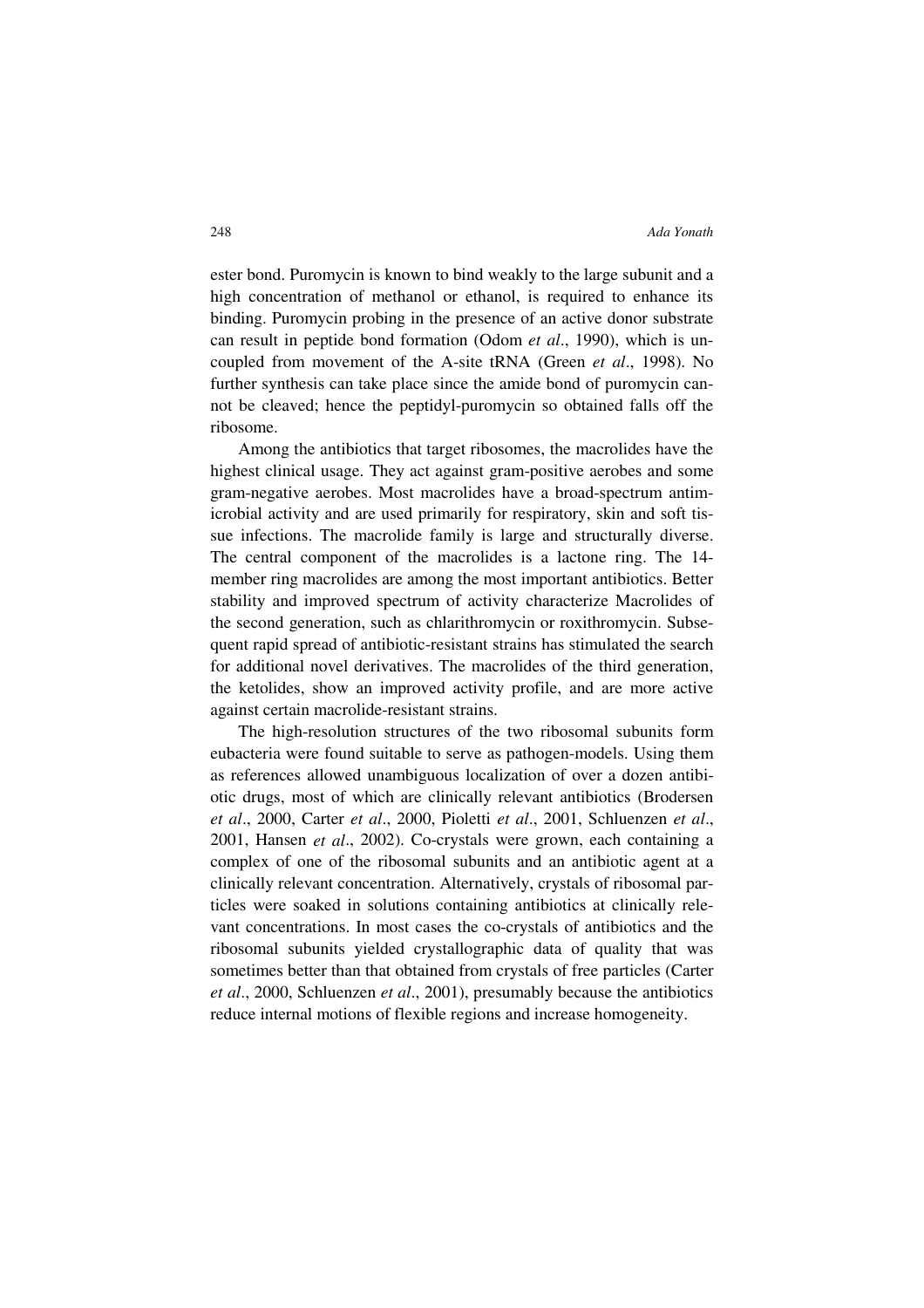Analysis of the structures of the antibiotics complexes showed diversity in the antibiotics modes of action, such as interference with substrate binding, hindrance of the mobility required for the biosynthetic process and the blockage of tunnel which provides the path of the nascent proteins. Most of the antibiotics studied by us were found to bind primarily to ribosomal RNA and, except for two that caused allosteric effects; their binding did not cause major conformational changes.

## **SOME HISTORICAL COMMENTS**

High-resolution crystal structures of ribosomal particles and of their complexes with substrate analogues, inhibitors and antibiotics, currently emerging in an impressive speed, led to a quantum jump in our understanding of the translation process. These studies were idealized over two decade ago (Yonath *et al*., 1980) once we established that the key to high-resolution data is to crystallize highly active homogenous preparations of robust ribosomal particles under conditions similar to their *insitu* environments and to minimize crystal heterogeneity by inducing selected conformations within the crystals. An alternative approach is to design complexes containing ribosomes at defined functional stages, such as of the entire ribosome with tRNA and mRNA molecules (Hansen *et al*., 1990). This approach was later adopted, refined and extended, and has led a medium resolution structure of the ribosome with three tRNA molecules (Yusupov *et al*., 2001).

Robust ribosomal particles were chosen assuming that they would maintain their integrity during preparation, hence should provide suitable material for crystallization. We focused on thermophilic bacteria, *Bacillus stearothermopilus* and *Thermus thermophilus;* as well as on *Haloarcula marismortui,* the bacterium leaving in the Dead-Sea, the lake of the highest salinity worldwide. The recent addition is *Deinococcus radiodurans,* an extremely robust gram-positive mesophilic eubacterium with a ribosome that shares extensive similarity the ribosomes of *Escherichia coli* and *T. thermophilus*. This species was originally identified as a contaminant of irradiated canned meat, and later isolated from environments that are either very rich or extremely poor in organic nutrients, ranging from soil and animal feces to weathered granite in a dry Antarctic valley,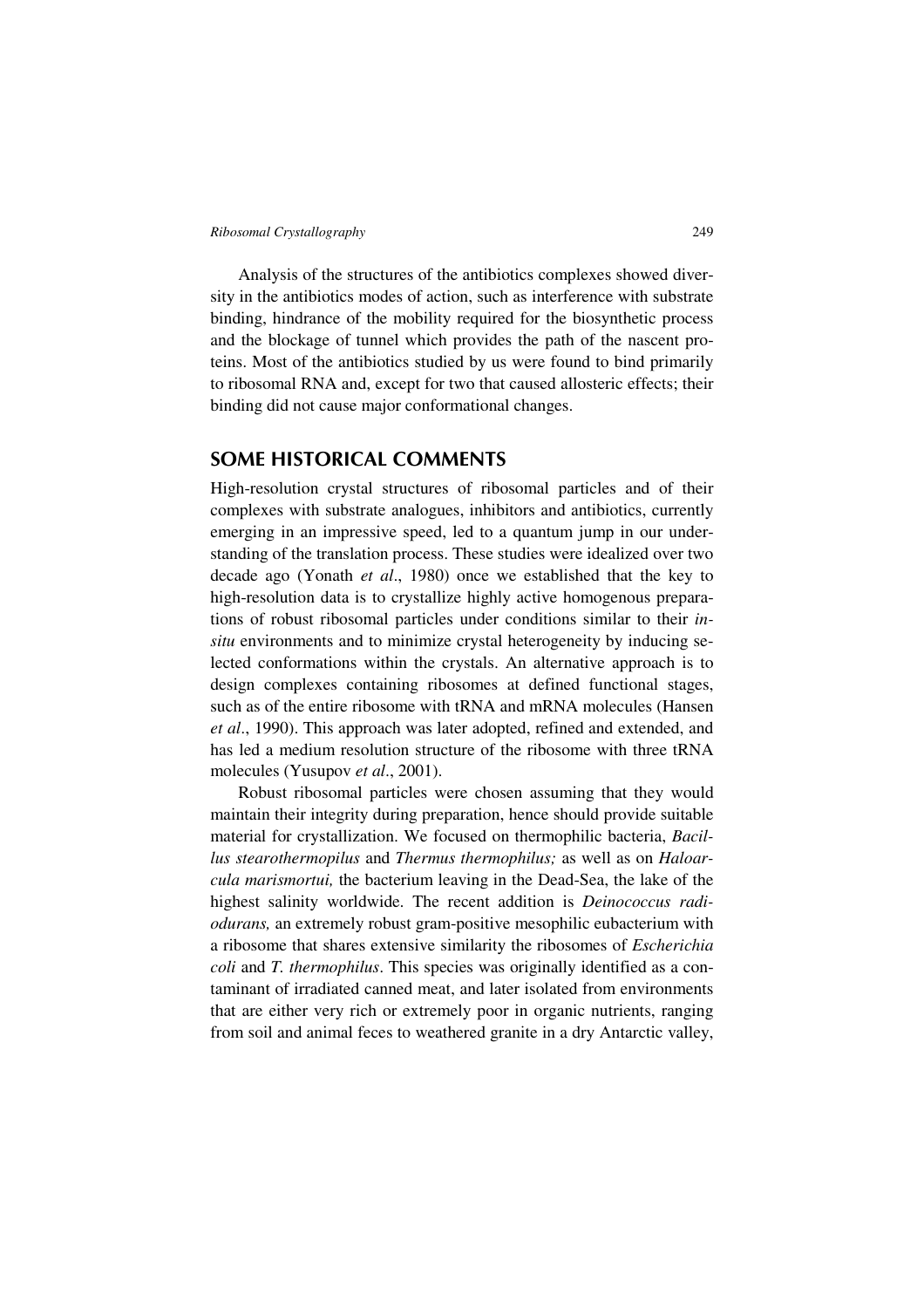room dust, wastes of atomic-piles and irradiated medical instruments. It also is the organism with the highest level of radiation-resistance currently known. It survives under conditions that cause DNA damage, such as hydrogen peroxide, and ionizing or ultraviolet radiation. It contains systems for DNA repair, DNA damage export, desiccation, starvation recovery and genetic redundancy (White *et al*., 1999).

The first crystals that yielded some crystallographic information were grown from of the large subunit from *B. stearothermophilus* (Yonath *et al*., 1980, Yonath *et al*., 1984). The large ribosomal subunit from *H. marismortui* (Shevack *et al*., 1985) yielded, after a few years, highresolution diffraction (Makowski *et al*., 1987, von Bohlen *et al*., 1991). Crystals of the large and small subunits from *T. thermophilus,* T50S (Muessig *et al*., 1989, Volkmann *et al*., 1990) and T30S (Yonath *et al*., 1988), respectively, diffracting to low resolution were grown in parallel. Microcrystals of the latter were obtained also by the Russian group headed by A. Spirin and B. Weinstein (Trakhanov *et al*., 1987).

The crystals of the large ribosomal subunit from *D. radiodurans* and of their complexes with antibiotics and substrate analogs that were grown and kept under conditions almost identical to those optimized for maximizing their biological activity (Schluenzen *et al*., 2001, Harms *et al*., 2001). These crystals were found to provide an excellent system to investigate the peptide bond formation (Bashan *et al*., 2002) to gain more insight into functional flexibility (Yonath, 2002, Zarivach *et al*., 2002) to extend the information of antibiotics binding towards rational drug design; to identify the exit tunnel gate and reveal the structural basis for the involvement of the ribosome in cellular regulation (Berisio *et al*., 2002).

Over the years it was found that all ribosomal crystals present challenging technical problems, owing to their enormous size; their complexity; their natural tendency to deteriorate and disintegrate; their internal flexibility and their extreme sensitivity to irradiation. Assuming that one of the main reasons for crystal decay is the progression of free radicals that are produced by the X-ray beam, we pioneered crystallographic data collection at cryogenic temperature (Hope *et al*., 1989, Yonath *et al*., 1987a). This procedure was found to minimize dramatically the harm caused by irradiation, and therefore became rapidly the routine way for collecting crystallographic data from biological crystals. The application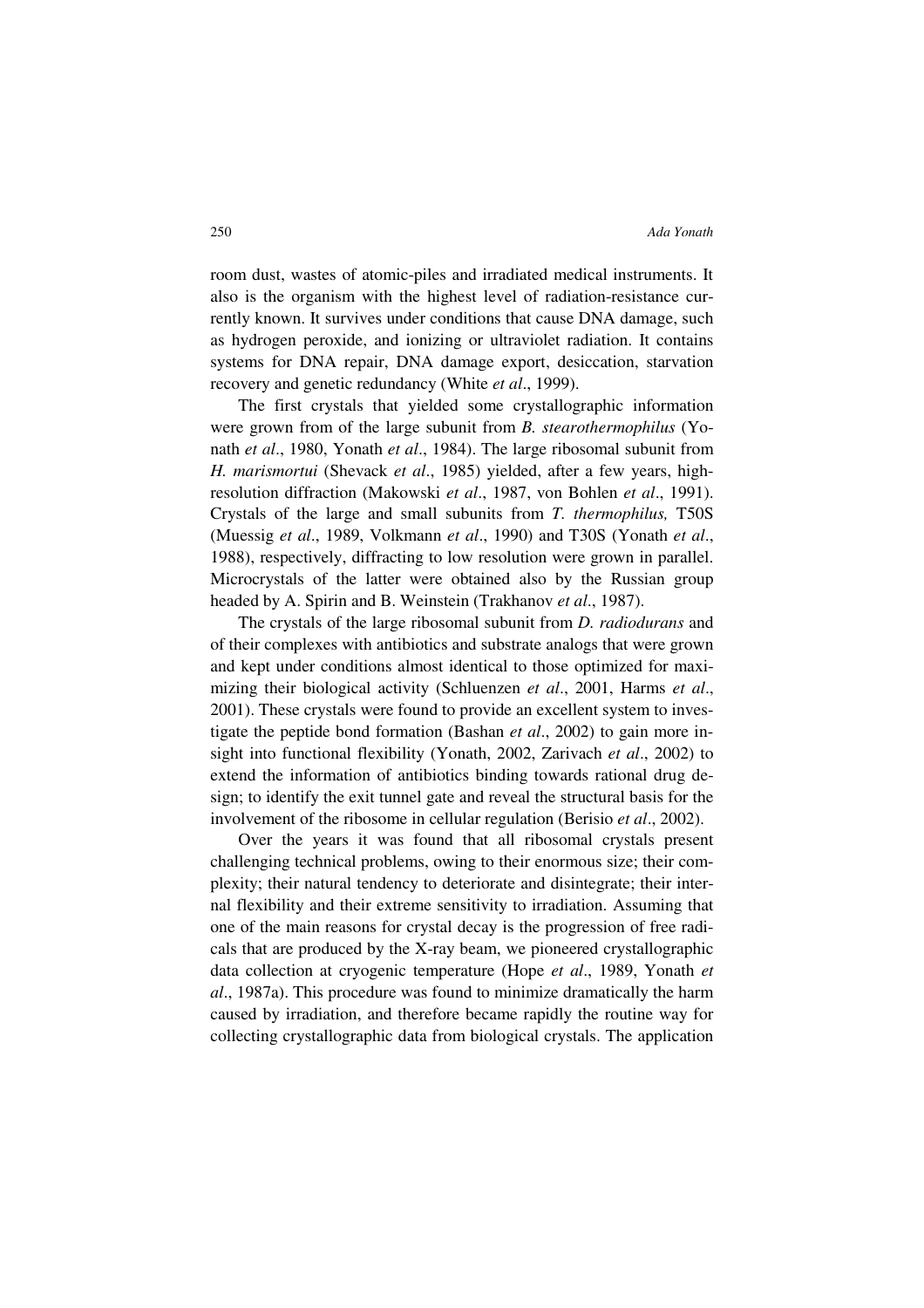of cryo crystallography together with the advances of the X-ray sources, namely the installation of third generation synchrotrons equipped with state-of-the-art detectors, and the increased sophistication in the phasing methods, enabled us, as well as others, to handle most of the technical problems.

## **THE GLOBAL ORGANIZATION OF THE TWO RIBOSOMAL SUBUNITS**

The overall structures of both ribosomal subunits, as determined by us (Schluenzen *et al*., 2000, Harms *et al*., 2001) are shown in Figure 1. The two subunits differ in shape and in their global organization. Thus, whereas the small one is built of distinct structural domains, the core of the large subunit seems to be more compact. In both subunits the ribosomal RNA dominates most of the ribosome structure. We placed mRNA and tRNA in the ribosomal particles by reference to the structures of the complex of the entire ribosome with three tRNA molecules that were determined at 5.5 Å resolution (Yusupov *et al*., 2001). This placement reconfirmed that the anticodon loops of the A- and P-site tRNAs as well as the mRNA do not contact any ribosomal proteins.

Common to both subunits are the overall structures of the ribosomal proteins and their distribution. Almost all ribosomal proteins contain long tails or extended internal loops. In general, the globular domains are peripheral, located on the particle's surface, at its solvent side. The involvement of proteins in the stabilization of the structure is achieved mainly through their long extensions that penetrate into rRNA regions and serve as molecular linkers, struts and supports, as observed in viruses (Huang *et al*., 1998). Another group of proteins have tails pointing towards the solution, similar to their positioning in the nucleosome (Luger *et al*., 1997), presumably acting as tentacles that enhance the binding of non ribosomal compounds that attach to the ribosome.

A few proteins do not have extensions, are built of more than a single globular domain. These are located either at the ends of functionally important protuberances (L1, L7/L12, L10, L11) or fill a gap between the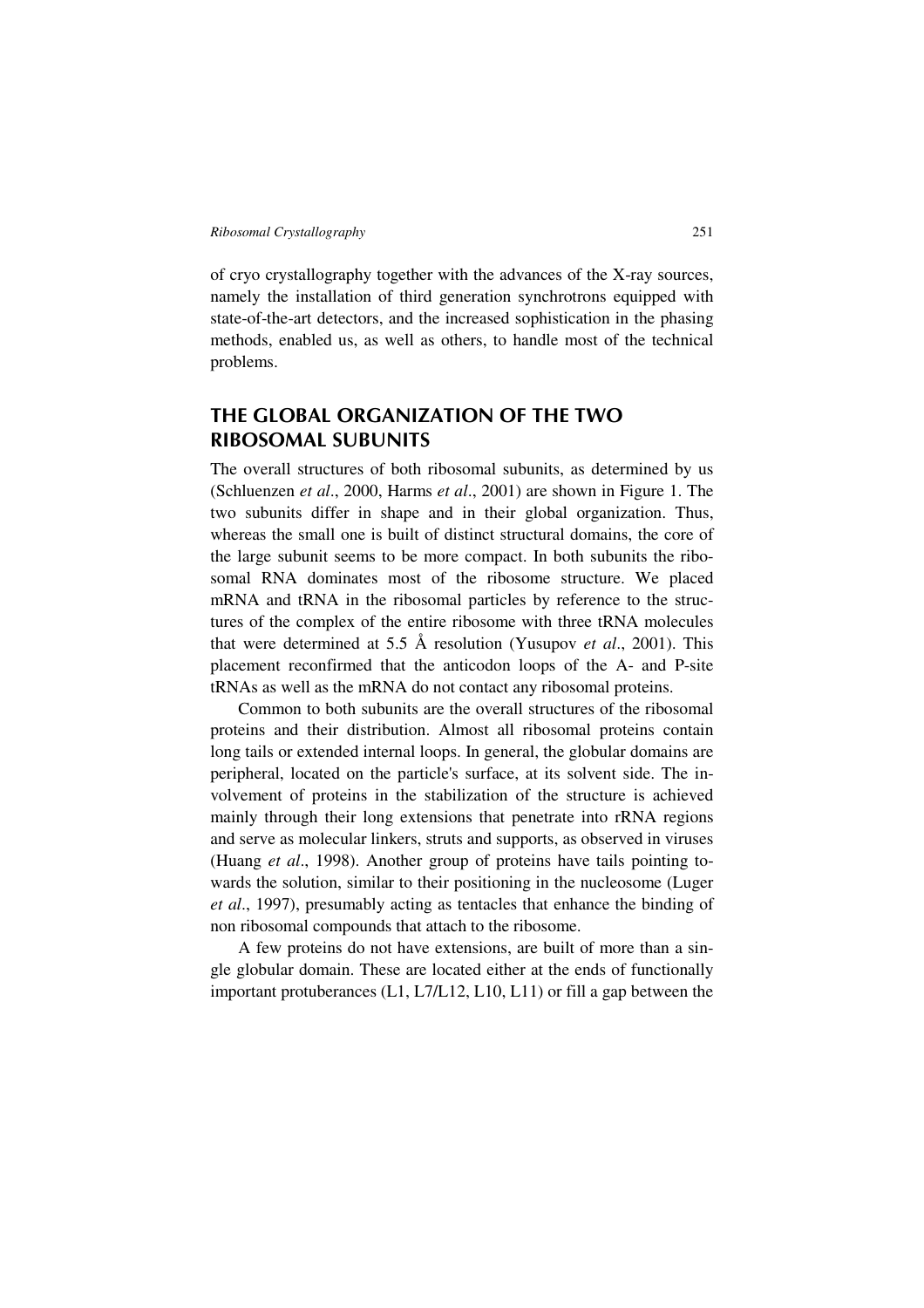252 *Ada Yonath* 



Fig. 1. The "front views" (interfaces) of the two ribosomal subunits from eubacteria. A, P, and E, designate the sites of the interactions of the three tRNA with the small subunit (their anticodon loops with the decoding region), and with the large subunit (at their elbows).

central protuberance and one of the stalks (Harms *et al*., 2001). Most of the globular domains of the proteins are located at the periphery and their long tails that penetrate into the RNA core are believed to stabilize its structure. Protein tails that point into the solution, may act as tentacles for enhancing the binding of non-ribosomal factors participating in protein biosynthesis (Gluehmann *et al*., 2001, Pioletti *et al*., 2001, Zarivach *et al*., 2002). The striking architecture of the ribosome allows for substantial domain mobility. Yet, the individual structural elements are rather stable. The features that contribute to the local stability include specific RNA folds, by a high G-C content at the rims of strategically located junctions and by the ribosomal proteins.

### **The Small Ribosomal Subunit**

The high-resolution structure of the small subunit from *Thermus thermophilus* has been determined by us (Schluenzen *et al*., 2000, Pioletti *et al*., 2001) and by the group of V. Ramakrishnan at MRC, UK (Wimberly *et al*., 2000). The emerging particles from both electron density maps are similar and contain the morphological features familiar from early electron microscopy studies (Lake, 1985, Stoffler and Stoffler-Meilicke, 1984). The main structural features of this subunit, the "head", "neck"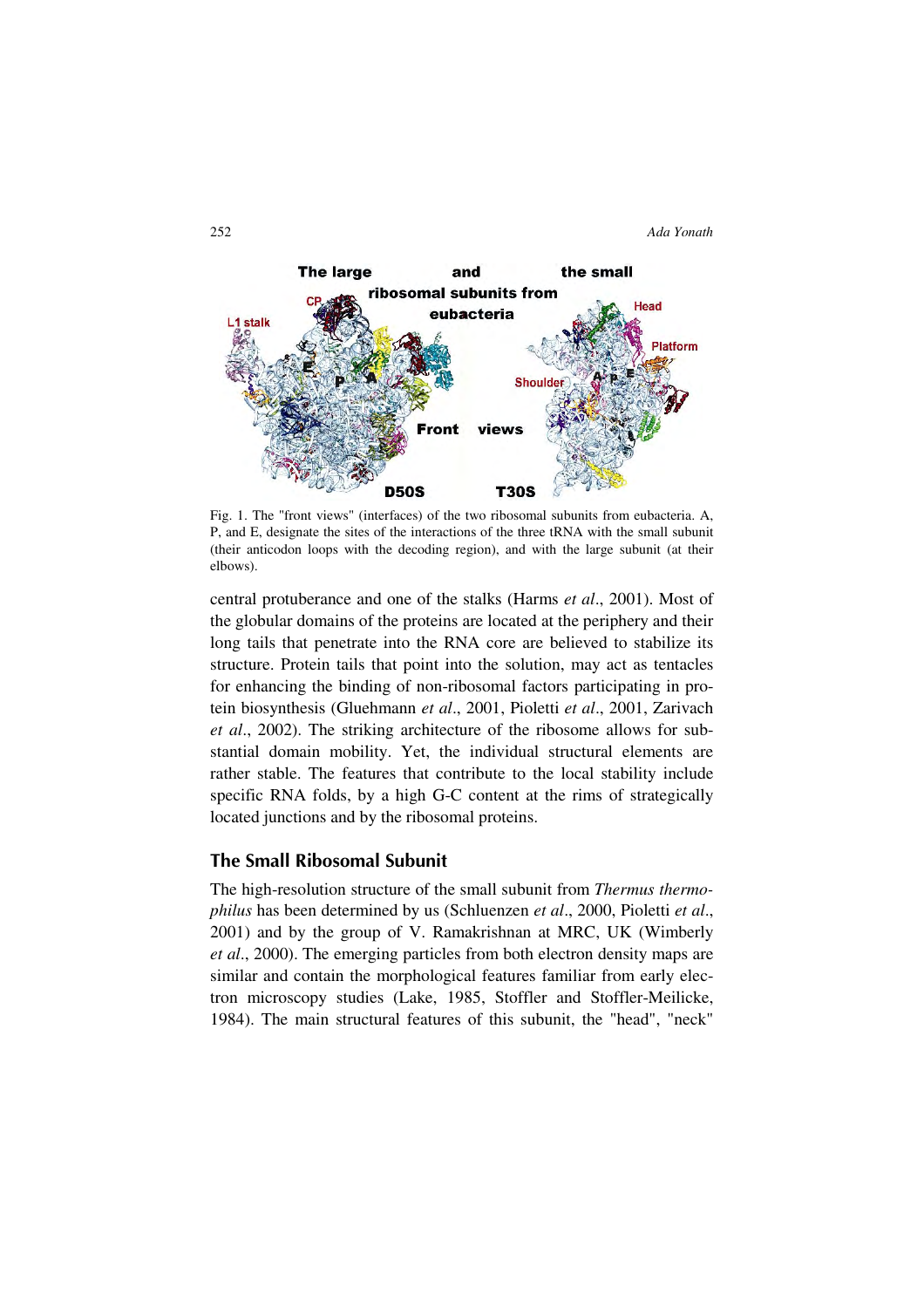and "body" that contains a "shoulder" and a "platform", radiate from the junction combining the head and the body (Figure 2), a location that hosts the decoding center.

The principal component of the subunit interface region is the long penultimate helix (H44), which is responsible for most of the contacts with the larger subunit within the ribosome. It consists of over a 100 nucleotides, of which the only evolutionarily conserved part comprising of less than two dozen nucleotides that are involved in decoding and in P-site tRNA binding. Helix H44 is one of three long helices run parallel to the vertical axis of the body, likely to transmit structural rearrangements, correlating events at the particle's far ends with the cycle of mRNA translocation at the decoding region. Transverse features, placed like ladder rungs between them, link the three longitudinal helices. Principal among these transverse helices is an inclined lune extending from the shoulder to the platform. The head contains most of the 3' region of the 16S RNA, arranged mainly in short helices, in marked contrast to the long features of the body. The head has a bi-lobal architecture, with a longer helix (H34) serving as the bridge between hemispheres. It joins the body through a slender connection, made of a single RNA helix which appears to act as a hinge while translocation.

The shoulder plays a key role in mRNA binding, as it forms the lower side of an elongated, curved channel, which we assigned as entrance side of the path of the mRNA. A latch (Schluenzen *et al*., 2000), which can be described as a non-covalent body-head connection, is formed by the shoulder and the lower part of the head, is the feature that designates the entrance to the mRNA channel. This latch facilitates mRNA threading and provides the special geometry that guarantees processivity and ensures maximized fidelity. It controls the entrance to the mRNA channel by creating a pore of varying diameter and its relative location may be dictated by the head twist.

The decoding region contains features from the upper part of the body and the lower part of the head. Mapping the conserved nucleotides in the 16S RNA on our structure showed remarkable conservation around this region, in accord with the universality of the decoding process. The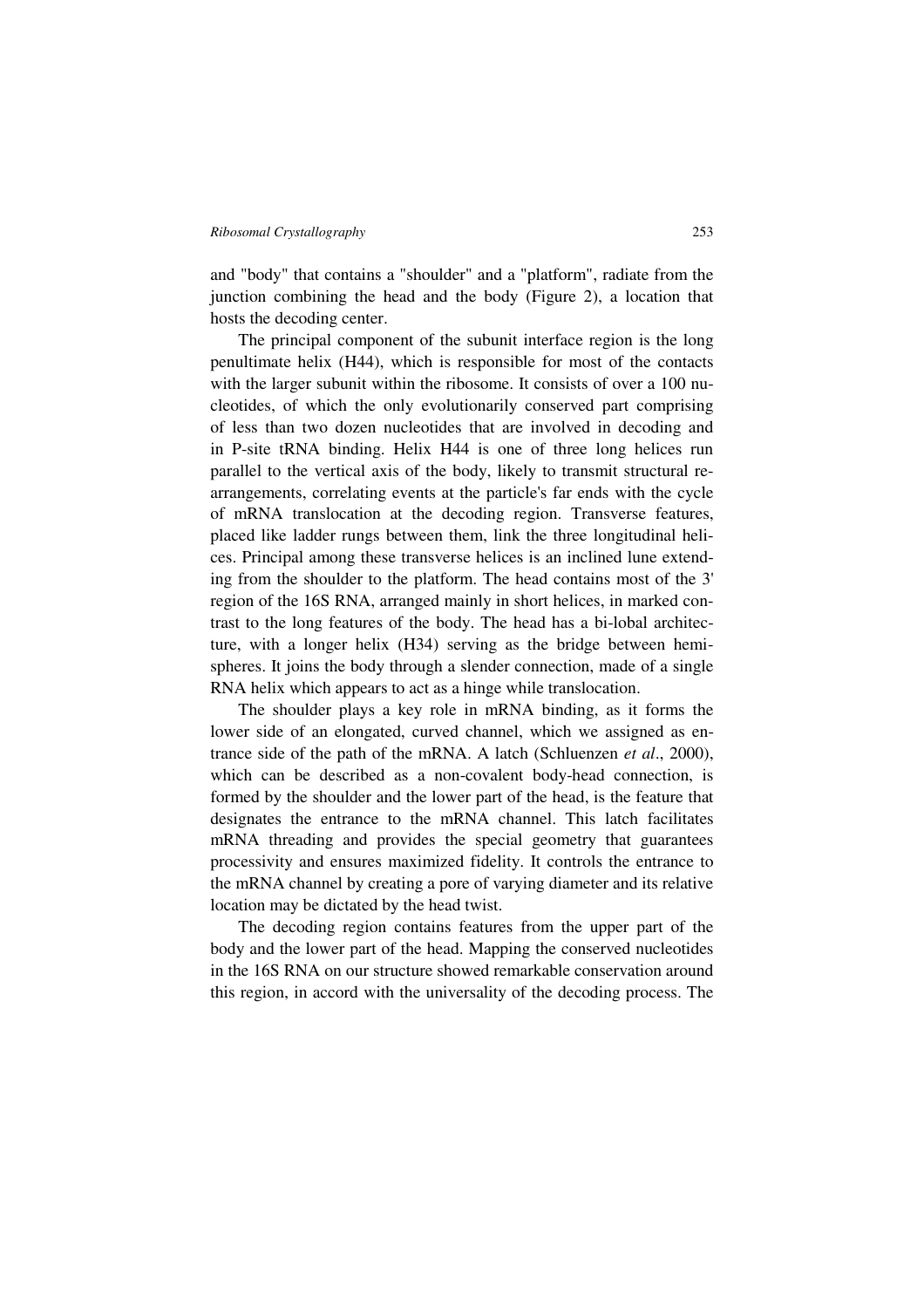most prominent feature in the decoding center is the upper portion of H44, which bends towards the neck and forms most of the intersubunit contacts in the assembled ribosome (Yusupov *et al*., 2001). Its upper bulge forms the A- and P-tRNA sites for codon-anticodon interactions. A helix, called the "switch helix" or H27, packs groove-to-groove with the upper end of H44. This helix can undergo rearrangements in its basepairing scheme that may induce global conformational rearrangements Lodmell and Dahlberg, 1997).

### **The Large Ribosomal Subunit**

The availability of two high-resolution crystal structures of unbound large ribosomal subunits, the archaeal H50S (Ban *et al*., 2000) and eubacterial D50S (Harms *et al*., 2001), as well as a lower resolution structure of T50S within the T70S ribosome (Yusupov *et al*., 2001), provide a unique tool for comparative studies. In the particular case of H50S and D50S, such comparison should shed light on the correlation between the structure, the function and the environment, as well as on phylogenetic aspects.

Both crystal structures of the large subunit are similar to the traditional shape of the large ribosomal subunit, as seen by electron microscopy (Mueller *et al*., 2000, Penczek *et al*., 1999). This view, often referred to as the "crown view", looks like a halved pear with two lateral protuberances, called the L1 and L7/L12 stalks, is shown in Figures 1

Fig. 2. (Figure on facing page)

Top: The three-dimensional structure of T30S, emphasizing the distribution of RNA and proteins (silver: RNA, blue: proteins). Left: the interface with the large subunit. Right: Side view. Obtained by rotating the left view by 90 degrees around its long axis. The yellow circle shows the location of protein S2. Two conformations of this protein are shown in the middle. In yellow: the structure of this protein in native ribosomes, and in cyan: the structure of the tungstenated protein. The tungsten atoms bound to this protein are shown in red.

Middle right: the two orientations of the head, seen in crystals diffracting to lowresolution.

Bottom: left: the domains of the small subunit RNA are shown in different colors.

Right: the detailed view of the binding site of edeine (purple). The 30S platform is represented by two helices involved in its movement. Note the newly formed base pair in green). The docked P-site tRNA (orange) and E-site tRNA (gold) are also shown.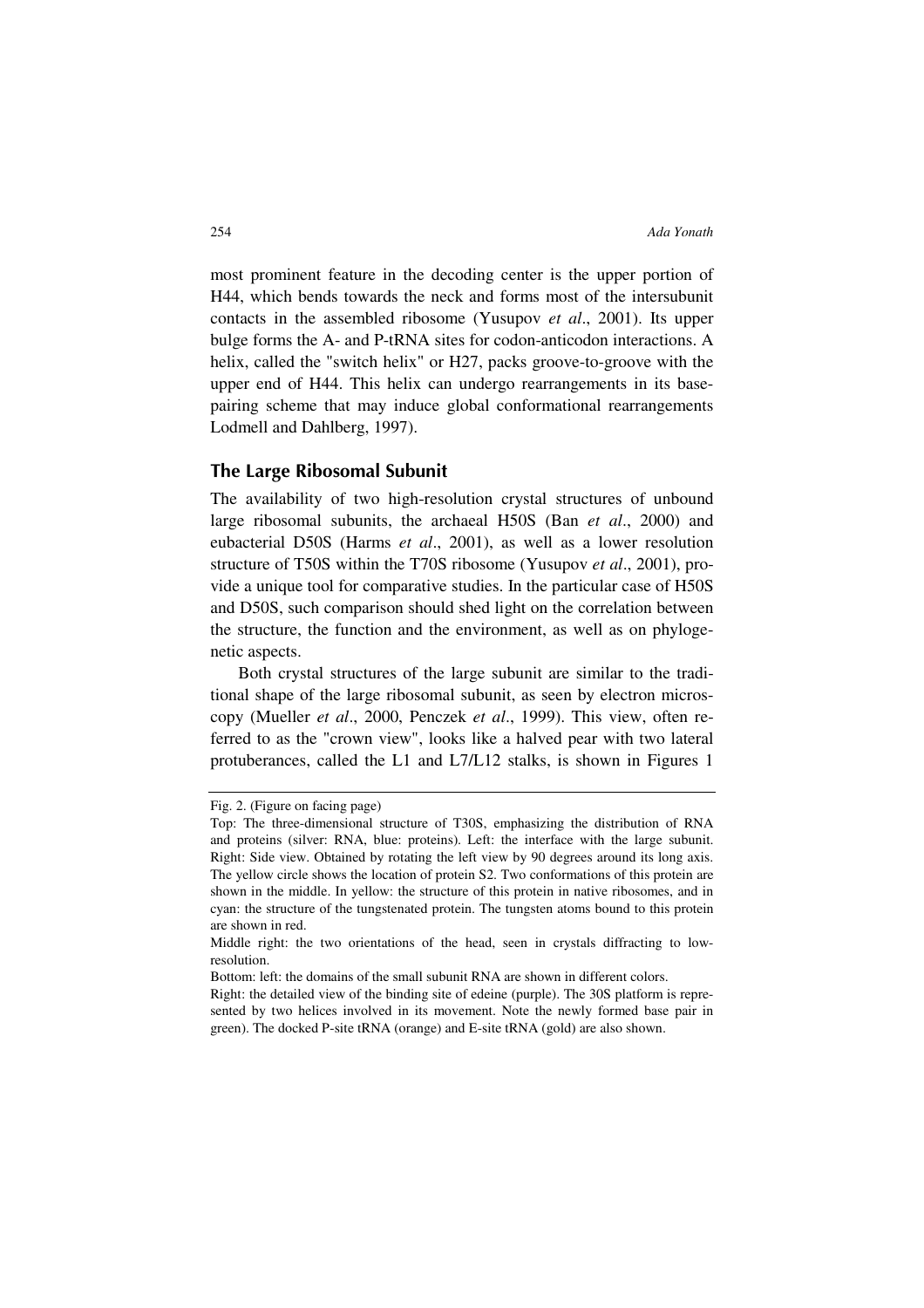

Fig. 2.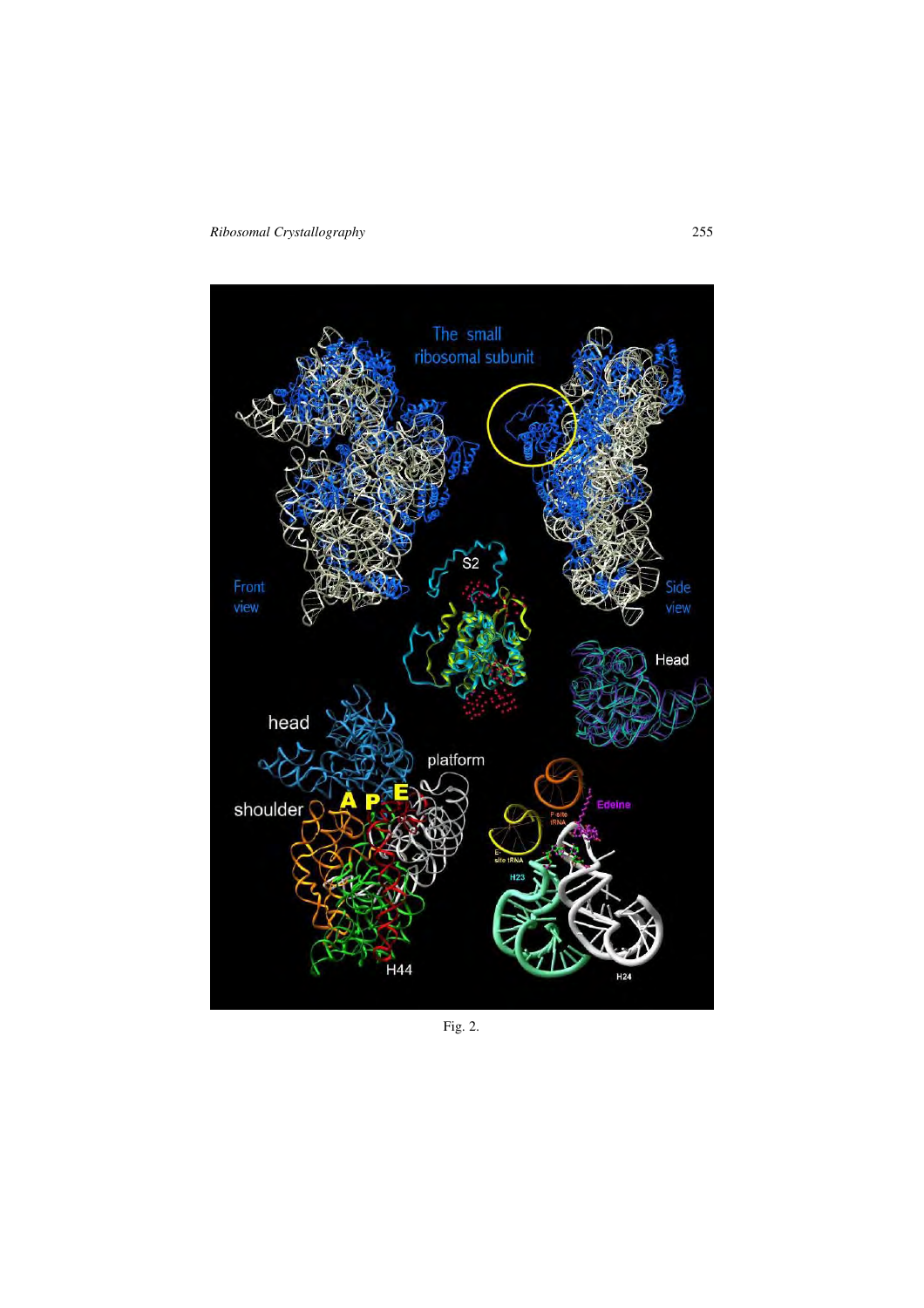and 2. The core of the large ribosomal subunit is built of interwoven RNA features. Its flat surface faces the small subunit in the 70S ribosome and its round back side faces the solvent.

The gross similarity of the rRNA fold of D50S to the available 50S structures allowed superposition of the model of D50S onto that of the 2.4 Å structure of H50S (Ban *et al*., 2000) and of the 50S subunit within the 5.5 Å structure of the T70S ribosome (Yusupov *et al*., 2001). However, we detected significant structural differences even within the conserved regions, which cannot be explained solely by expected phylogenetic variations. In addition, the riboosmal proteins show remarkable differences, even when sharing homology with their counterparts in H50S. In addition, D50S contains several proteins that have no counterparts in H50S. We detected RNA segments replacing proteins and vice versa. Of structural interest is a three domains protein (CTC), alongside with an extended alpha helical protein (L20) and two Zn-finger proteins (L32 and L36).

### **The peptidyl transferase cavity**

Peptide bond formation, the principal reaction of protein biosynthesis, has been localized in the large subunit over three decades ago (Monro *et al*., 1968, Cundliffe, 1990, Moazed and Noller, 1991, Noller *et al*., 1992, Garrett and Rodriguez-Fonseca, 1995, Samaha *et al*., 1995), in a multi branched loop in the 23S RNA. Among the 43 nucleotides forming the PT ring 36 are conserved in *H. marismortui* and *D. radiodurans.* Despite the high conservation and the wealth of information accumulated over the years and the availability of crystallographic structures, the molecular mechanism of peptidyl transferase (PT) activity is still not well understood. The only proposal for catalytic involvement of the ribosome that was based on crystal structure, proposed an acid-base catalysis (Nissen *et al*., 2000) generated doubts (Barta *et al*., 2001, Polacek *et al*., 2001, Thompson *et al*., 2001, Bayfield *et al*., 2001). As seen below, our results (Schluenzen *et al*., 2001, Harms *et al*., 2001, Yonath, 2002) support alternative suggestions, that the ribosome facilitates peptide bond formation by providing the structural frame that allows precise positioning of the tRNA molecules as well as for the generation of the energy required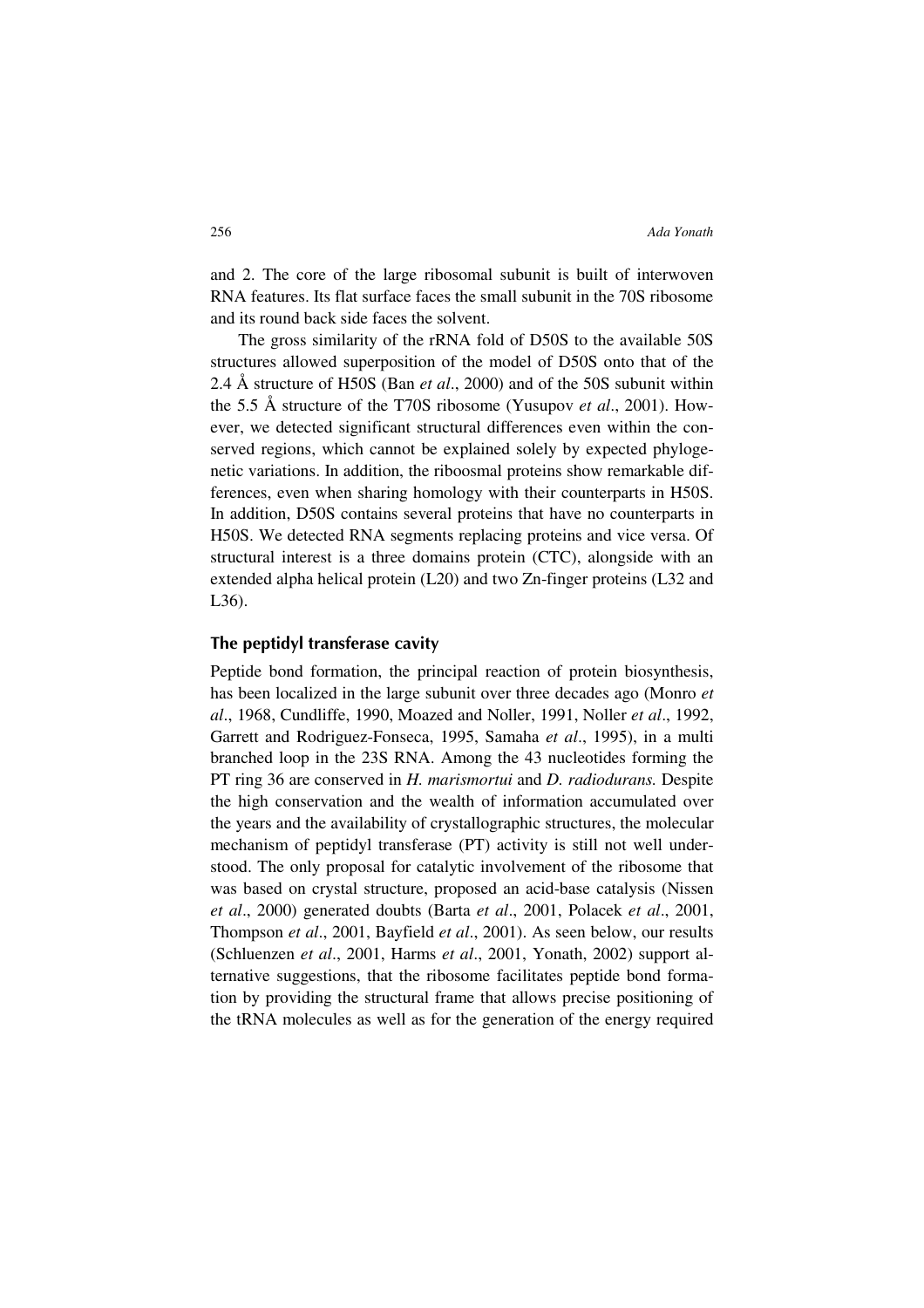for the formation of the peptide bond (Nierhaus *et al*., 1980, Samaha *et al*., 1995, Green and Noller, 1997, Pape *et al*., 1999, Polacek *et al*., 2001).

Superposition of the backbone of the structures of the PT center (PTC) in the two unbound large subunits of H50S and D50S on that of the bound large subunit within T70S, show similar, but not identical folds. The orientations of some of the nucleotides, however, show distinct differences (Yusupov *et al*., 2001, Harms *et al*., 2001). It is possible that the different orientations reflect the flexibility needed for the formation of the peptide bond. It is also possible, however, that the different orientations result from the differences in the functional states of the 50S subunit in the two crystal forms, consistent with the structural changes that were found to occur at distinct nucleotides of the peptidyl transferase ring upon transition between the active and inactive conformations through chemical probing with dimethyl sulfate (Bayfield *et al*., 2001). In support of this suggestion are experiments performed over three decades ago on the *E. coli* 50S subunits (Miskin *et al*., 1968, Vogel *et al*., 1971, Zamir *et al*., 1974), that indicated that the relative orientations of several nucleotides within the peptidyl transferase center vary upon alterations in the monovalent ion concentrations in magnitudes that are much lower than the modifications in the concentrations and types of the monovalent ions that were employed in the course of the determination of the structure of H50S (Ban *et al*., 2000).

The PTC is situated above the entrance to the polypeptide exit tunnel, a major component of the ribosome that could be detected even by conventional electron microscopy at low resolution (Milligan and Unwin, 1986, Yonath *et al*., 1987b). Despite the low resolution, these studies showed that this tunnel spans the large subunit from the location assumed to be the peptidyl transferase site to its lower part, and that it is about 100 Å in length and up to 25 Å in diameter (Yonath *et al*., 1987b), dimensions consistent with the suggestion, made more than three decades ago, that the newest synthesized part of a nascent protein is masked by the ribosome (Malkin and Rich, 1967, Sabatini and Blobel, 1970). The existence of the exit tunnel was confirmed at high resolution in H50S (Nissen *et al*., 2000) and in D50S (Harms *et al*., 2001). Based on the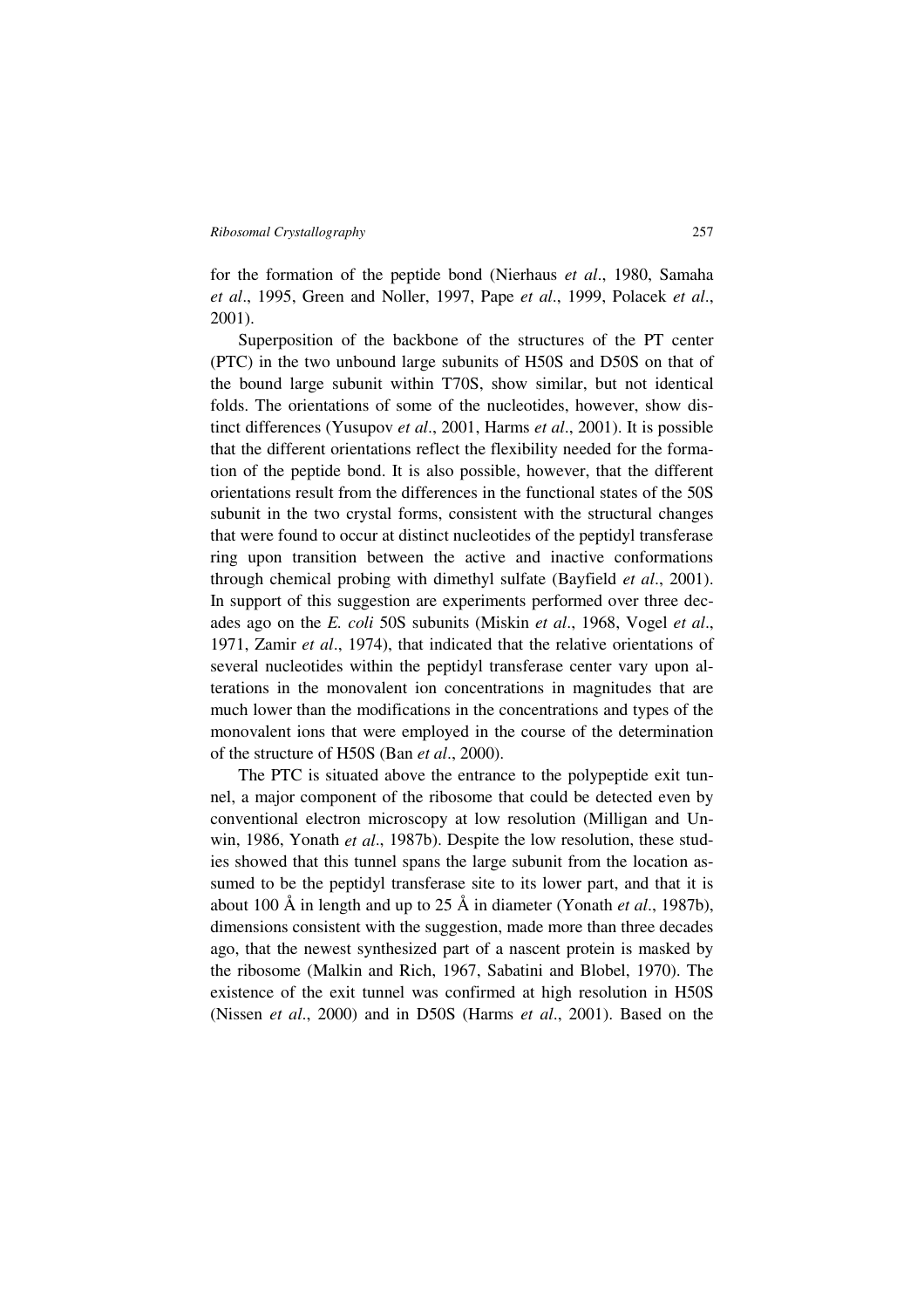structure of H50S it was suggested that the walls of the tunnel have a "nonstick" character (Nissen *et al*., 2000).

## **MOBILITY, FLEXIBILITY AND FUNCTIONAL ACTIVITY**

From the initial stage of ribosomal crystallography our aim was to elucidate structures of ribosomal particles trapped at functionally relevant conformations. We developed two approaches: (a) crystallize and maintain the crystals under close to physiological conditions, or (b) activate the crystallized subunits and stabilize the so obtained conformations. Although neither of these approaches is simple or routine, we exploited them for the determination of high-resolution functionally relevant structures.

### **Conformational Mobility of the Small Ribosomal Subunit**

The small subunit is built of loosely attached domains (Figure 2) and contains structural elements that allow local rearrangements as well as the global motions required for its function. Its conformational variability has been detected by cryo electron microscopy (Gabashvili *et al*., 2001, Stark *et al*., 1997), by surface RNA probing (Alexander *et al*., 1994), by monitoring ribosomal activity, and by the analysis of the high resolution structures of the small subunit complexes (Carter *et al*., 2000, Schluenzen *et al*., 2000, Wimberly *et al*., 2000, Pioletti *et al*., 2001, Clemons *et al*., 2001, Ogle *et al*., 2001). The conformational variability also explains why all the available cryo-EM reconstructions were not useful for extracting initial phase sets for the small subunit, whereas similar searches were performed successfully for the whole ribosome and for its large ribosomal subunit (Harms *et al*., 1999). Our analysis of the 30S structure led us to suggest an interconnected network of features that could allow concerted movements during translocation. This movement includes the formation of a pore of varying diameter between the head and the shoulder, and is associated with the concerted displacement of the platform facilitate mRNA threading and progression and provides the special geometry that guarantees processivity of and ensures maximized fidelity of the biosynthetic process.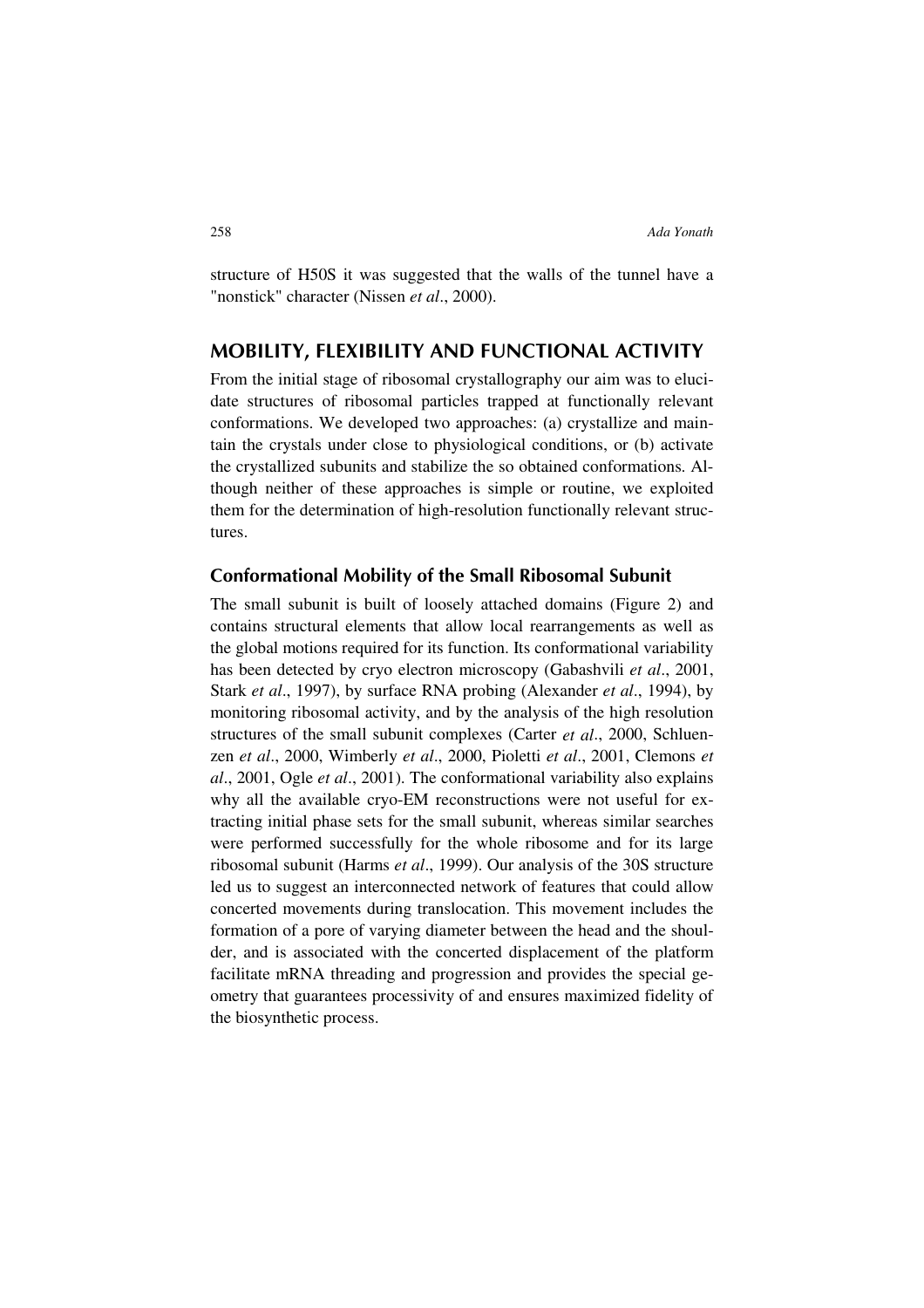The head makes the upper boundary of the mRNA channel, and its relative location is dictated by the head twist. In addition, internal head axes may be utilized for facilitating global movements associated with protein biosynthesis. Head mobility was confirmed by molecular replacement studies that indicated that the low-resolution crystals contain at least one conformation that differs from that of the crystals diffracting to high resolution. The pivotal point for this movement is likely to be at the connection between the head and the neck, rather close to the binding site of the antibiotic spectinomycin that is known to hamper the head twist by trapping a particular conformation (Carter *et al*., 2000).

## **Trapping crystalline small subunit at functionally relevant conformations**

The small ribosomal subunit is less stable than the large one. We found that by exposing 70S ribosomes to a potent proteolytic mixture, the 50S subunits remained intact, whereas the 30S subunits were completely digested (Evers *et al*., 1994). Similarly, large differences in the integrity of the two subunits were observed when attempting crystallization of entire ribosomes assembled from purified subunits. Crystals obtained from these preparations were found to consist only of 50S subunits (Berkovitch-Yellin *et al*., 1992) and the supernatant of the crystallization drop did not contain intact small subunits, but did show 30S proteins and fragmented 16S RNA chain. Consequently, among the many ribosome sources that were tested, so far only the 30S from *T. thermophilus* crystallized, and only one crystal-type of the small subunit was found suitable for crystallographic studies. Almost a decade was needed to minimize the severe non-isomorphism of this form and all the procedures developed for increasing the homogeneity of these crystals, are based on post-crystallization treatments.

Our approach (Tocilj *et al*., 1999, Schluenzen *et al*., 2000) was to induce a preferred conformation within the crystals, preferably, a conformation with functional relevance. We exploited the commonly used heatactivation procedure, developed over 30 years ago (Zamir *et al*., 1971). We exposed the T30S crystals to elevated temperatures, since we suspected that their specific packing arrangement should allow post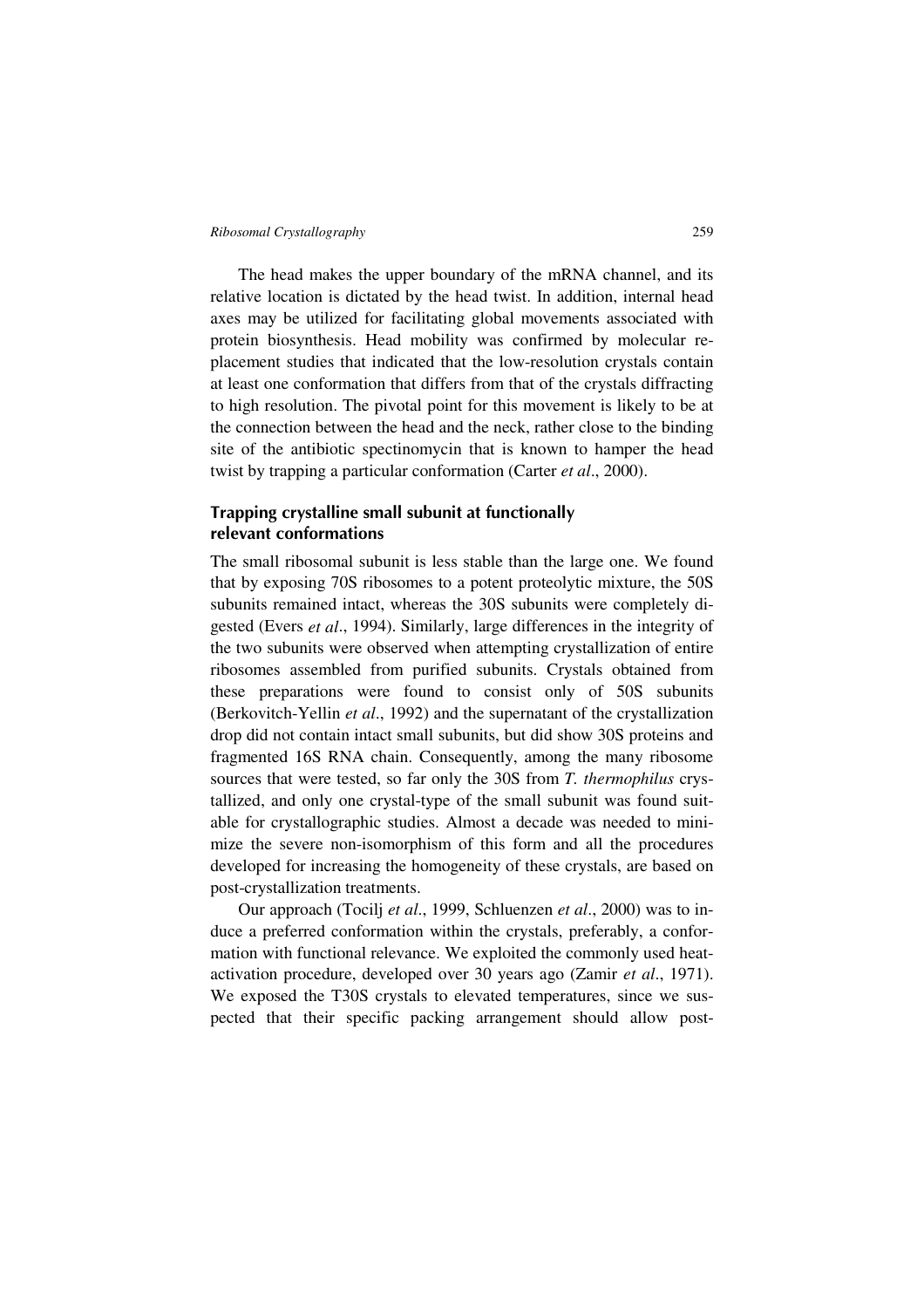crystallization conformational rearrangements. As the first task of the small ribosomal subunit is to form the initiation complex, we assumed that the heat induced conformation resembles this one. Once functional activation was achieved, the conformation of the particles was stabilized by incubation the crystals with minute amounts of a heteropolytungstate cluster  $[(NH_4)_6(P_2W_{18}O_{62})14H_2O]$ , referred below as W18 (Tocilj *et al.*, 1999). The same procedure was employed for complexes of T30S with compounds that facilitate or inhibit protein biosynthesis, mRNA analogues, initiation factors and antibiotics. Soaking in solutions containing the non-ribosomal compounds in their normal binding buffer was performed at elevated temperatures. Once the functional complex was formed, the crystals were treated with W18 cluster.

We found in the low resolution crystals of T30S various head conformations (Figure 2), including the conformation seen at high resolution. Head stability was achieved by the interactions of four W18 clusters with protein S2 (Figure 2), a large and flexible ribosomal protein, located on the solvent side of the 30S particle and combining the head to the body. Since S2 is located on a crystallographic two-fold axis, the W18 clusters "glued" the symmetry related two particles, hindered the movements of protein S2, and consequently also of the entire head. A similar effect was obtained by binding spectinomycin, an antibiotic agent that locks the head of the small subunit in a particular conformation, and was reported to improve the quality of the T30S crystals (Carter *et al*., 2000). Thus, although the mechanism for minimizing internal motions differs in the two systems, and although only in one system effort was made to achieve a functionally relevant conformation (Tocilj *et al*., 1999, Schluenzen *et al*., 2001), the resulting fixation of the desired conformation led to better diffracting crystals.

The W18 cluster played a dual role in the course of structure determination of T30S. In additions to minimizing the conformational heterogeneity and limiting the mobility of the crystallized particles, treatment with this cluster yielded phase information. Thirteen W18 clusters bind to each T30S particle. The individual W atoms of ten of them (total 180 atoms) could be located precisely. Most of tungsten clusters interact with ribosomal proteins (Figure 2), in positions that may significantly reduce the global mobility of the T30S particles within the crystal network.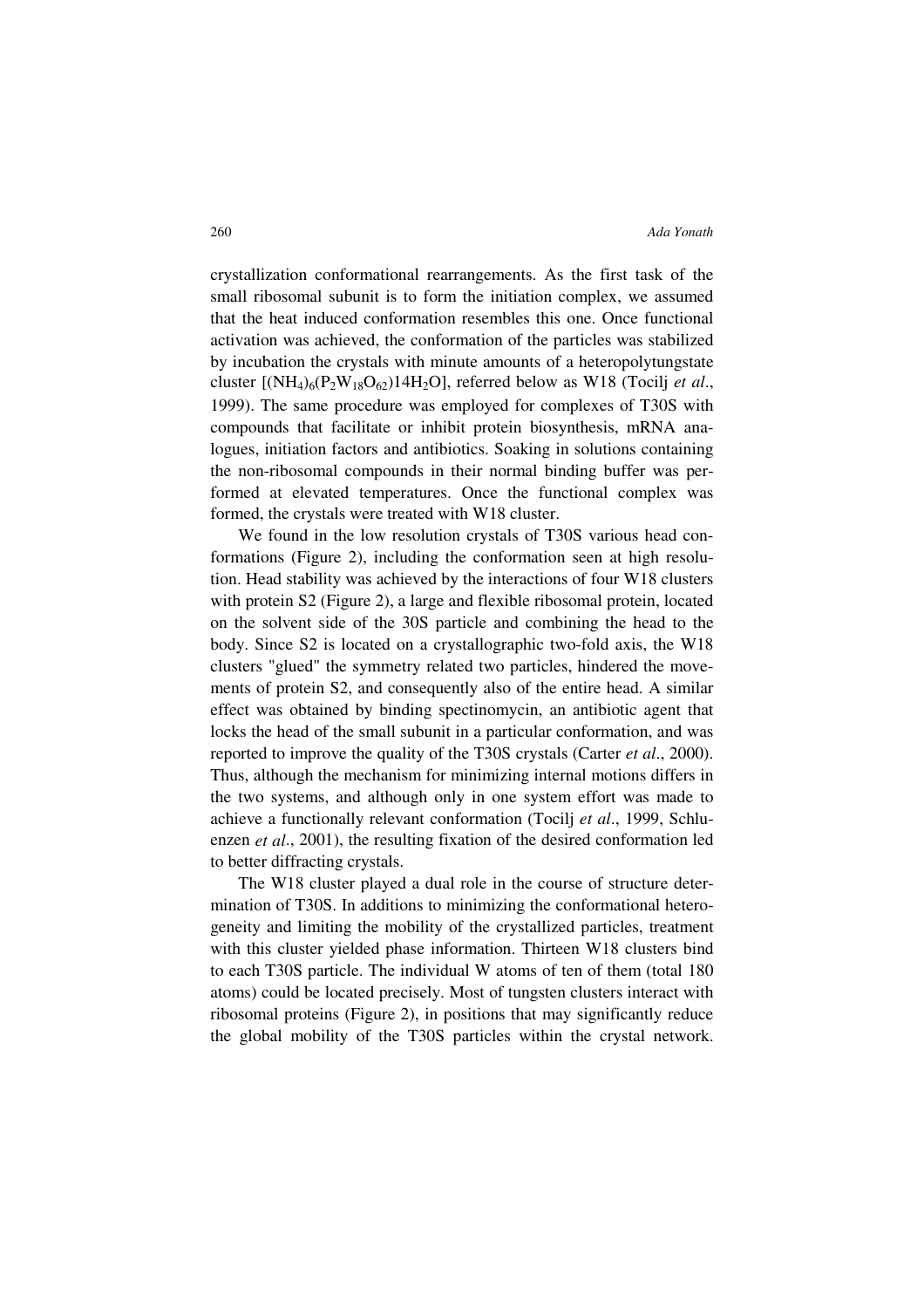Pairing of T30S particles around the crystallographic two-fold axis is one of the main features of the crystallographic network in T30S crystals. The contacts holding these pairs are extremely stable, and many of them were maintained even after the rest of the crystal network is destroyed (Harms *et al*., 1999).

#### **Edeine — A universal antibiotic limiting platform mobility**

The small subunit is the main player in initiation of protein biosynthesis. After binding to the mRNA the initiation complex moves in the 5' to 3' direction along the mRNA scanning it, in search for the initiator (AUG) codon (Kozak and Shatkin, 1978). Edeine is a peptide-like antibiotic agent, produced by a strain of *Bacillus brevis*. It contains a spermidinetype moiety at its C-terminal end and a beta-tyrosine residue at its Nterminal end (Kurylo-Borowska, 1975). As early as 1976 (Fresno *et al*., 1976) it was found that the universal antibiotic edeine blocks mRNA binding to the small ribosomal subunit. Further biochemical studies indicated that edeine inhibits mRNA binding by linking critical features translocation and E-site tRNA release, and impose constraints on ribosomal mobility required for the translation process (Altamura *et al*., 1988, Odom *et al*., 1978).

We found that it binds to the platform in a position that may affect the binding of the P-site tRNA, alter the mRNA path at the E-site and hamper the interactions between the small and the large subunits (Pioletti *et al*., 2001). This is consistent with the finding that a subset of the 16S rRNA nucleotides protected by the P-site tRNA (Moazed *et al*., 1995) overlaps with those protected by edeine, kasugamycin and pactamycin (Mankin, 1997, Woodcock *et al*., 1991). In addition, the binding of edeine to the 30S subunit induces the formation of a new base pair (Figure 2) that may alter the mRNA path and would impose constraints on the mobility of the platform. Thus, by physically linking the mRNA and four key helices that are critical for tRNA and mRNA binding, edeine locks the small subunit into a fixed configuration and hinder the conformational changes that accompany the initiation process.

The universal effect of edeine on initiation implies that the main structural elements important for the initiation process are conserved in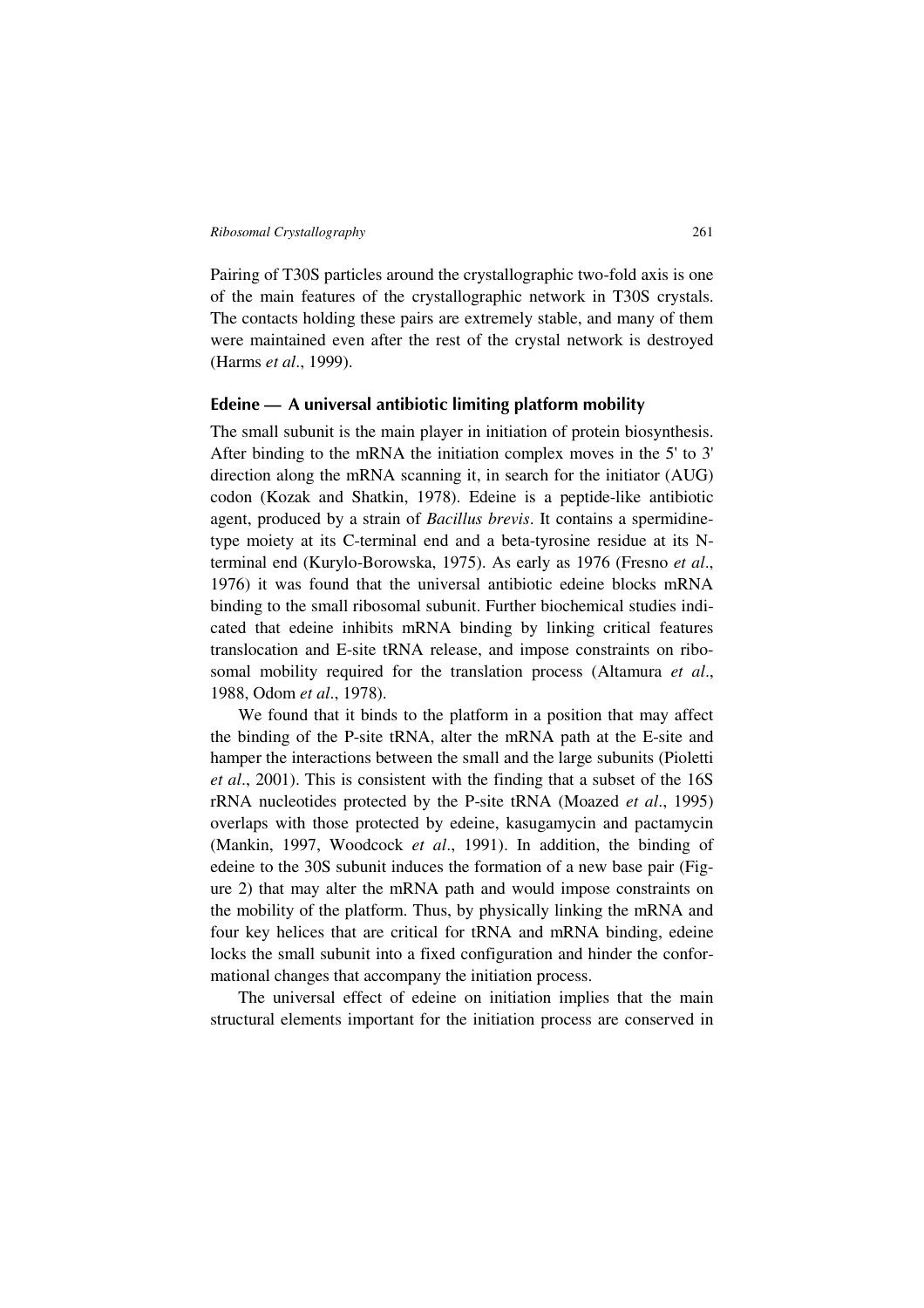all kingdoms. Analysis of our results shows that all rRNA bases defining the edeine-binding site are conserved in chloroplasts, mitochondria, and the three phylogenetic domains. Among these are two conserved nucleotides along the path of the messenger. Thus, edeine shows a novel mode of action, based on limiting the ribosomal mobility and/or preventing the ribosome from adopting conformations required for its function. Furthermore, it induces an allosteric change by the formation of a new base pair–an important new principle of antibiotic action.

## **CONFORMATIONAL MOBILITY WITHIN THE LARGE RIBOSOMAL SUBUNIT**

The structure of the large ribosomal subunit was reported to be compact and monolithic (Ban *et al*., 2000). Nevertheless, significant mobility was assigned to the large subunit's features that are directly involved in ribosomal functions, based on cryo electron microscopy studies (Frank and Agrawal, 2000), as well as on comparisons of the crystal structures of the entire ribosome with the structures of its large ribosomal subunit. The latter showed that most of the functionally relevant features of the large subunit assume different conformations in unbound (Harms *et al*., 2001, Yonath, 2002) and assembled (Yusupov *et al*., 2001) states. They also may become completely disordered, as in the 2.4 Å crystal structure of the large subunits from *Haloarcula marismortui,* H50S (Ban *et al*., 2000).

The conformational variability of the large subunit allows the creation of intersubunit bridges, leads to the formation of peptide bonds, facilitates tRNA release, and enables the involvement of the ribosome in cell regulation. The flexibility of the functionally relevant features is manifested in the variability of their conformations between the unbound D50S subunits, and those incorporated into T70S ribosomes, as well as in their disorder in H50S. Thus, almost all of the RNA structural features known to be involved in functional aspects of protein biosynthesis are disordered in the 2.4 Å electron density map of H50S (Ban *et al*., 2000). These include both lateral protuberances that create the most prominent features in the typical shape of the large subunit; intersubunit bridges and four ribosomal proteins, all of them match the list of proteins that are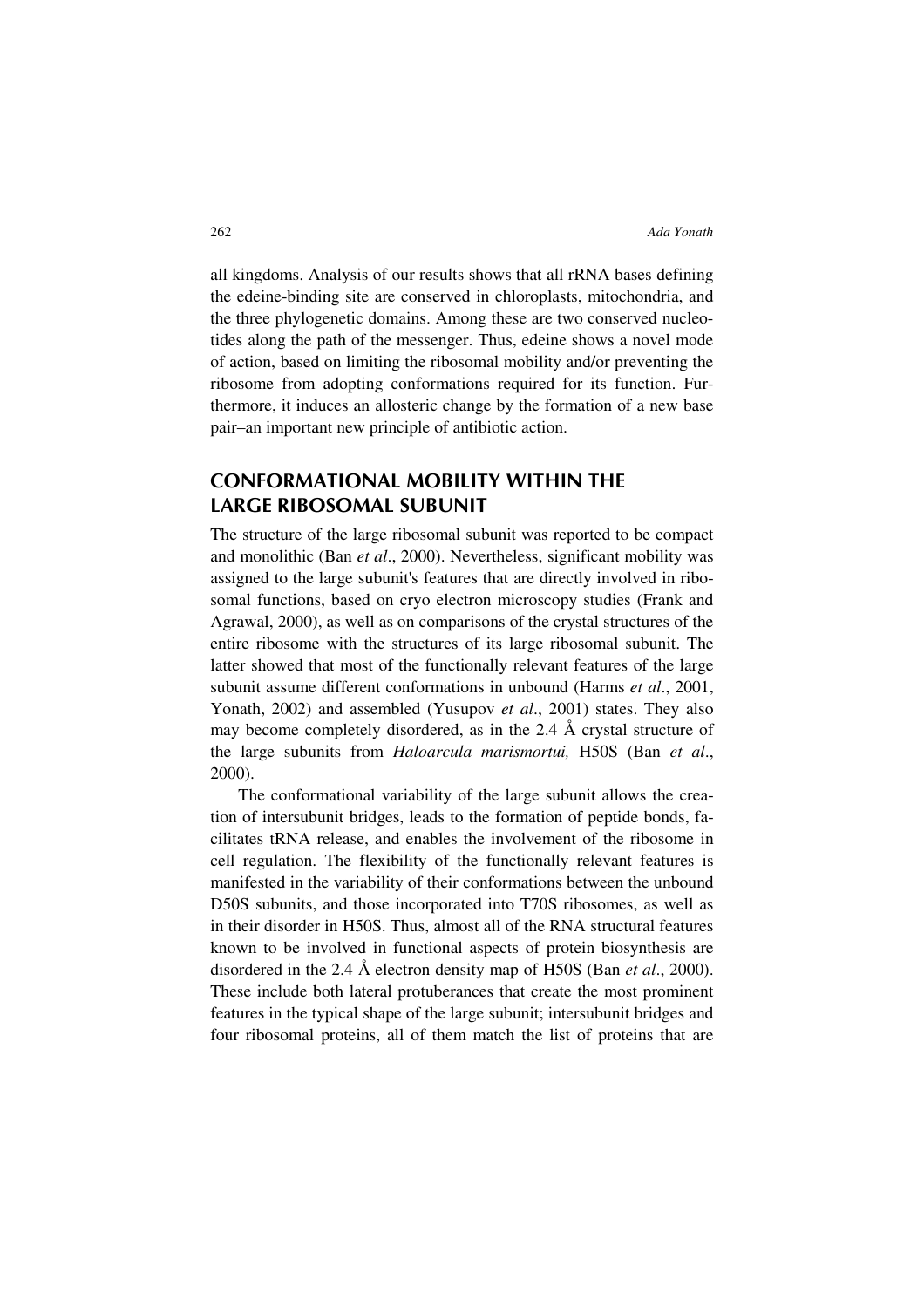loosely held by the core of the particle, hence could be detached selectively from halophilic ribosomes (Franceschi *et al*., 1994).

#### **A revolving door assisting the release of E-site tRNA**

Although the large ribosomal subunit is known to have less conformational variability than the small subunit, it does posses various conformations that can be correlated to the functional activity of the ribosome. The most significant differences between the two structures of the unbound large subunits were found in key features, known to participate in the functional activities of the ribosome. Remarkable examples are the 50S hook into the decoding region of the small subunit, and other intersubunit bridges created upon subunit association, the entire L1 arm that acts as the revolving gate for the exiting tRNA molecules, and the GTPase center.

The L1 stalk, which includes the rRNA helices and a ribosomal protein, L1, is well resolved in T70S (Yusupov *et al*., 2001) and in D50S (Harms *et al*., 2001). Comparison between the structure of the unbound 50S and the 70S ribosome indicates how the L1-arm facilitates the exit of the tRNA molecules. In the complex of T70S with three tRNA molecules, the L1 stalk interacts with the elbow of E-tRNA. This interaction seems to block the release of the E-site tRNA. In H50S, the entire L1 arm is disordered and therefore could not be traced in the electron density map (Ban *et al*., 2000), an additional hint of the inherent flexibility of this feature.

The location of protein L1 in D50S does not block the presumed exit path of the E-site tRNA, hence it seems that the mobility of the L1 arm is utilized for facilitating the release of E-site tRNA. Although the orientation of the L1 arm in the 70S ribosome during the release of the E-site tRNA is still not known, the two defined orientations that have been observed indicated that movement of the L1 arm might occur during protein biosynthesis. Superposition of the structure of D50S on that of the T70S ribosome allowed the definition of a pivot point for the possible movement of the L1 arm. Similar differences found in the relative orientation of the L1 stalk have been correlated with the presence or absence of tRNA and elongation factors (Agrawal *et al*., 2000). Hence it may be assumed that the position of the L1 stalk in the unbound D50S represents the conformational change required for the release of the E-site tRNA.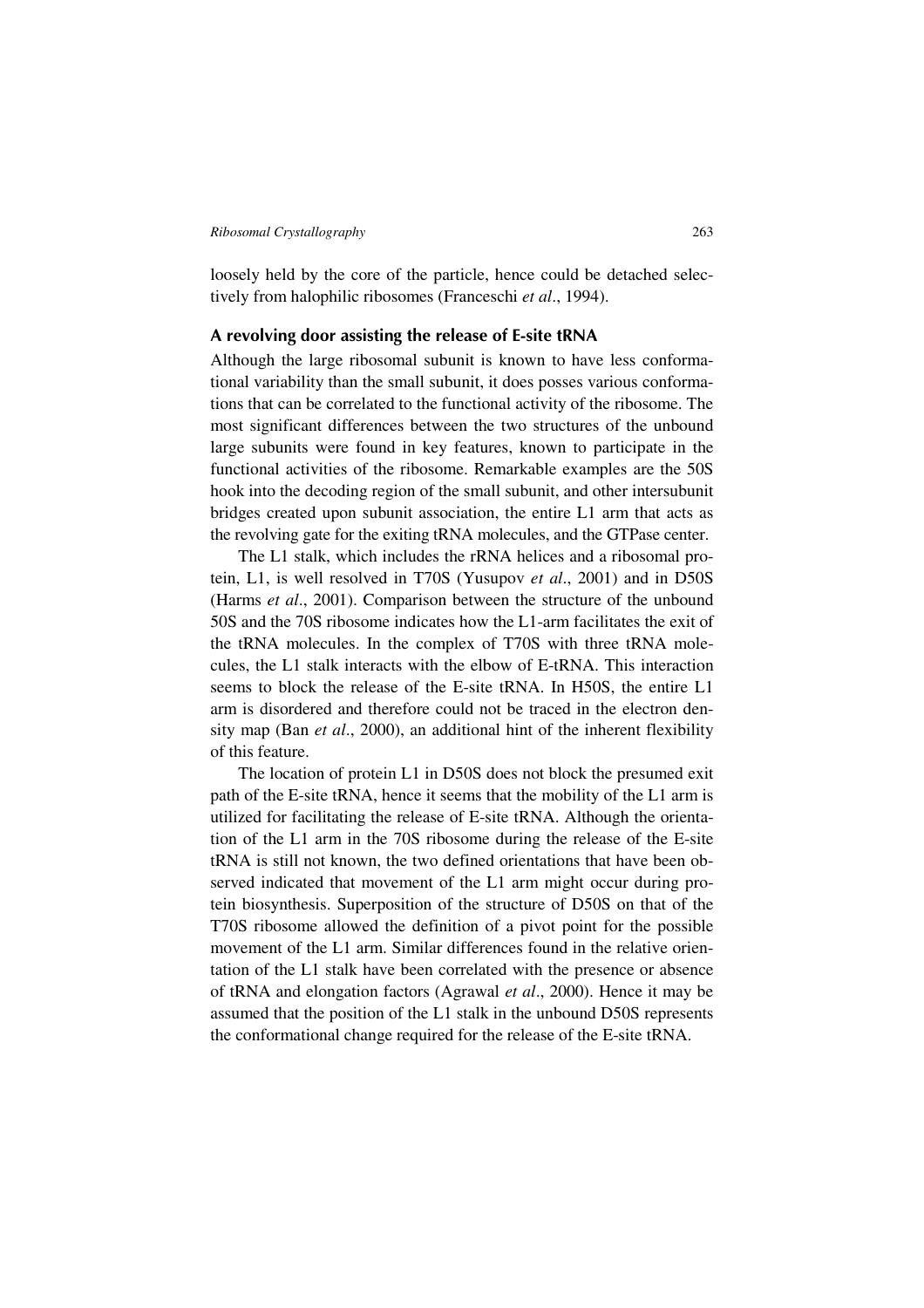#### **An intersubunit bridge with multiple roles**

Intersubunit bridges form upon the association of the two ribosomal subunits, once the functionally active is created. They are the features connecting the two subunits within the assembled ribosome, namely the linkers between the two ribosomal subunits. The correct assembly of the entire ribosome from its two subunits is the key, or one of the major keys, for proteins biosynthesis, hence these bridges must be positioned accurately and point at the exact direction. Each intersubunit bridge is formed from two parts – one of the small and one of the large subunit. We found that whereas those of the small subunit are of almost the same conformation in the unbound and bound subunit, those originating from the large one are inherently flexible, and may have different conformations or assume a high level of disorder. Upon subunit association the conformations of these bridges change so that they can participate in the creation of the assembled ribosome. Thus, their structure and the nature of their conformational mobility should show how the ribosome controls its intricate assembly.

Fig. 3. (Figure on facing page)

<sup>(</sup>a) The RNA domains of D50S (color code is shown in the middle). Top: Left – front (interface) view. Right: solvent side. Bottom: side views, obtained by rotating the top views around their long axis by 90 degrees. The interface views are flat, with perturbing L1 stalk (in yellow).

<sup>(</sup>b) The upper part of D50S (compared to the view shown in the a top left). The L1-arm of D50S is highlighted (in gold). Also shown are the docked L1-arm of T70S and protein L1 of T70S (green) and the location of protein L1 in D50S (yellow-gold). The pivot point between these two orientations is marked by a red dot. The docked tRNA molecules are shown in cyan (A), blue (P) and purple (E).

<sup>(</sup>c) Bridge B2a (H69) in the unbound D50S (red) and within the T70S ribosome (gold). H44 (of the small subunit) is shown in gray. P-site tRNA (in cyan) and A-site in green.

<sup>(</sup>d) The modified bases in the tip of H69 are shown.

<sup>(</sup>e) and (f) show overlay of H69 In the unbound D50S subunit (gray) on the corresponding feature in the structure of the whole ribosome (gold). The tRNA acceptor stem mimic (ASM) is shown in red. The docked A- and P-sites tRNA are shown in cyan and dark green (respectively). These figures indicate the proposed movement of H69 towards the decoding center of H44 (light cyan) in T30S.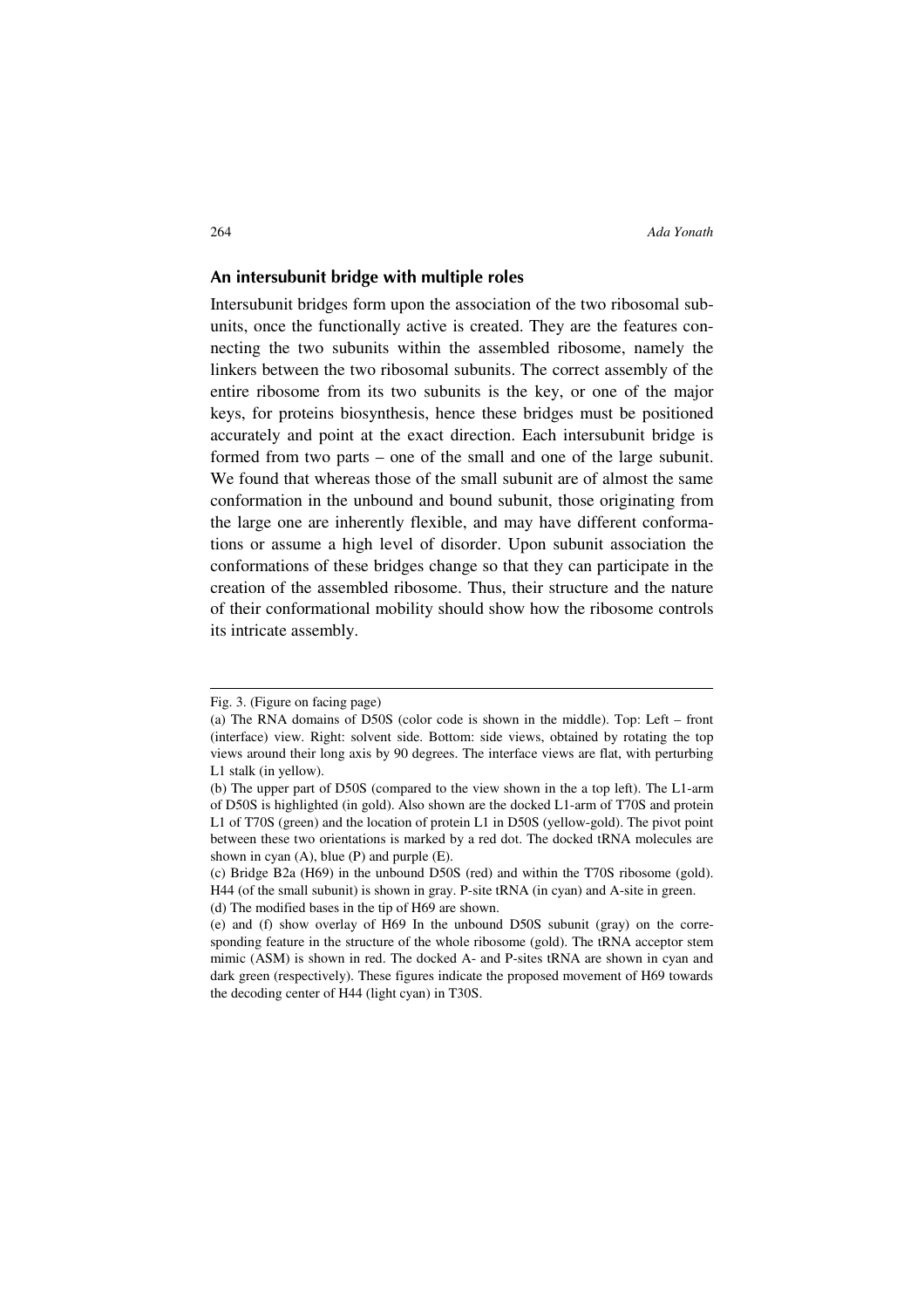These bridges could be seen even at 5.5 Å resolution, and are described in detail in (Yusupov *et al*., 2001). Here we focus on bridge B2a for a few functional tasks, since we found that elements involved in bridging the two subunits within the assembled ribosome, appear to participate in the functional tasks of the ribosome. The orientation of H69 with its universally conserved stem-loop in D50S is different than that seen in T70S. Both lie on the surface of the intersubunit interface, but in the 70S ribosome it stretches towards the small subunit, whereas in the



Fig. 3.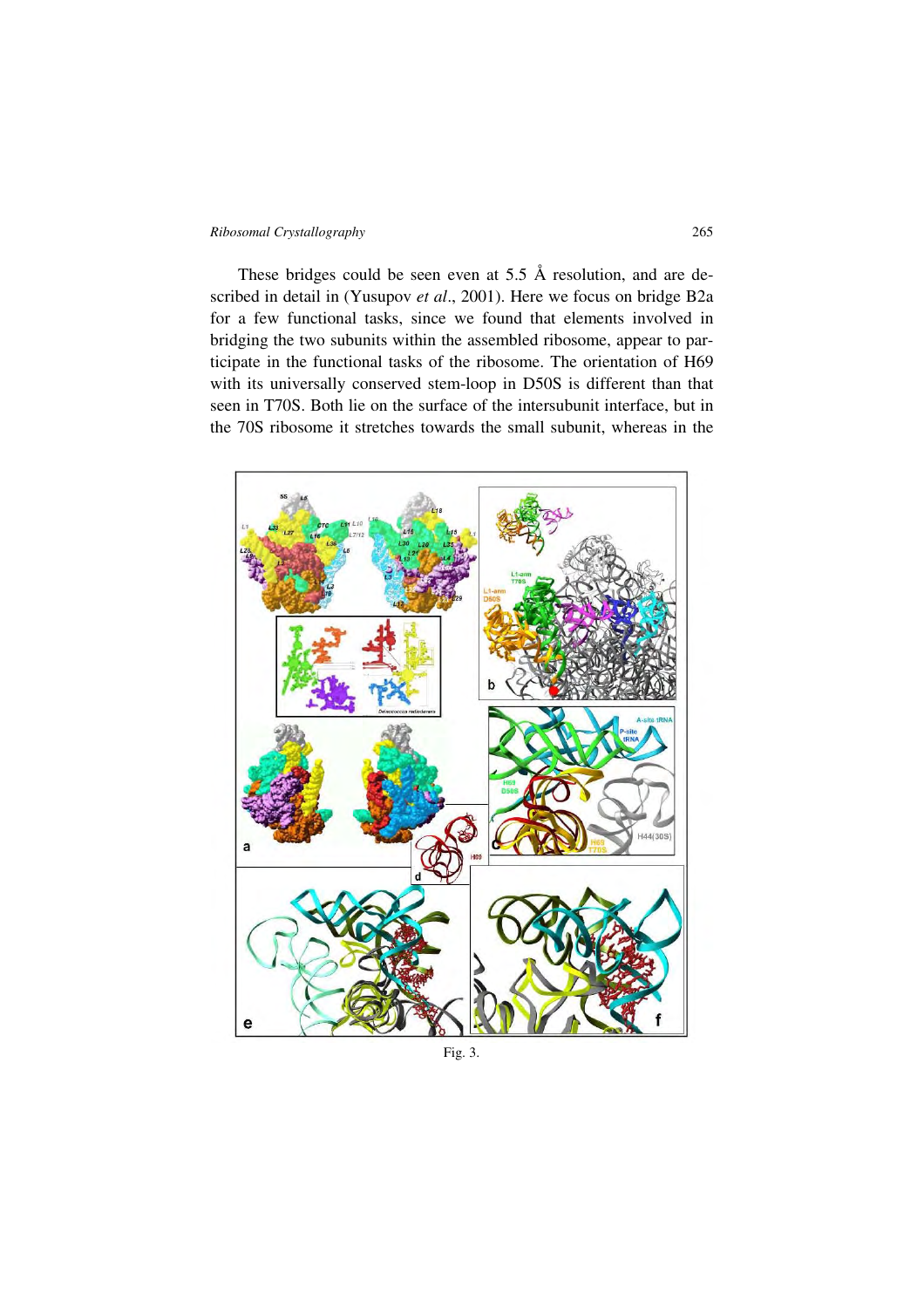free 50S it makes more contacts with the large subunit, so that the distance between the tips of their stem-loops is about 13.5 Å. Figure 3c hints at a feasible sequence of events leading to its creation. Once the initiation complex, that includes the small subunit and tRNA at the Psite, approaches the large subunit the tRNA pushes helix H69 towards the decoding center, and the intersubunit bridge is formed.

The specific conformations of H69 in D50S and T50S, and their modes of binding the tRNA and its mimics, implicated H69 as a carrier of the helical part of the A-site tRNA into the P-site. Within the 70S ribosome, H69 interacts with both the A- and the P-site tRNAs (Yusupov *et al*., 2001). In the complex of D50S with an acceptor stem tRNA mimic (called here ASM), most of the contacts of the helical stem of the ASM, which position it within the A-site, are with H69 (Figure 4). The crucial contribution of H69 to the proper placement of the tRNA mimic is also reflected by the disorder of the helical stem of the tRNA mimic that was bound to H50S crystals, in which H69 itself is disordered (Ban *et al*., 2000, Nissen *et al*., 2000).

The displacement and the rotation of a massive helix like H69 require inherent flexibility. It is conceivable that the ribosome benefits from this flexibility beyond bridging the two subunits. The proximity of H69 to both the A- and the P-site tRNAs (Yusupov *et al*., 2001, Bashan *et al*., 2002), suggest that besides acting as an intersubunit bridge, H69 participates in translocation. In addition, connecting between the peptidyl transferase center in the large subunit and the decoding region (Figure 3) in the small one, H69 may be the right candidate to provide the machinery needed for the transmission of signals between the two centers. The location of H69 may hint also at its contribution to a sophisticated signaling network over long distances, like between the GTPase and the PTC centers or between the PTC and the E-site tRNA release mechanism (Harms *et al*., 2001).

Interestingly, mapping of the *E. coli* modified nucleotides known to be important for the function of the large ribosomal subunit (Ofengand and Bakin, 1997) onto the D50S structure, showed clustering of the positions corresponding to these nucleotides in the vicinity of the active site of *D. radiodurans* as well as in H69 (Figures 3 and 5). The location of the latter on the stem loop of H69 intersubunit bridge in the assembled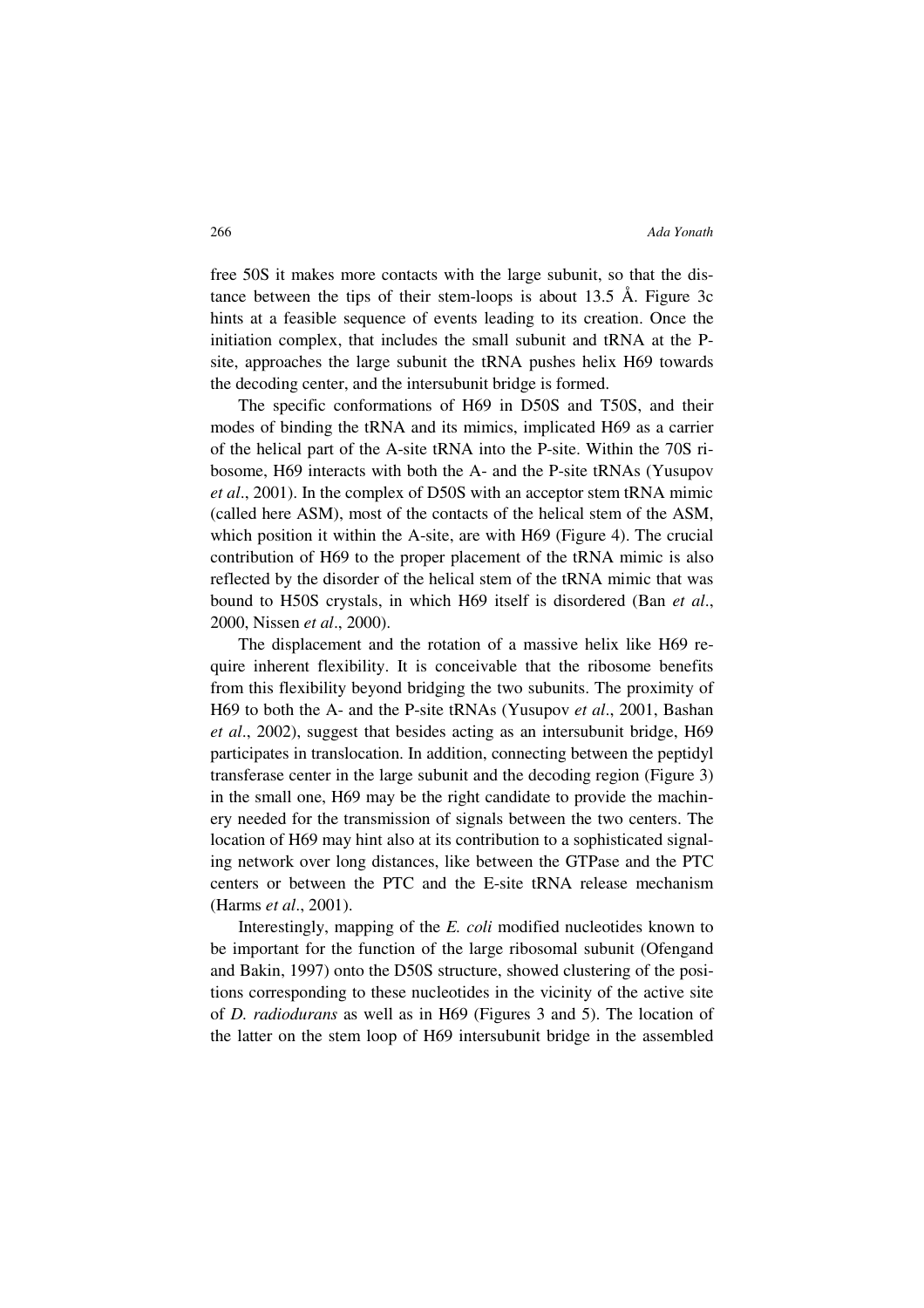ribosome led us to suggest that the modified bases play a role in the bridging events.

#### **The PTC tolerates various binding modes**

Three-dimensional structures of several complexes of D50S with substrate analogs, designed to mimic the tRNA acceptor stem (ASM) or the CCA 3' end of the tRNA bound to puromycin (ACCP), with the universal antibiotic sparsomycin, and with a combination of ASM and sparsomycin (ASMS) were determined by us (Bashan *et al*., 2002). Analysis of these structures allowed us to elucidate the modes of interactions between the ribosome and the substrate analogs; to illuminate elements of flexibility within the peptidyl transferase cavity, including those facilitating the interplay between the A- and P-sites; to investigate the principles of the action of a P-site ligand; and to identify feature that contribute to the dynamics of translocation.

The PTC is highly conserved. Nevertheless, we observed some diversity in its structure in the different crystal systems. The overall structure of the cavity hosting the PT activity in the liganded D50S is similar to that seen in the native (Harms *et al*., 2001), in the antibiotic bound D50S structures (Schluenzen *et al*., 2001) and in the complexed 70S ribosome (Yusupov *et al*., 2001). The orientations of both the conserved and variable bases of the PTC seem to depend on several parameters; among them is the functional state of the ribosome. Thus, the conformation of the key nucleotides in the complex of T70S with three tRNAs differs significantly from the conformations seen in two complexes of the large ribosomal subunit from H50S with compounds believed to be substrate or transition-state analogs (Yusupov *et al*., 2001). Also, the PTC of H50S undergoes notable conformational changes upon binding ligands (Nissen *et al*., 2000, Schmeing *et al*., 2002), including the ordering of the base corresponding to A2602, which is disordered in the 2.4 Å structure of H50S, as are most of the functionally relevant features in this structure (Ban *et al*., 2000).

Diversity in binding modes of different A-site tRNA analogs may also be connected to the nature of the analog, and the differences in positioning of different analogs appear to be correlated with the amount of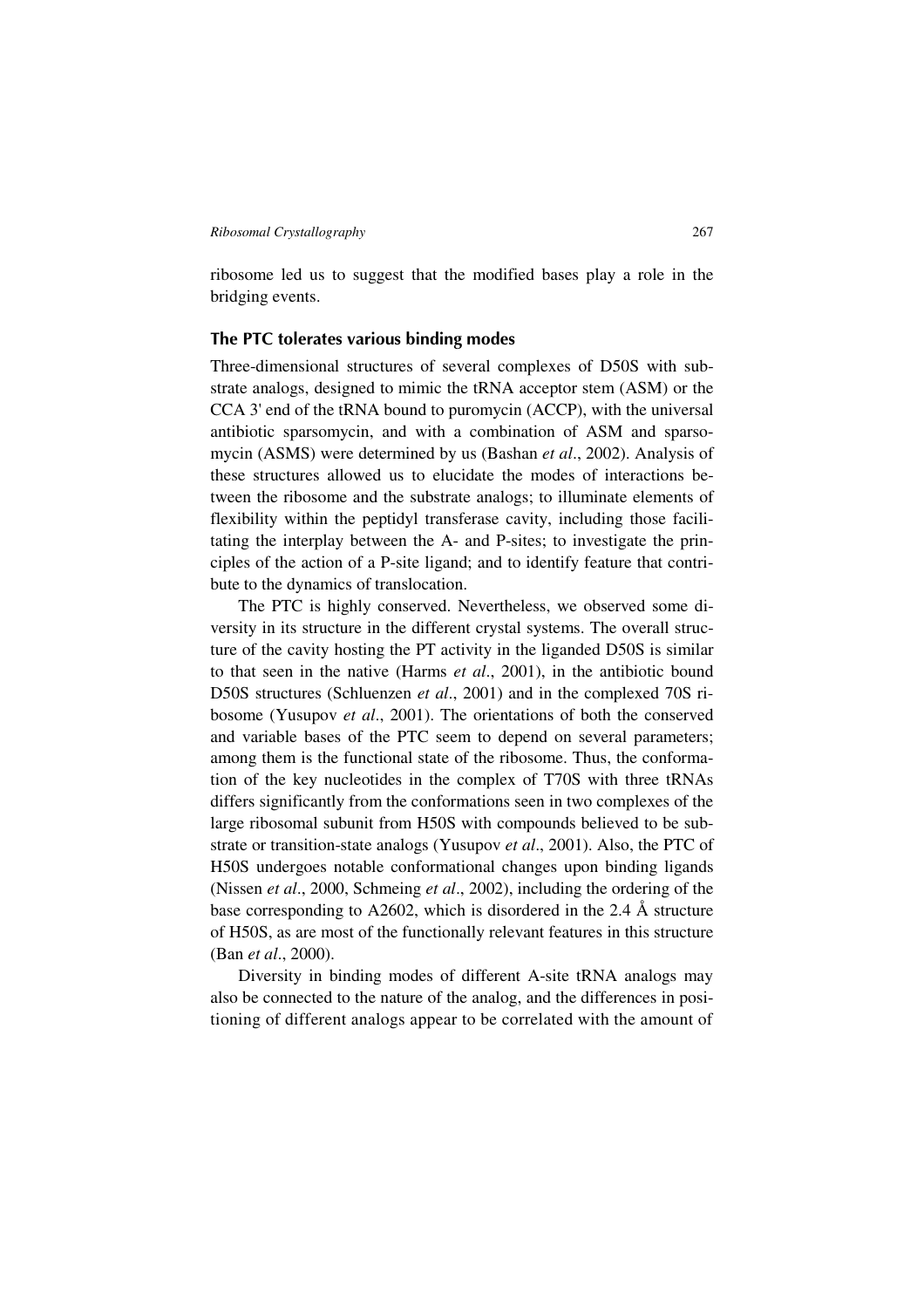

Fig. 4 (a) The PTC and its environment, including ASM and the modeled A- and P-site tRNAs.

(b) Three views, showing substrate analogs in the PTC and, backbone of H93 and A2602. Note the hydrated  $Mg^{2+}$  ions, shown as pink dots.

(c) The relative orientations of A2602 in different complexes of D50S (Bashan *et al*., 2002) and of H50S (PDB entry 1FGO and 1KQS). Sparsomycin (Spar) and chloramphenicol (CAM) are included, to indicate the limits of the rotation ofA2602. The dark gray indicates the RNA backbone in the sparsomycin/D50S complex. The light gray shows the backbone in D50S/CAM complex.

(d) The two fold symmetry in the PTC, together with A2602.

(e) The proposed over-all mechanism of peptide bond formation.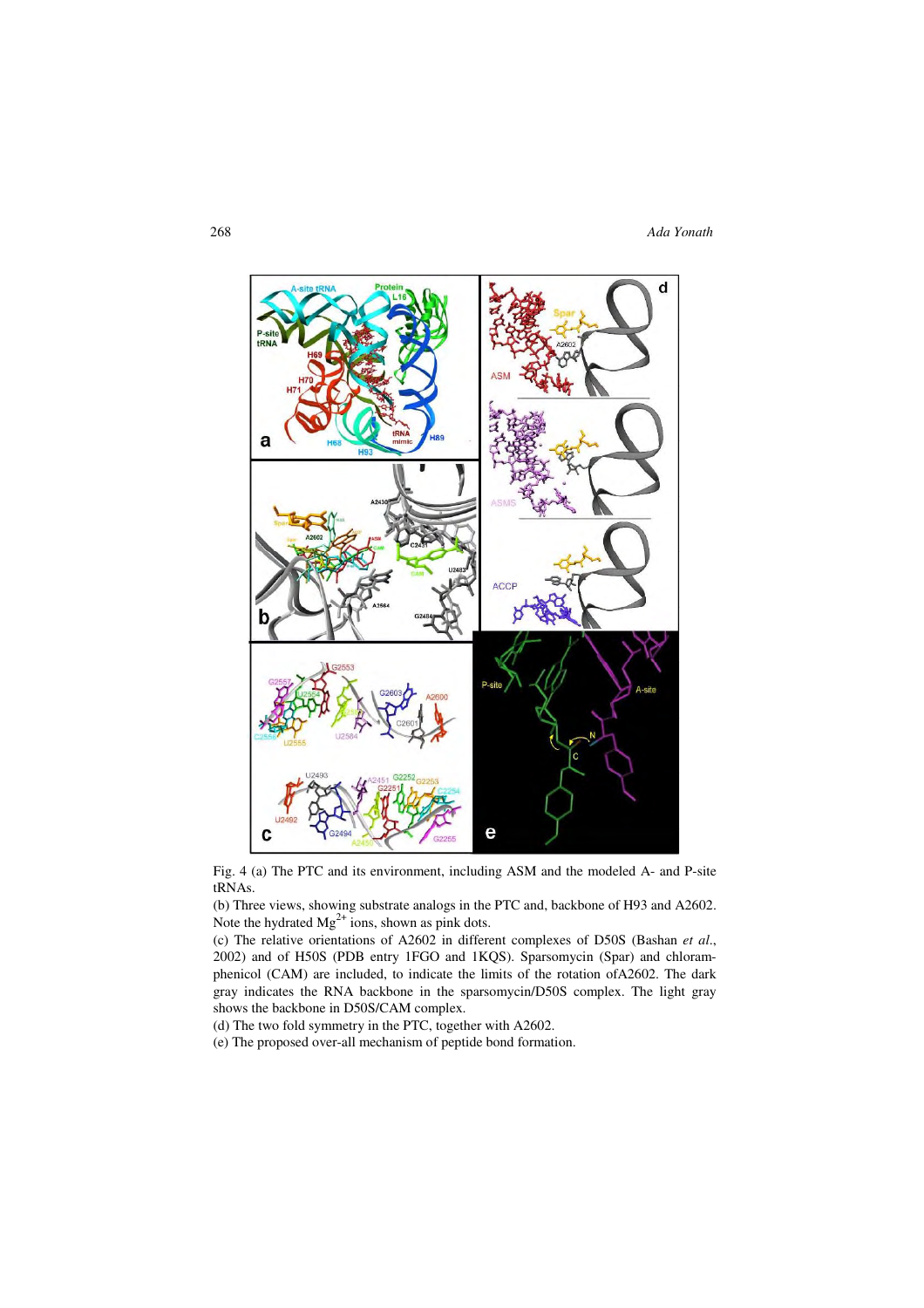support given to them by the PTC. An example is ASM that is held in its position mostly by the interactions that its helical part makes with H69, the loop between H69 and H71 and protein L16 (Figure 4). The tRNA mimics that include features representing the acceptor stem of tRNA, were found to be oriented by their interactions with two long ribosomal helical segments, H89 and H69. Such contacts cannot be created either for short analogs or when one of the main supports, helix H69, is disordered, as in the structure of H50S. Indeed, we found that truncated substrate-analogs bind to the ribosomal peptidyl center at a large range of conformations that may be similar, but not identical, to the mode of binding of larger RNA constructs that were designed to bind to the large subunit as tRNA mimics.

We found that the compounds mimicking the CCA ends of tRNA, complexed with D50S (Bashan *et al*., 2002) or H50S (Nissen *et al*., 2000, Schmeing *et al*., 2002), are held in their positions by a comparable amount of interactions with their corresponding PTCs. However, variations in binding modes were observed between them, even within the subgroup of short tRNA analogs (Figure 4). Thus, it appears that the lower part of the PTC can tolerate several binding modes that resemble each other, but are not necessarily identical to the precise orientation leading to efficient protein biosynthesis. Consistent with the findings that although most of the interactions of the ACCP with the ribosome are with universally conserved nucleotides, altered reactivities were observed for puromycin in eubacteria and archaea (Rodriguez-Fonseca *et al*., 1995). The position of ASM in D50S is similar, but not identical, to that of the acceptor stem of the A-site tRNA in the 5.5 Å structure of T70S (Yusupov *et al*., 2001). The reasons for this may reflect the difference between tRNA binding to unbound large subunit and to assembled ribosome, in which the tRNA also makes substantial contacts with the small subunit, or to the differences in A-site binding in the absence of Psite substrate (Green *et al*., 1998). Alternatively, the position of ASM may indicate the existence of an additional binding mode, similar to the suggested "hybrid mode", in which the movement of the acceptor stem is uncoupled from that of the rest of the tRNA (Moazed and Noller, 1991).

The walls of the PT cavity are composed of several RNA features. One of them is the flexible helix H69 that forms the B2a bridge (Harms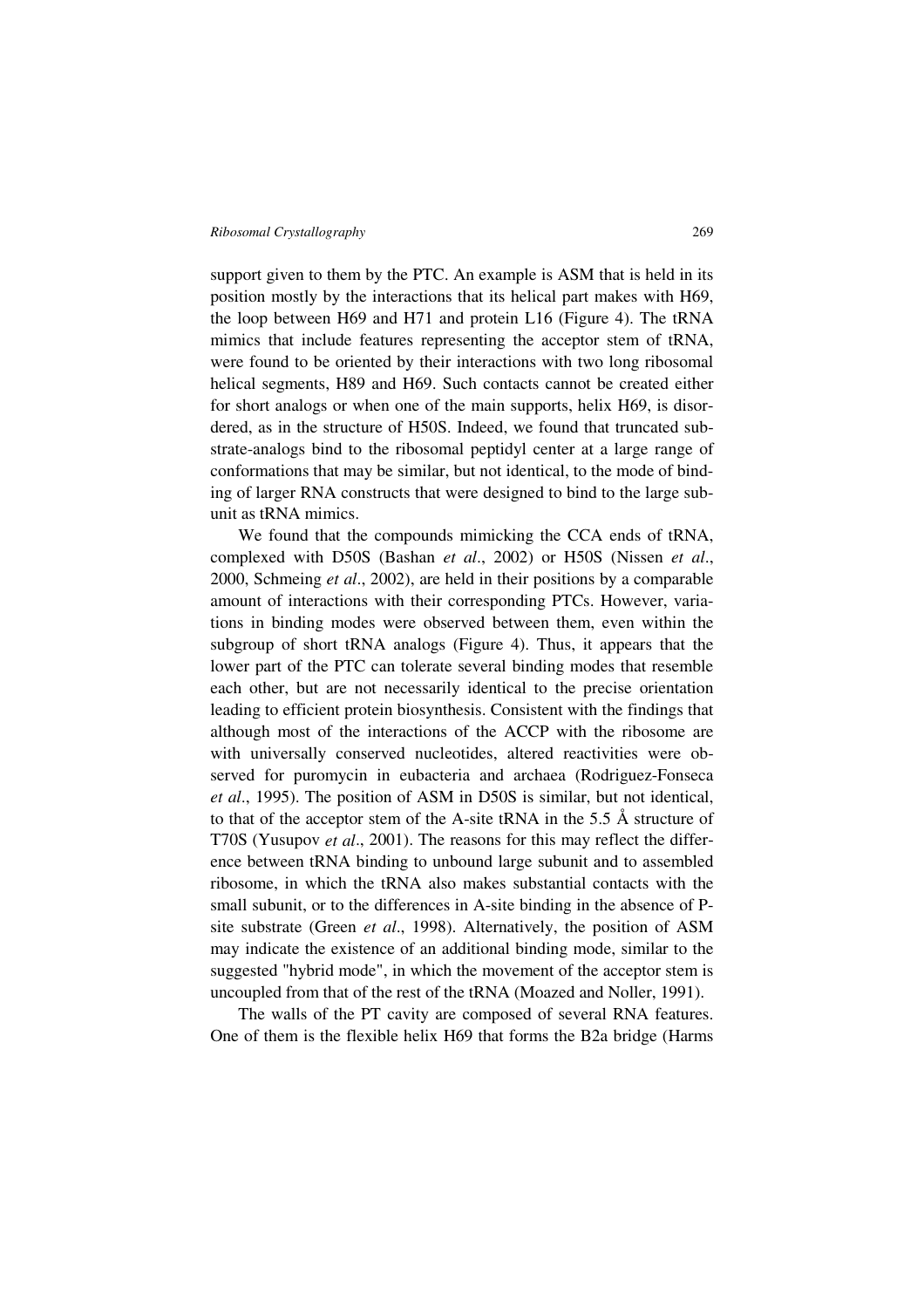*et al*., 2001, Yusupov *et al*., 2001). The helical stem of ASM interacts with the extended loop of protein L16, and that H69 packs groove-tobackbone with it. Hence it seems that H69 and protein L16 are the key factors influencing the positioning of ASM within the PTC. Interestingly, the main chain of protein does not interact directly with the tRNA mimic, although its conformation underwent substantial rearrangements as a result of the binding of the tRNA mimic, presumably to avoid short contacts.

Analysis of the modes of attachment of the tRNA mimics to the peptidyl transferase center in D50S supports the idea that the ribosome provides a frame for the peptide bond formation, rather than being actively involved in the catalytic events, consistent with (Polacek *et al*., 2001), and with the suggestion that di-metal ions may be instrumental for peptide bond formation (Barta *et al*., 2001). Our studies also indicate that the peptidyl transferase center contains several flexible regions, some of which may be stabilized by the binding of substrate analogs, others may be exploited as parts of the for translocation machinery.

#### **Striking conformational alterations within the PTC**

Sparsomycin is a universal antibiotic agent. Nevertheless, ribosomes from different kingdoms show differences in binding affinities to it. Similar to PTC antibiotics studied so far by us (Schluenzen *et al*., 2001), sparsomycin interacts exclusively of 23S RNA. In its single binding site, and interacts with the highly conserved base A2602. But, unlike other antibiotics of the large subunit, which make various interactions with the ribosome, sparsomycin interacts only with a single base, A2602. The limited contacts between sparsomycin and the large subunit rationalize its weak binding. These stacking interactions may be sufficient for its firm attachment as long as the ribosome or its large subunit are not actively involved in protein biosynthesis, or in the crystals, owing to the limited mobility of crystalline materials. In active ribosome, destabilization of sparsomycin binding during protein biosynthesis may be correlated to changes in the orientation of sparsomycin's counterpart, nucleotide A2602, which was implicated to play an active role in protein biosynthesis. Additional interactions with P-site substrates like N-blocked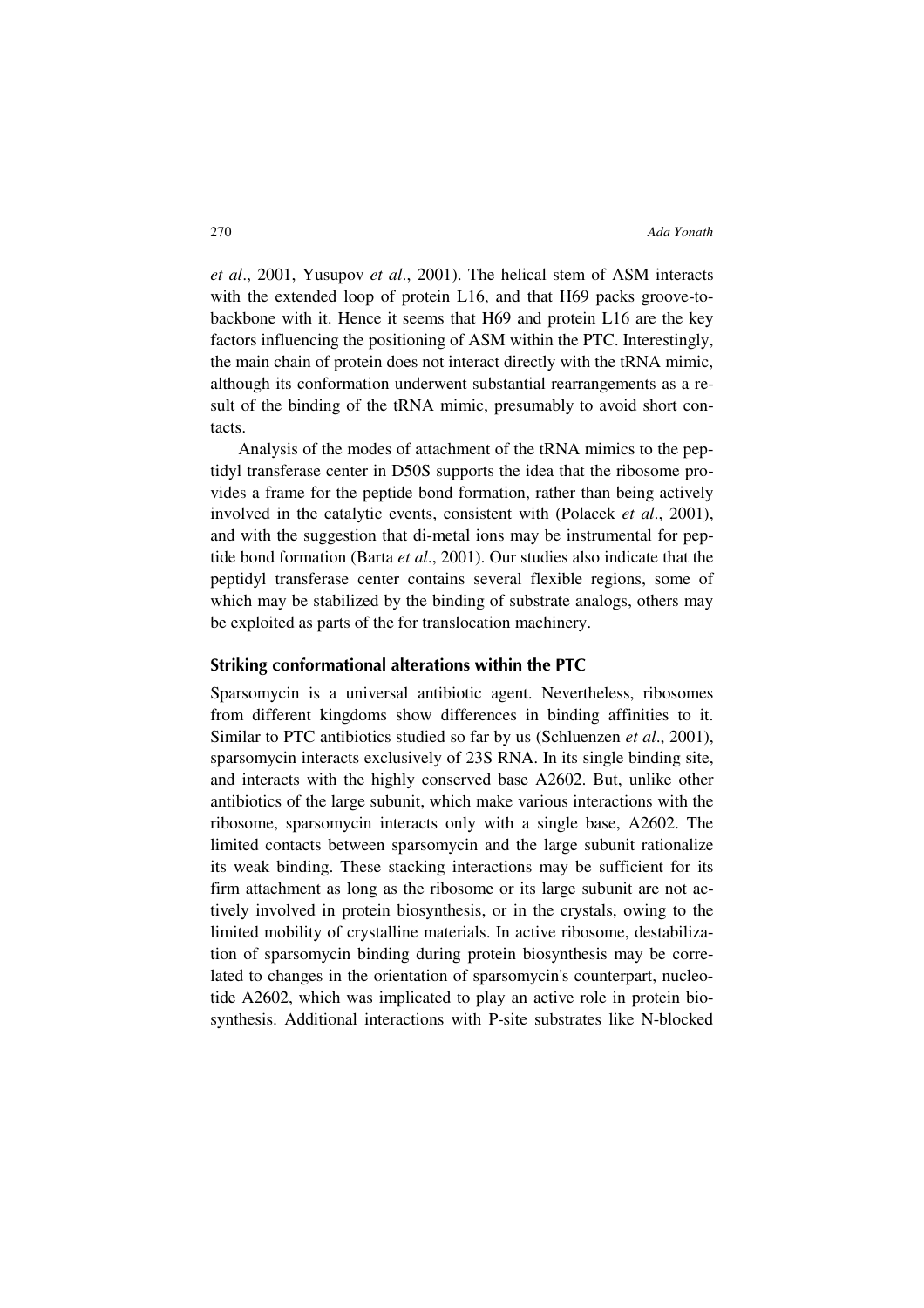aminoacyl-tRNA that is known to increase the accessibility of nucleotide A2602 (Porse *et al*., 1999), should lead to tighter binding. Furthermore, the enhancement of sparsomycin binding by N-blocked aminoacyl-tRNA may indicate that sparsomycin may inhibit protein biosynthesis not only by altering the conformation of the PTC, but also by blocking the P-site and by trapping non-productive intermediate-state compounds.

In contrast to the minor conformational changes induced by the antibiotics studied so far (Schluenzen *et al*., 2001), sparsomycin appears to significantly alter the conformation of both the P- and the A-sites. A2602 is the base that undergoes the most noticeable conformational rearrangements (Figure 4) upon sparsomycin binding. Interestingly, although chloramphenicol and sparsomycin do not share overlapping positions, they seem to compete with each other in inhibiting peptide bond formation. We found that the base of A2602 in sparsomycin complex is flipped by 180° compared with its position in the complex of D50S with chloramphenicol (Figure 4), implicating this base as the trigger of the competition between them.

Analysis of our results showed that sparsomycin introduces alterations in the peptidyl transferase center. Figure 3 shows the location of the tRNA mimic in the presence of sparsomycin. Compared with its position in "empty" PTC, in the presence of sparsomycin, ASM is slightly twisted and placed somewhat closer to the P-site. In its position ASMS interacts with protein L16, but looses one of the contacts that ASM makes with this protein. In addition to the interactions of ASMS with the 23S RNA and protein L16, it makes three hydrogen bonds with a putative hydrated  $Mg^{2+}$  ion, located close to its CCA end. This  $Mg^{2+}$  ion with the water molecules bound to it, is seen clearly in the ASMS map. The same position in the ASM map contains less well-defined features.

We assume that the differences between the binding modes of ASM and ASMS result from alterations in the PTC. Since ASMS crystals were obtained by soaking co-crystals of D50S and sparsomycin, and since sparsomycin was shown to trigger conformation changes n the PTC, it seems that these were sufficient to modify the binding mode of the A-site substrate analogs, hence suggesting interplay between the A- and the Psites. Based on the binding modes of ASM in the presence and absence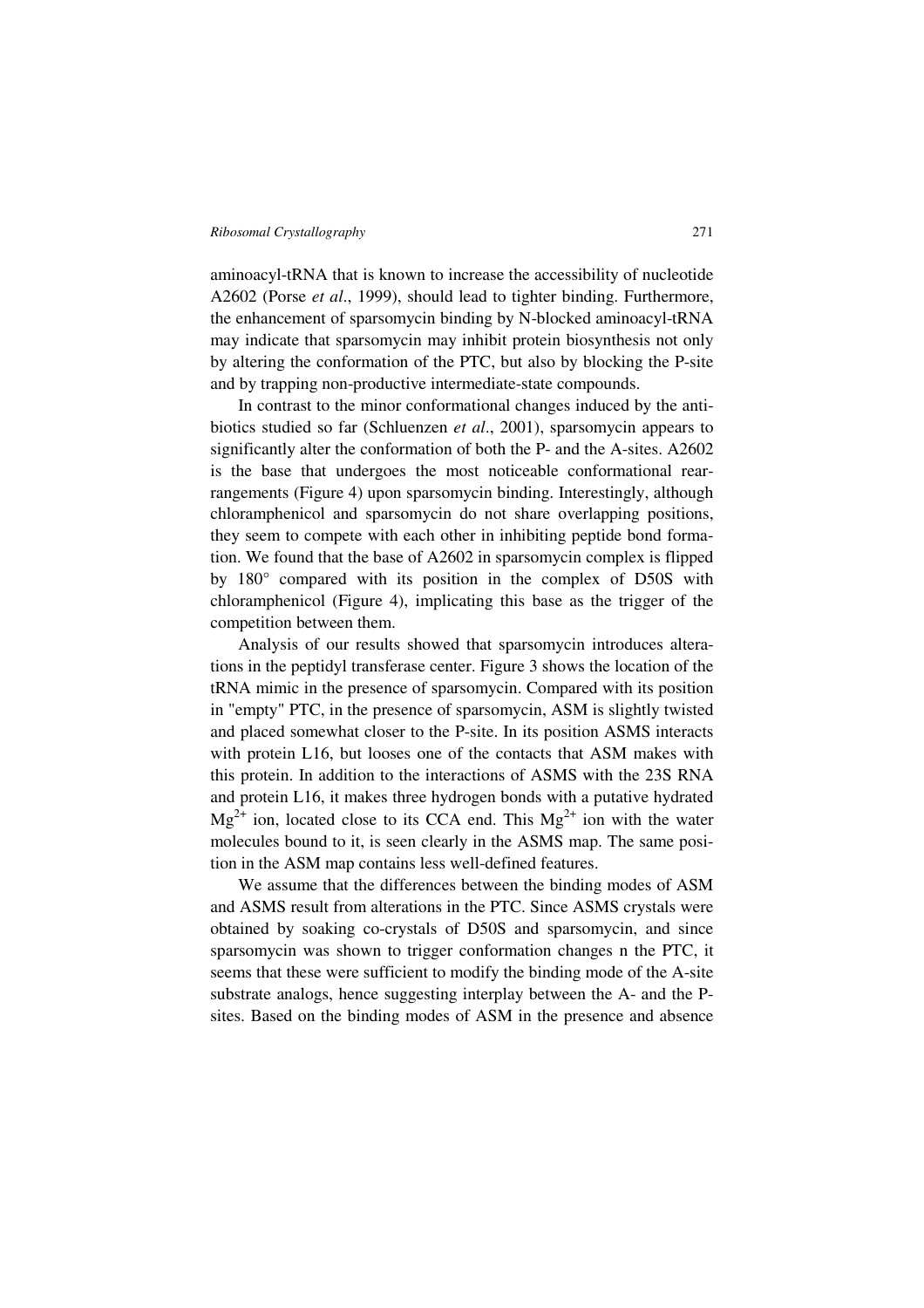of sparsomycin, we conclude that P-site occupation governs the positioning at the A-site. As seen below, whereas the location and orientation of the A-site acceptor stem analog (ASM) seems to be designed for peptide bond formation, the orientation of ASM in the presence of an inhibitor at the P-site, would not permit its participation in peptide bond formation. Thus, the PTC seems to possess a mechanism that prevents correct localization of a tRNA molecule at the A-site when the P-site is occupied by an inhibitor rather than a substrate.

### **Two-fold rotation**

We identified a local two-fold rotation axis within the peptidyl transferase cavity that relates two groups of nine nucleotides, in each the Aand P-sites (Figure 4). Conformation, rather than the type of the base, is related by the pseudo two-fold symmetry. This local two-fold symmetry at the PTC of D50S is consistent with the observation that the CCAs bound in the A-and P-sites are related by a two-fold axis (Nissen *et al*., 2000).

Why does the structure of the ribosome, which lacks any symmetry, possess a local two-fold axis at its active site? Why are the 3'-ends of the A- and P-sites tRNAs related by a local two-fold axis, whereas the tRNAs molecules are related by translation? A feasible explanation is that the local two-fold symmetry provides similar, albeit not identical, environments for the CCA termini, to allow for a smooth translocation with minor rearrangements (Yusupov *et al*., 2001) and without being exposed to large energetical differences.

Translocation of the tRNA–mRNA complex involves disruption of existing interactions in one site and the establishment of new interactions in the next site. Owing to the local two-fold symmetry, the environments of the A- and P-sites are similar. Nevertheless, the environment of the 3' ends of the two tRNAs are somewhat different. In T70S crystals, the Psite tRNA seems to make more interactions with the P-loop than the Asite with the A-loop (Yusupov *et al*., 2001). In the liganded H50S crystals, the A- and the P-site tRNA make the same number of contacts with the PTC, but the P-site tRNA makes two base pairs whereas the A-site tRNA is involved in only one base pair[Nissen, 2000 #57. Hence, in both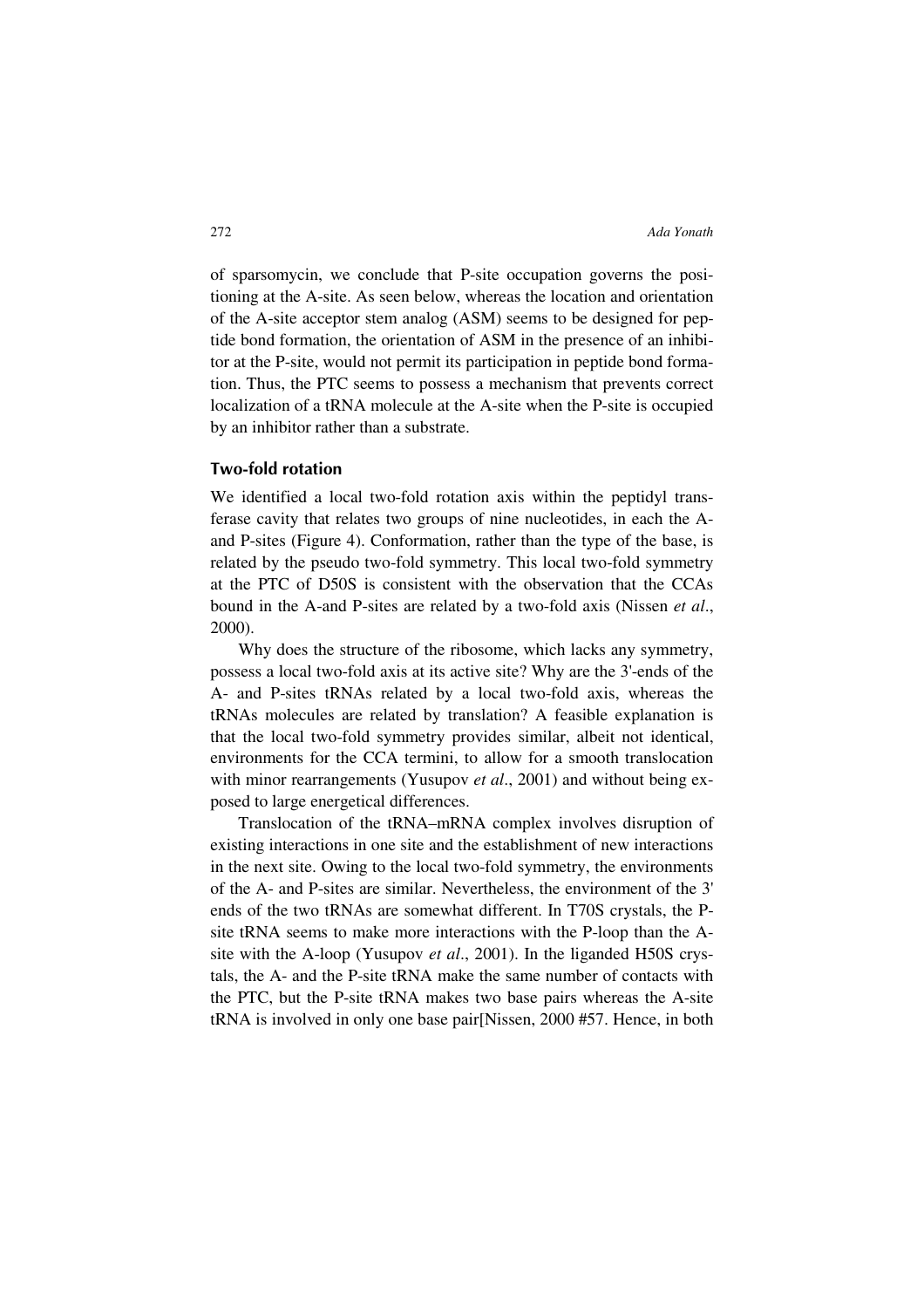systems the progression from the A- to the P-site would be energetically favored and should enhance the contacts between the tRNA and the 23S RNA.

The observation of a two fold symmetry between the A- and P-sites 3' tRNA termini implies that regardless of the translocation mechanism, the CCA end of the A-site tRNA bearing the newly formed polypeptide should rotate by approximately 180° on its way from the A- to the P-site. This rotation may be triggered by the creation of the new peptide bond, and can occur, in principle, when the helical part of the tRNA is either at the A-site, or during its translocation to the P-site or after the tRNA reaches the P-site. In order to exclude non-permitted rotations due to space constrains, we modeled the three possibilities for rotation (Agmon *et al*., to be published). Starting from the location of the tRNA mimic (ASM) in D50S, we found that a 180° rotation of its ACCA end together with the base bound to it can occur while the helical part of ASM is at the A-site without steric hindrance. Furthermore, we found that in ASM, the P-O3' bond corresponding to the bond connecting bases 73 and 74 of tRNA, are located just above the ACCA terminal, is almost overlapping the local two-fold axis. Therefore the ACCA-peptidyl rotation may occur around this bond while the tRNA is at a location similar to that of ASM that may represent an intermediate hybrid state (Moazed and Noller, 1989).

Performing the two-fold symmetry operation on ASM positioned the carbonyl carbon of esterified P site residue in an orientation and distance suitable for a nucleophilic attack of the primary amine of the A-site bound aminoacyl tRNA. At these relative orientations a nucleophilic attack should be spontaneous, especially at basic pH values, as in D50S, since the primary amine is not expected to be protonated. At this orientation similar mechanism should be possible even at slightly acidic pH values,  $\sim$ 6, as an equilibrium between NH2 and NH3<sup>+</sup> is expected. The optimal overall pH value for efficient protein biosynthesis of D50S (similar to many other ribosomes) is around pH=8. Hence, it is logical to expect that the pH of the local environment at the PTC should be between these two values. We therefore propose a mechanism for peptidebond formation, which is based on direct donor-acceptor interaction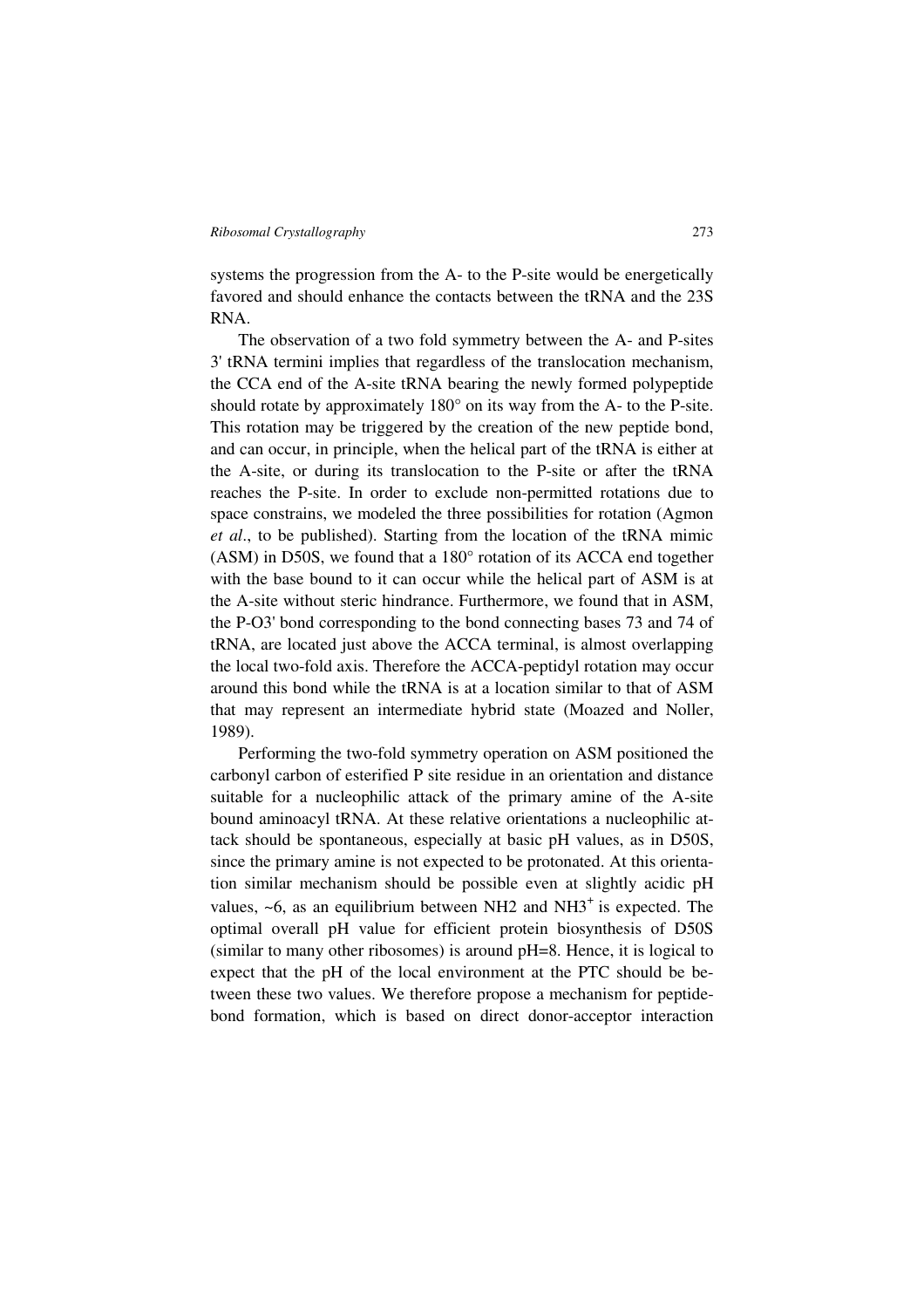between the A- and P-substrates, and on proton transfer mediated by water or hydrated magnesium that was identified in the vicinity of the two substrates (Bashan *et al*., 2002). This mechanism is consistent with our earlier observations (Schluenzen *et al*., 2001, Yonath, 2002) as well as with earlier suggestions saying that the ribosome provides the frame for accurate orientation of the tRNA molecules and may enhances the rate of peptide bond formation (Nierhaus *et al*., 1980, Samaha *et al*., 1995, Green and Noller, 1997, Pape *et al*., 1999, Polacek *et al*., 2001) rather than participating in the actual enzymatic activity, as suggested by the Yale group (Nissen *et al*., 2000).

Nucleotides U2585 and A2602 are located approximately on the local two-fold axis, and U2585 is situated right under A2602, in the direction of the protein exit tunnel. This construction hints that the extremely flexible nucleotide A2602 may play a dynamic role in coordinating the tRNA motions, and U2585 may assist in guiding the ACCA during the rotation and in transmitting messages from the tunnel wall to the PTC. This suggested rotation-translation motion could provide benefits not only for translocation but also for the progression of the nascent protein through the tunnel, since it may create a screw motion that demands less force than straight pushing. As the walls of the exit tunnel have bumps and grooves and its diameter is not uniform, the progression of the nascent protein through the tunnel cannot be approximated to a smooth object progressing along smooth walls. The growing proteins move at times through narrow paths, so that their side chains may exercise significant friction. One of the narrowest regions of the tunnel is its entrance. Hence, a screw movement should be beneficial especially for the first step of nascent chain movement – its entry into the tunnel.

## **THE PROTEIN EXIT TUNNEL – A PASSIVE PATH OR AN ACTIVE DISCRIMINATOR?**

The protein exit tunnel was assumed to provide a passive path for exporting smoothly all protein sequences and changes in its diameter were observed in correlation with mutations or different functional states (Gabashvili *et al*., 2001). Originally this tunnel was believed to provide a passive path to the nascent protein chains. However, evidence was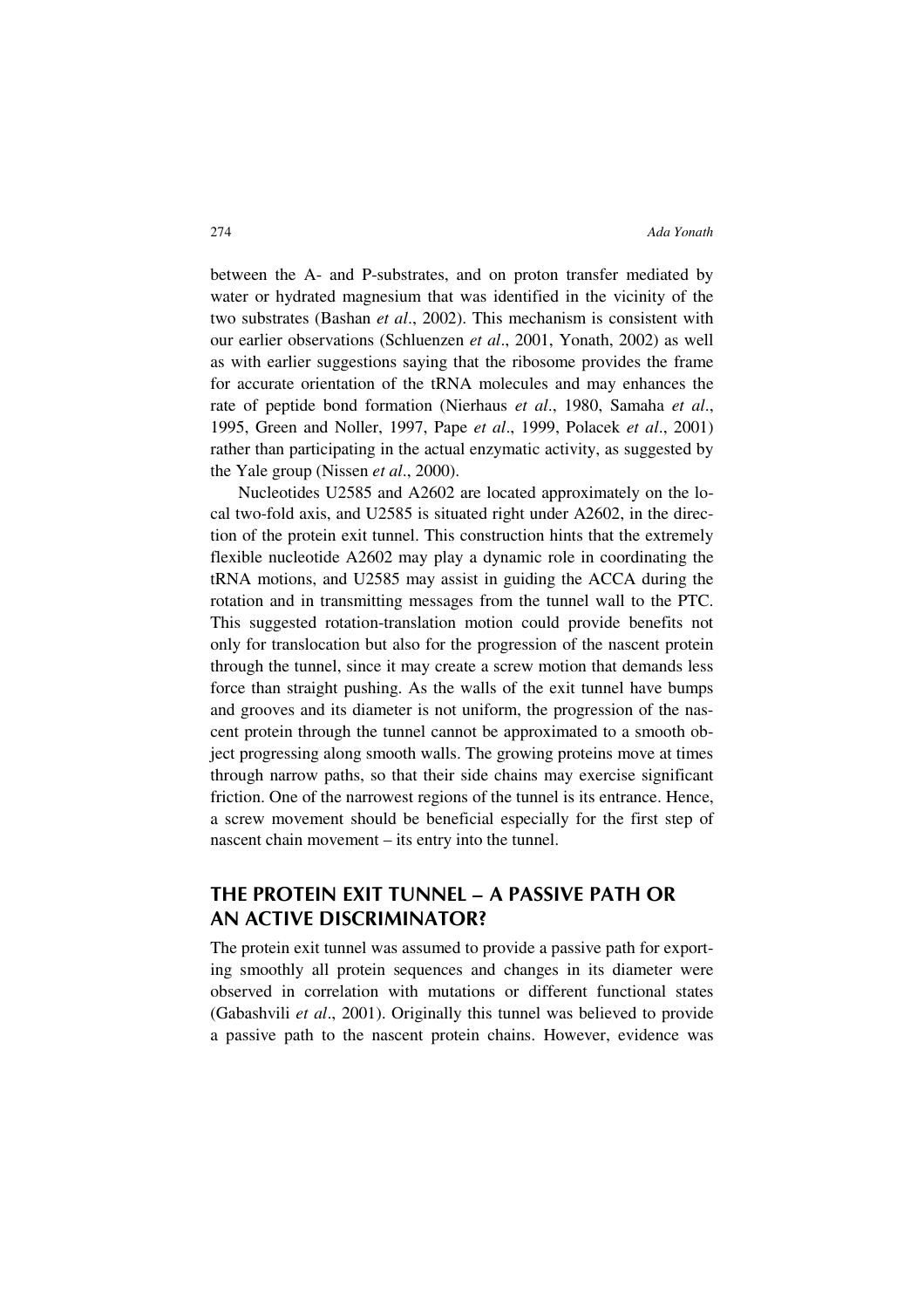obtained for tunnel participation in regulating intracellular cotranslational processes, indicated that the tunnel may possess dynamic capabilities allowing it to function as a discriminating gate and to respond to signals from cellular factors or from nascent proteins and references therein. Sequences that presumably interact with the tunnel interior and thereby arrest protein elongation cycle were identified. This interactive elongation arrest was proposed to provide mechanisms to guarantee critical events, such as sub-cellular localizations or subunit assembly (Walter and Johnson, 1994, Nakatogawa and Ito, 2002, Tenson and Ehrenberg, 2002, Young and Andrews, 1996, Stroud and Walter, 1999, Liao *et al*., 1997, Sarker *et al*., 2000). Furthermore, recently it was found that short peptides can act as regulatory nascent peptides and render resistance to macrolides (Herr *et al*., 2000, Lovett and Rogers, 1996, Tenson and Mankin, 2001, Weisblum, 1995), while exploiting the peptides translated by the same ribosome. The length and the sequence of the peptides are critical for their activity, suggesting direct interaction between the peptide and the drug on the ribosome.

## **GATING WITHIN THE TUNNEL: A MECHANISM FOR REGULATING SELECTED CELLULAR EVENTS**

A semi-synthetic macrolide of no clinical use was found to trigger a striking conformational rearrangement in the walls of the tunnel, by flipping the tip of a highly conserved beta-hairpin of the ribosomal protein L22 across the tunnel (Figure 5). This modulation of the tunnel shape provides the first structural insight into its dynamics. The tunnel gating could be correlated with sequence discrimination and elongation arrest of the SecM (secretion monitor) protein (Sarker *et al*., 2000), thus paving the way for illuminating the ribosome role in regulating intracellular events. This secretory protein monitors protein export. It includes a sequence motif that causes arrest during translation in the absence of the protein export system (called also "pulling protein"), which can be bypassed by mutations in the ribosomal RNA (rRNA) or in ribosomal protein L22 (Nakatogawa and Ito, 2002), a constituent of the tunnel walls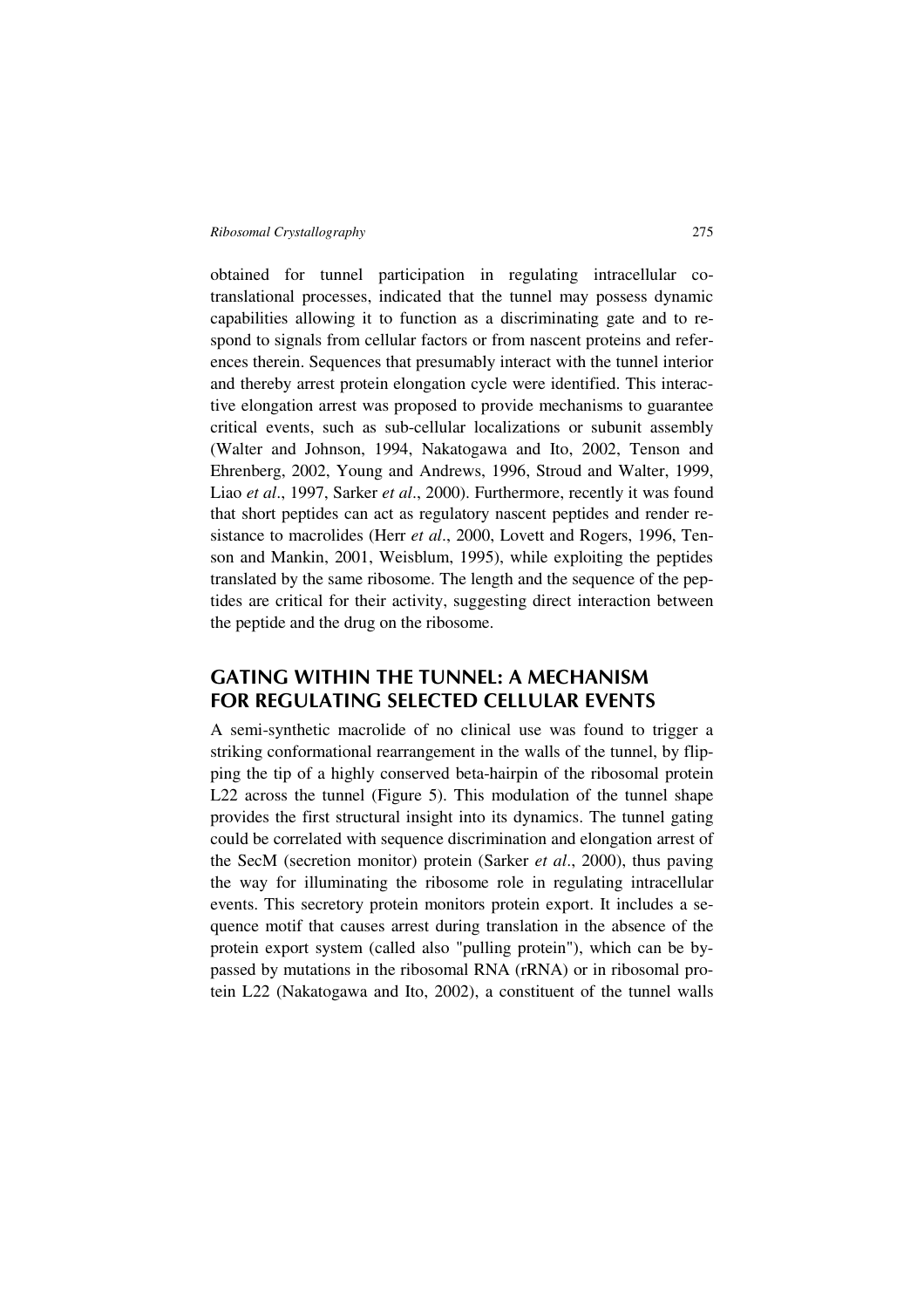

Fig. 5 (a) The interface view of D50S (only RNA backbone is shown). The position of the tunnel entrance is highlighted in blue (representing erythromycin at its binding site). (b) Left: A view into the ribosomal exit tunnel highlighting all modified nucleotides (yellow: pseudouridines, red: methylations, green: sugars. Right: the same as in the left side, but with erythromycin in the tunnel.

(c) View into the ribosomal tunnel from the active site, showing the hindrance of the tunnel by L22 swung conformation (magenta, right) compared to the native (cyan, left). A superposition of them is shown in the bottom. Note how the native and swung doublehooks interact with two sides of the tunnel wall.

(d) Side view of the region of the ribosome exit tunnel, showing the contacts of the native (cyan) and swung (magenta) conformations of L22 hairpin tip. The RNA moieties constructing the tunnel wall at this region are shown in gray.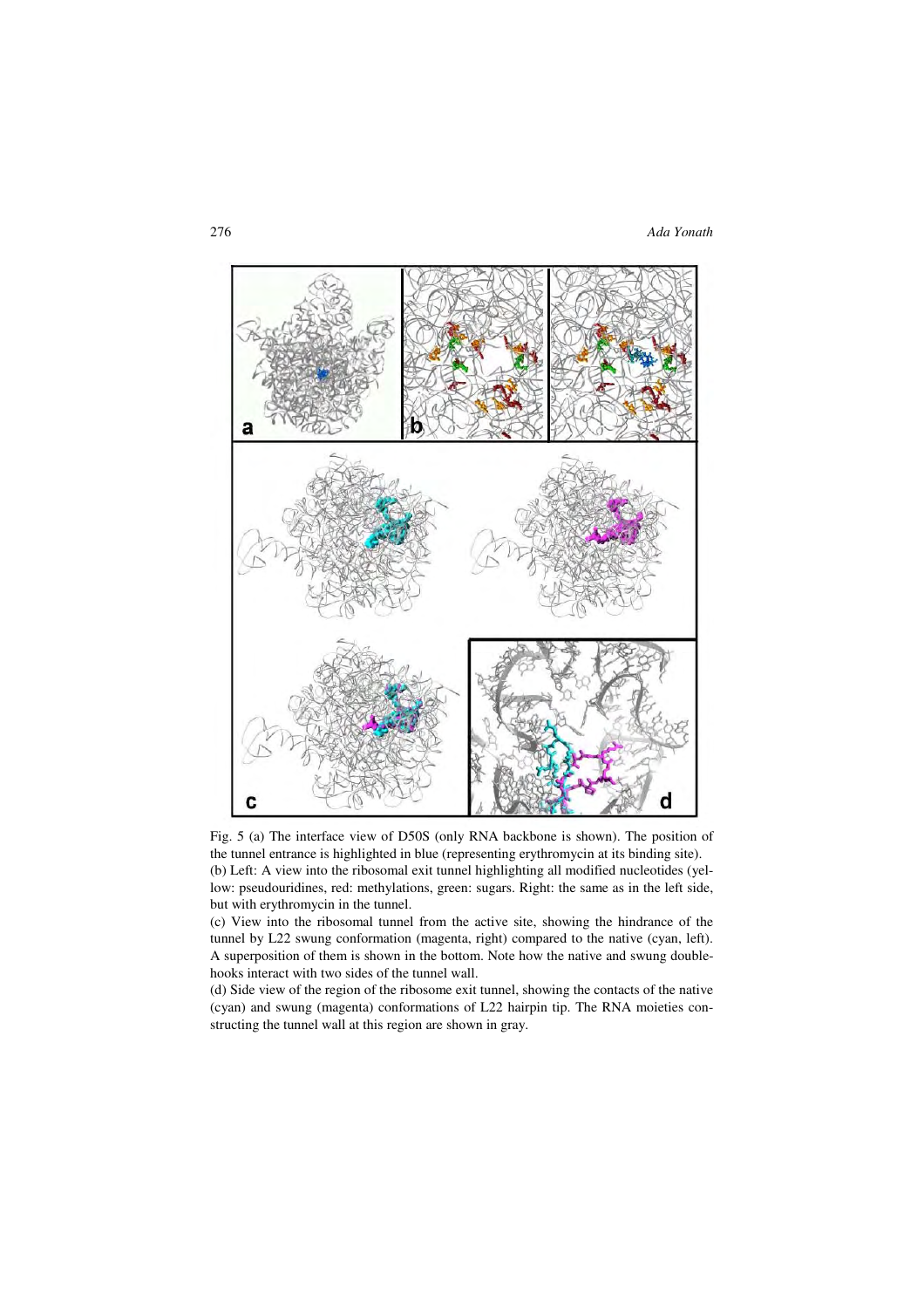(Nissen *et al*., 2000, Harms *et al*., 2001). L22 consists of a single globular domain and a well-structured, highly conserved beta-hairpin with a unique twisted conformation, which maintains the same length in all species, whereas insertions/ deletions exist in other regions of L22. Within the ribosome protein L22 has an overall conformation similar to that seen in its crystal structure (Unge *et al*., 1998). Somewhat different, however, is the inclination of the tip of the beta-hairpin. It is positioned with its globular domain on the surface of the large subunit while the beta-hairpin lines the walls of the tunnel and extends approximately 30 Å away from the protein core.

Both the altered conformation of L22 beta-hairpin (called here the "swung conformation") and the native one are stabilized mainly by electrostatic interactions and hydrogen bonds with the backbone of rRNA. These two highly conserved arginines may be considered as a "doublehook" anchoring both native and swung conformations and modulating the switch between them. The structure of protein L22 appears to be designed for its gating role. Precise positioning of L22 hairpin stem, required for accurate swinging and anchoring of the double-hook is presumably achieved by the pronounced positive surface charges of this region.

The observation that sequence related translational arrest could be suppressed by mutations that were localized in the double-hook region of protein L22, led us to propose that the observed swing of the tip of L22 beta-hairpin indicate its intrinsic conformational mobility. Since the swung conformation restricts severely the space available for the passage of nascent proteins through the tunnel, and since L22 double-hook is highly conserved, it is logical to link the swing of L22 with the putative regulatory role assigned to the tunnel. We propose that L22 is a main player is this task, with its double-hook acting as a conformational switch and providing the molecular tool for the gating and discriminative properties of the ribosome tunnel.

A specific sequence motif that induces the elongation arrest while SecM protein is being formed was found to hinder translation elongation in *E. coli* even when present within unrelated sequences (Nakatogawa and Ito, 2002). We therefore suggest that the mechanism of the elongation arrest is based on the combination of the conformational rigidity of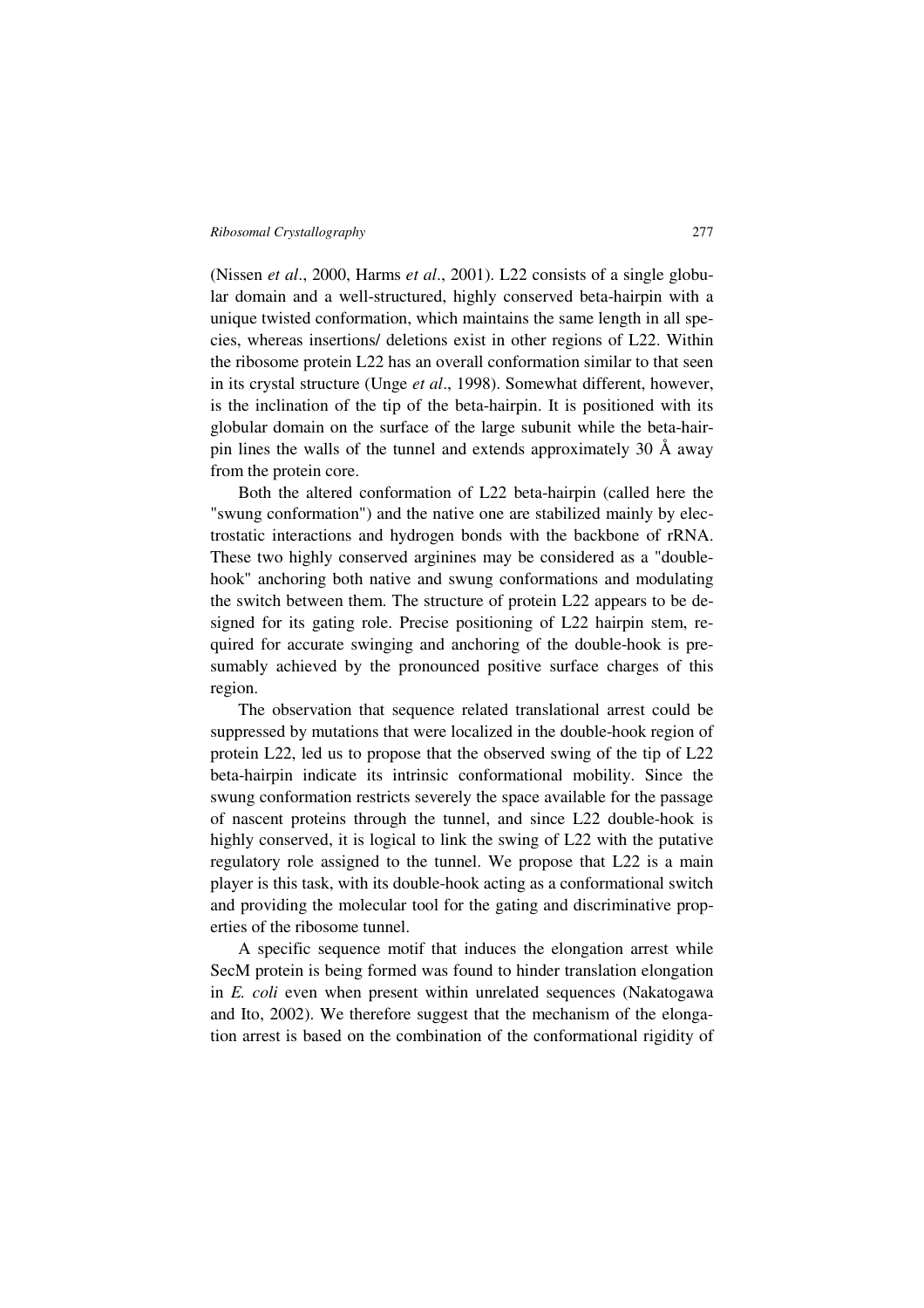protein with amino acids with bulky side chains (Trp and Ile) and their relative positions. By modeling a poly-alanine nascent chain, kinked to comply with the curvature of the tunnel, we verified that for this specific motif, once the proline has been incorporated into the nascent chain and was placed at the tunnel entrance, the two bulky amino acids reach the tip of L22 hairpin. In order to avoid collisions they may trigger a swing in a manner similar to ACM. This motion will free space for the bulky side chains, but at the same time will jam the tunnel for the progression of the nascent chain. In principle, nascent chains can use their flexibility to progress smoothly through the tunnel even in the proximity of L22 beta-hairpin, as presumably happens when residues with bulky sidechains are incorporated into nascent proteins. However, the inherent conformational rigidity of the proline that is located at the narrow entrance to the tunnel should hinder possible adjustments of the nascent chain.

Under normal conditions the SecM elongation arrest was found to be transient, but in the absence of active export of SecM the arrest is significantly prolonged (Nakatogawa and Ito, 2002). The question still to be investigated concerns the mechanism whereby the cellular signaling for alleviating the arrest is being transmitted. An intermediate conformation of the swung region may be required, allowing sufficient space for the bulky side chain and for progression of the nascent protein. Indications for such conformation were observed in the crystals structure of L22 (Unge *et al*., 1998). The conformational change of swung region may be triggered by the C-terminal end of L22, which is positioned at the vicinity of the exit tunnel opening (Nissen *et al*., 2000, Harms *et al*., 2001) and therefore may interact with the "pulling protein". This C-terminus of L22 is almost a linear extension of the beta-hairpin. Hence it may trigger allosteric rearrangements in the hairpin. The nascent chain may also play a role, since the arrest motif is located over 150 residues away from the N-terminal. Hence, once the bulky side chains reach the swung region of L22, the N-terminal residues of SecM should have reached the tunnel opening and can interact with the "pulling protein". The outstanding role of L22 and the conservation of the double hook, and of the hairpin size and sequence, suggest the gross discriminating mechanism to be universal, although the detailed interactions between the nascent protein and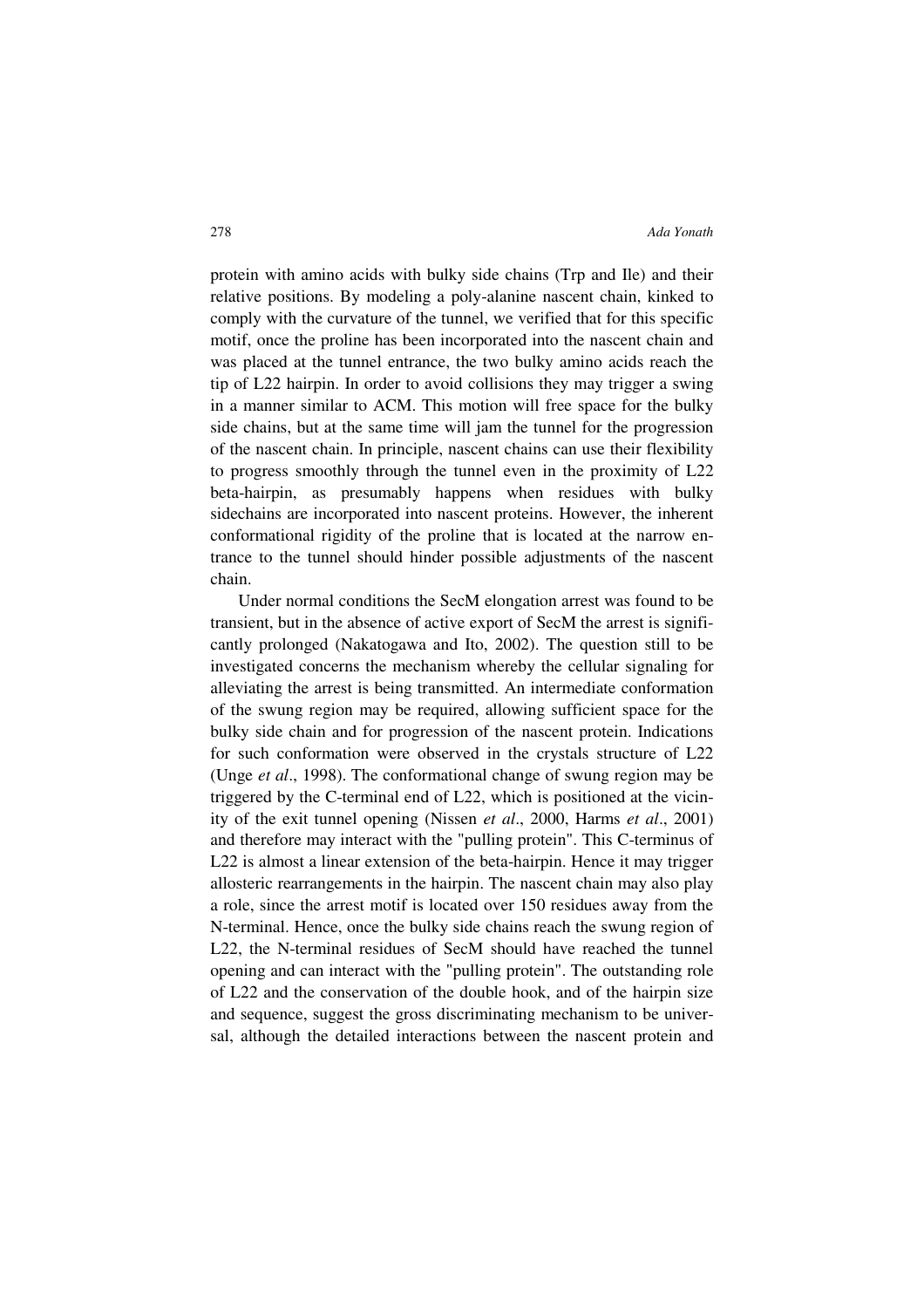the tunnel may vary between prokaryotes and higher organism. The known dependence of elongation arrest on sequence motifs within nascent peptides; the correlation between arrest-suppression mutants and the features involved in L22 gating induced by the modified macrolide; indicate that the tunnel is involved in sequence discrimination and may play active roles in regulation of intracellular processes.

Our results show that protein L22 has an intrinsic conformational mobility and contains a conserved double-hook feature, capable of interacting with the two sides of the tunnel wall, thus creating a swinging gate within the tunnel. The existence of dynamic features within the ribosomal tunnel and its ability to oscillate between conformations, the known dependence of elongation arrest on sequence motifs within nascent peptides, the correlation between arrest-suppression mutants and the features involved in L22 gating, indicate that the tunnel is involved in sequence discrimination and may play active roles in regulation of intracellular processes.

The opening of the ribosomal exit tunnel is located at the bottom of the particle. In D50S it is composed of rRNA components as well as of several proteins, including L22. In H50S, two proteins that do not exist in D50S, L31e L39e are also part of the lower part of the tunnel (Harms *et al*., 2001). Interestingly, the space occupied by protein L23 in D50S hosts two proteins in H50S, so that the halophilic L39e replaces the extended loop of L23 in D50S. L39e is a small protein of an extended nonglobular conformation, thinner than the extended loop of L23 in D50S. Therefore it penetrates deeper into the tunnel walls than the loop of L23 in D50S. L39e is present in archaea and eukaryotes, but not in eubacteria. Thus, it seems that with the increase in cellular complication, and perhaps as a consequence of the high salinity, a tighter control on the tunnel's exit was required, hence two proteins replace single one.

### **CONCLUDING REMARKS**

Ribosomal crystallography, initiated two decades ago, yielded exciting structural and clinical information. We found that both the decoding center and the peptidyl transferase centers are formed of RNA. Proteins seem to serve ancillary functions such as stabilizing required conforma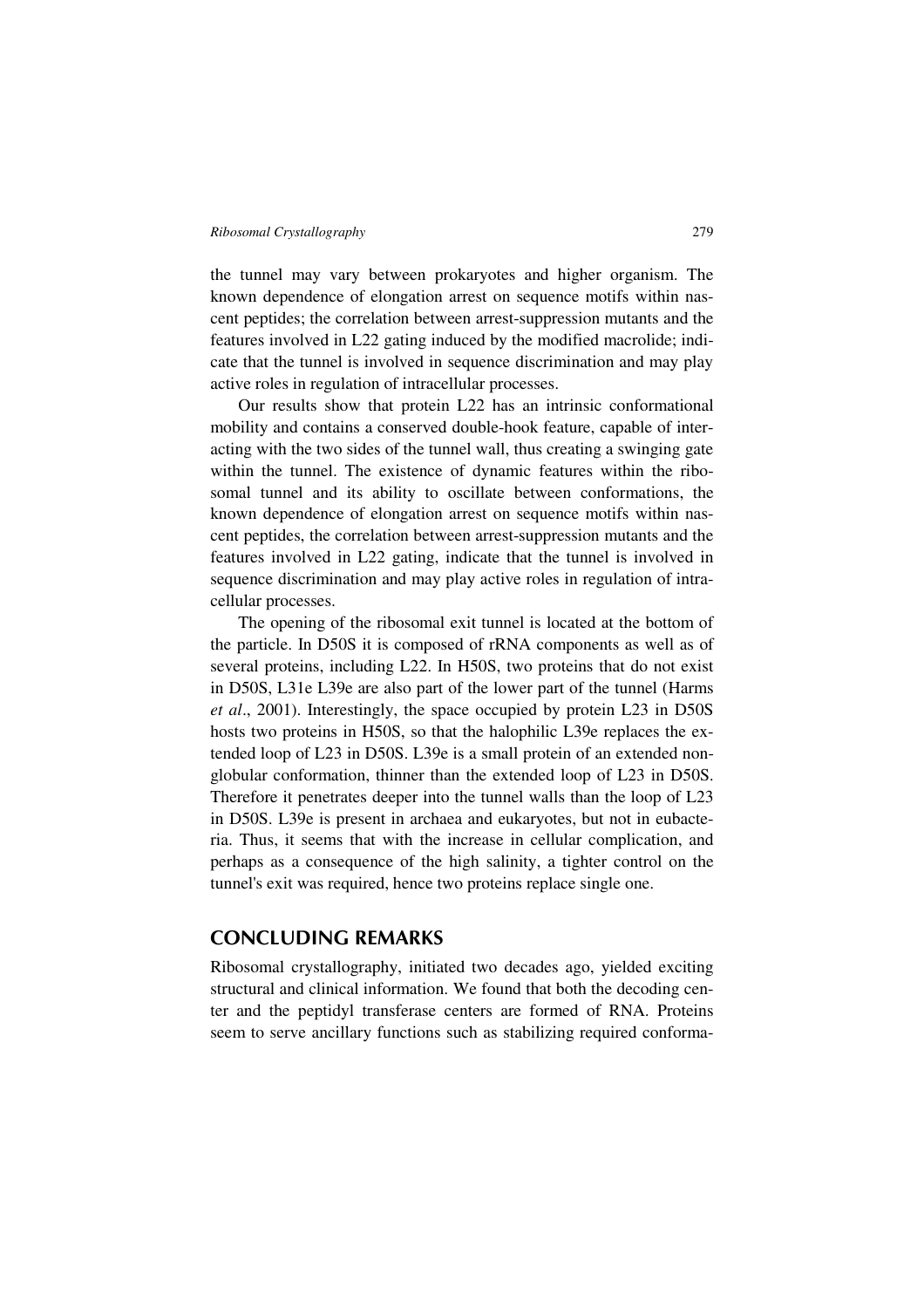tion, binding of non-ribosomal factors, assisting the directionality of the translocation and gating of the ribosomal tunnel.

The ribosome is an accurate and intricate machine, and as such it has ample of mobile regions. These include the head and the shoulder of the small subunit, the features lining the mRNA path; the peptidyl transferase; the intersubunit bridges; the exit tunnel that control the release of nascent chains; the L1 stalk that provides the door for exiting tRNA.

The studies presented here show that the peptidyl transferase center tolerates various binding modes, but precise positioning appears to be crucial for the biosynthesis of protein chains. This precise positioning is determined by the tRNA helical stem, rather than by its 3' end, and the ribosome provides the structural frame for it. Once properly positioned, the peptide bond can be formed spontaneously. Ribosomal components appear not participate directly in the catalytic event. They may, however, be of major importance for cell vitality, as they may increase the efficiency or enhance the rate of the reaction..

Ribosomes are a major target for antibiotics. The therapeutic use of antibiotics has been severely hampered by the emergence of drug resistance in many pathogenic bacteria. With the increased popularity of antibiotics to treat bacterial infections, pathogenic strains have acquired antibiotic resistance, thus became ineffective. Resistance posed extremely serious medical problems that have prompted extensive effort in the design of modified or new antibacterial agents. The findings shown here may assist not only rational drug design but also open the door for minimizing drug resistance.

#### **ACKNOWLEDGEMENTS**

Thanks are due to J.M. Lehn, M. Lahav, A. Mankin and R. Wimmer for critical discussions, M. Pope for supplying us with tungsten clusters, M. Kessler for her superb assistance and to all the members ribosomalcrystallography groups at the Weizmann Institute and the Max-Planck Society for contributing to different stages of these studies. These studies could not be performed without the cooperation and assistance of the staff of station ID19 of the SBC at APS/ANL. The Max-Planck Society, the US National Institute of Health (GM34360), the German Ministry for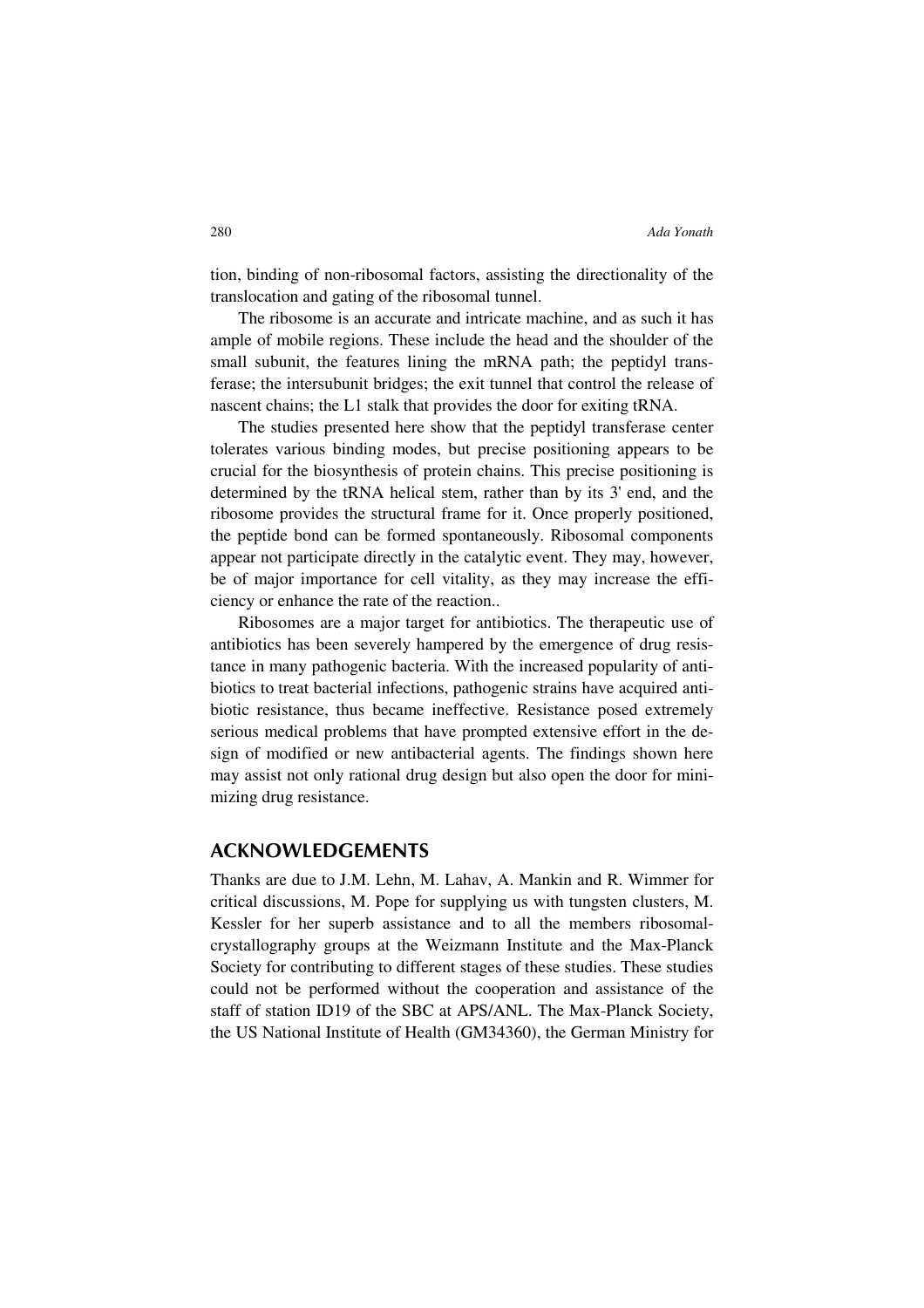Science and Technology (BMBF Grant 05-641EA), and the Kimmelman Center for Macromolecular Assembly at the Weizmann Institute provided support. AY holds the Hellen and Martin Kimmel Professorial Chair.

### **REFERENCES**

- 1. Agmon I. Auerbach T, Baram D, Bartels H, Bashan A, Berisio R, Fucini P, Hansen HAS, Harms J, Kessler M, Peretz M, Schluenzen F, Yonath A, Zarivach R. On peptide bond formation, translocation, nascent protein progression and the regulatory properties of ribosomes, *Eur J Biochem*, 2003; **270**: 2543.
- 2. Agrawal RK, Spahn CM, Penczek P, Grassucci RA, Nierhaus KH, Frank, J. Visualization of tRNA movements on the Escherichia coli 70S ribosome during the elongation cycle. *J Cell Biol*, 2000; **150**: 447–60.
- 3. Alexander RW, Muralikrishna P, Cooperman BS. Ribosomal Components Neighboring the Conserved 518-533-Loop of 16S Ribosomal-RNA in 30S Subunits. *Biochemistry*, 1994; **33**: 12109–18.
- 4. Altamura S, Sanz JL, Amils R, Cammarano P, Londei P. The Antibiotic Sensitivity Spectra of Ribosomes from the Thermoproteales Phylogenetic Depth and Distribution of Antibiotic Binding Sites. *Syst App Microbiol*, 1988; **10**: 218–25.
- 5. Ban N, Nissen P, Hansen J, Moore PB, Steitz TA. The complete atomic structure of the large ribosomal subunit at 2.4 A resolution. Science, 2000; **289**: 905–20.
- 6. Barta A, Dorner S, Polacek N. Mechanism of ribosomal peptide bond formation. Science, 2001; **291**: 203.
- 7. Bashan A, Agmon I, Zarivach R, Schluenzen F, Harms J, Berisio R, Bartels H, Franceschi F, Auerbach T, Hansen HAS*,* Kossoy E,Kessler M, Yonath A. Structural basis for a unified machinery of peptide bond formation, translocation and nascent chain progression. *Mol Cell,* 2003; **11**: 91.
- 8. Bayfield MA, Dahlberg AE, Schulmeister U, Dorner S, Barta A. A conformational change in the ribosomal peptidyl transferase center upon active/inactive transition. *Proc Natl Acad Sci* USA, 2001; **98**: 10096–101.
- 9. Berisio R, Schluenzen F, Harms J, Bashan A, Auerbach T, Baram D, Yonath A. Structural insight into the role of the ribosomal tunnel in cellular regulation. *Nat Struct Biol ,* 2003a;**10**: 366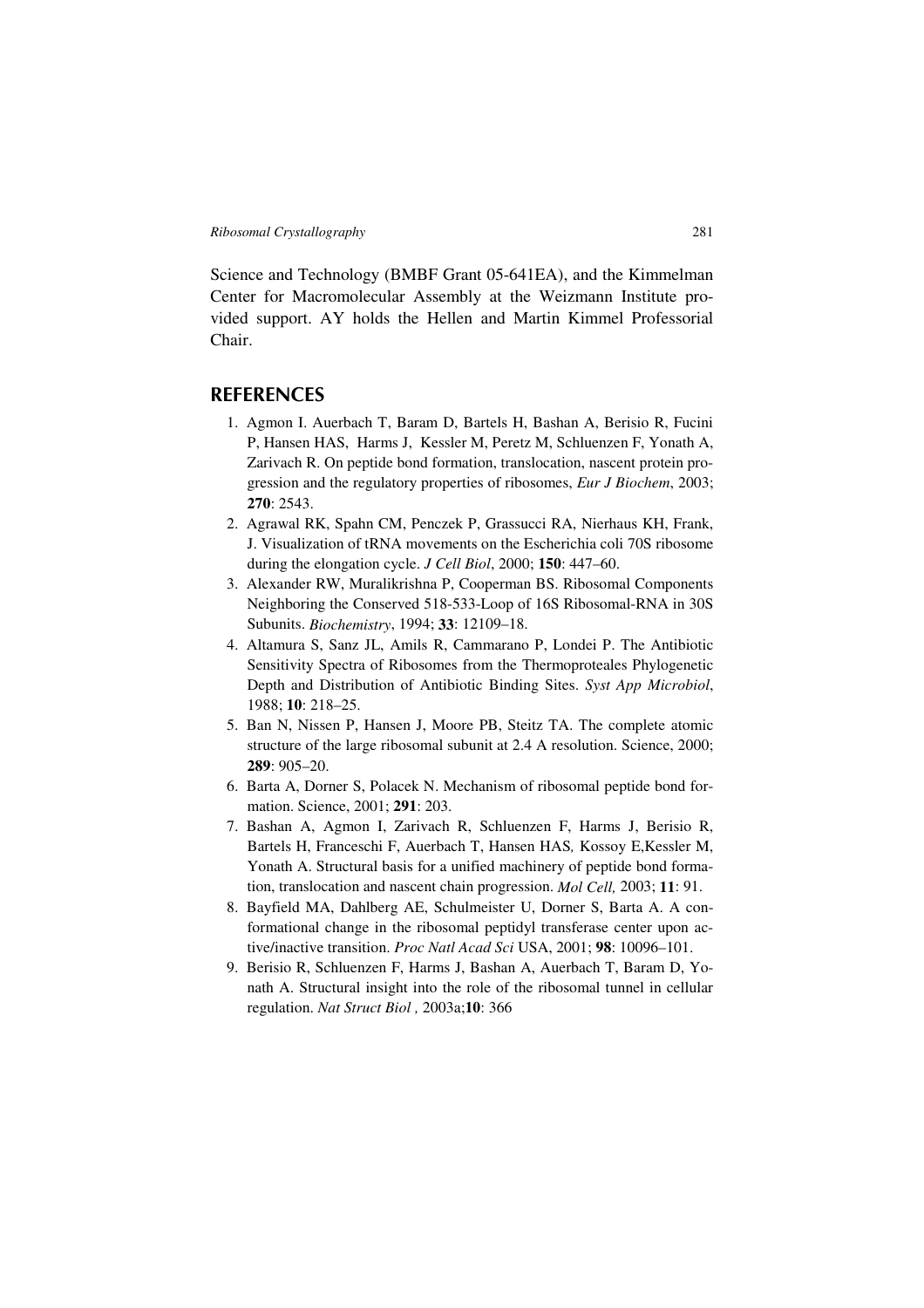- 10. Berisio R, Harms J, Schluenzen F, Zarivach R, Hansen HAS, Fucini P, Yonath A. Structural insight into the antibiotic action of telithromycin on resistant mutants. *J Bacteriol,* 2003b; **185**: 4276
- 11. Berkovitch-Yellin Z, Bennett WS, Yonath A. Aspects in structural studies on ribosomes. *Crit Rev Biochem Mol Biol*, 1992; **27**: 403–44.
- 12. Bourd SB, Kukhanova MK, Gottikh BP, Krayevsky AA. Cooperative effects in the peptidyltransferase center of Escherichia coli ribosomes. *Eur J Biochem*, 1983; **135**: 465–70.
- 13. Brodersen DE, Clemons WM Jr, Carter AP, Morgan-Warren RJ, Wimberly BT, Ramakrishnan V. The structural basis for the action of the antibiotics tetracycline, pactamycin, and hygromycin B on the 30S ribosomal subunit. *Cell*, 2000; **103**: 1143–54.
- 14. Carter AP, Clemons WM, Brodersen DE, Morgan-Warren RJ, Wimberly BT, Ramakrishnan V. Functional insights from the structure of the 30S ribosomal subunit and its interactions with antibiotics. *Nature*, 2000; **407**: 340–8.
- 15. Clemons WM Jr, Brodersen DE, McCutcheon JP, May JL, Carter AP, Morgan-Warren RJ, Wimberly BT, Ramakrishnan V. Crystal structure of the 30 S ribosomal subunit from Thermus thermophilus: purification, crystallization and structure determination. *J Mol Biol*, 2001; **310**: 827–43.
- 16. Cundliffe E. Antibiotic inhibitors of ribosome function, Wiley, London, New York, Sydney, Toronto, 1981.
- 17. Cundliffe E. In The Ribosome: structure, function and evolution, Eds Hill WE, Dahlberg AE, Garrett RA, Moore PB, Schlessinger D, Warner JR. ASM, Washington DC, 479–490, 1990.
- 18. Davydova N, Streltsov V, Wilce M, Liljas A, Garber M, L22 Ribosomal Protein and Effect of Its Mutation on Ribosome Resistance to Erythromycin, *J Mol Biol,* 2002;*322:*635
- 19. Ever SU, Franceschi F, Boddeker N, Yonath A. Crystallography of halophilic ribosome: the isolation of an internal ribonucleoprotein complex. *Biophys Chem*, 1994; **50**: 3–16.
- 20. Franceschi F, Sagi I, Boeddeker N, Evers U, Arndt E, Paulke C, Hasenban R, Laschever M, Glotz C, Piefke J, Muessi J, Weinstein S, Yonath A. Crystallography, biochemical and genetics studies on halophilic ribosomes. *Syst App Microbiol*, 1994; **16**: 697.
- 21. Frank J, Agrawal RK. A ratchet-like inter-subunit reorganization of the ribosome during translocation. *Nature*, 2000; **406**: 318–22.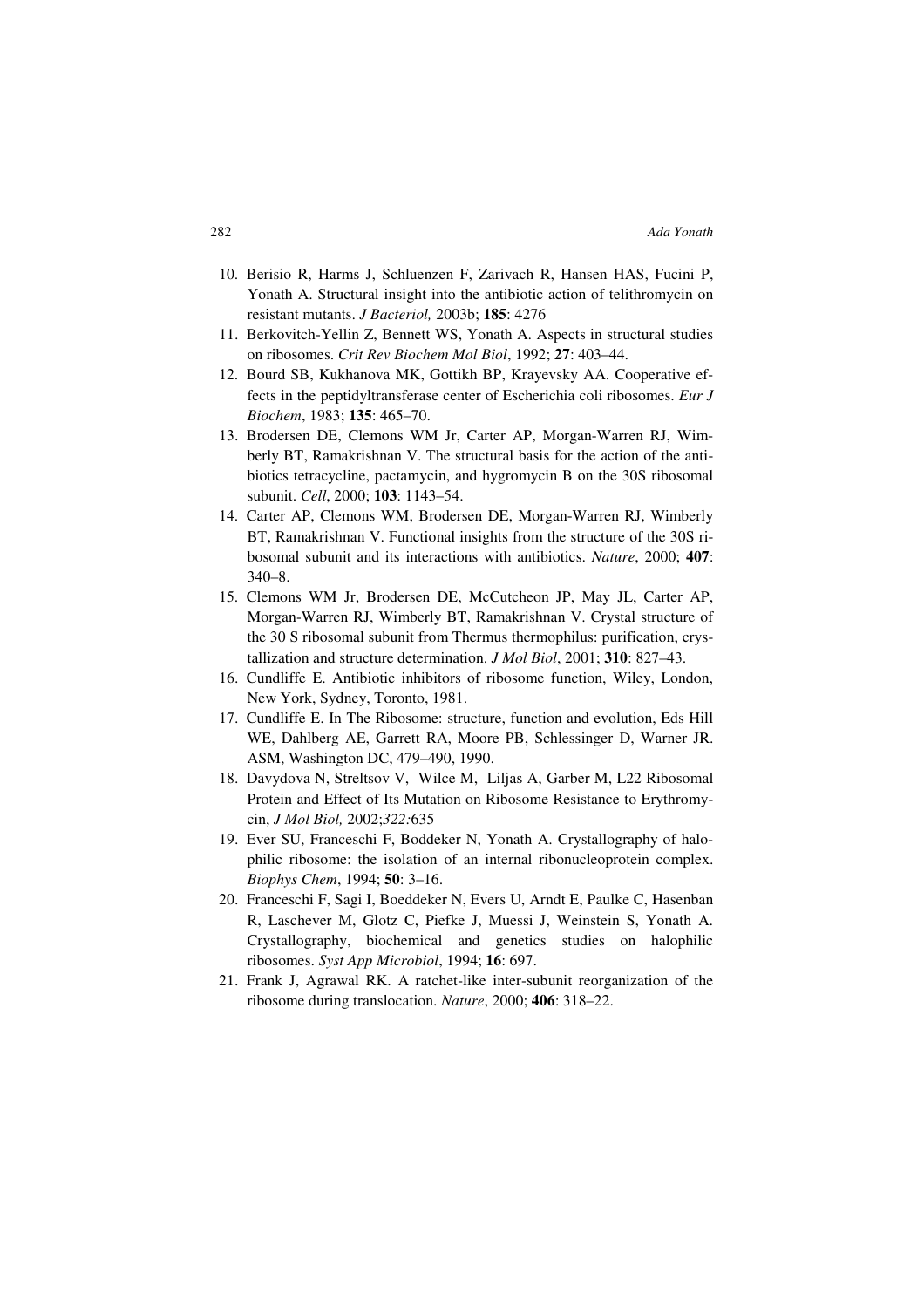- 22. Fresno M, Carrasco L, Vazquez D. Initiation of the polypeptide chain by reticulocyte cell-free systems. Survey of different inhibitors of translation. *Eur J Biochem*, 1976; **68**: 355–64.
- 23. Gabashvili IS, Gregory ST, Valle M, Grassucci R, Worbs M, Wahl MC, Dahlberg AE, Frank J. The polypeptide tunnel system in the ribosome and its gating in erythromycin resistance mutants of L4 and L22. *Mol Cell*, 2001; **8**: 181–8.
- 24. Gale EF, Cundliffe E, Reynolds PE, Richmond MH, Waring MJ. Wiley, London, 1981.
- 25. Garrett RA, Rodriguez-Fonseca C. In Ribosomal RNA: structure, evolution, processing & function, Eds, Zimmermann RA Dahlberg AE, CRC Press, Boca Raton, pp. 327–55, 1995.
- 26. Gluehmann M, Zarivach R, Bashan A, Harms J, Schluenzen F, Bartels H, Agmon I, Rosenblum G, Pioletti M, Auerbach T, Avila H, Hansen HA, Franceschi F, Yonath A. Ribosomal crystallography: from poorly diffracting microcrystals to high-resolution structures. *Methods*, 2001; **25**: 292– 302.
- 27. Green R, Noller HF. Ribosomes and translation. *Annu Rev Biochem*, 1997; **66**: 679–716.
- 28. Green R, Switzer C, Noller HF. Ribosome-catalyzed peptide-bond formation with an A-site substrate covalently linked to 23S ribosomal RNA. *Science*, 1998; **280**: 286–9.
- 29. Hansen HA, Volkmann N, Piefke J, Glotz C, Weinstein S, Makowski I, Meyer S, Wittmann HG, Yonath A. Crystals of complexes mimicking protein biosynthesis are suitable for crystallographic studies. *Biochim Biophys Acta*, 1990; **1050**: 1–7.
- 30. Hansen JL, Schmeing TM, Moore PB, Steitz TA Structural insights into peptide bond formation, *Proc Natl Acad Sci USA*, 2002;*9:*11670
- 31. Harms J, Schluenzen F, Zarivach R, Bashan A, Gat S, Agmon I, Bartels H, Franceschi F, Yonath A. High resolution structure of the large ribosomal subunit from a mesophilic eubacterium. *Cell*, 2001; **107**: 679–88.
- 32. Harms J, Tocilj A, Levin I, Agmon I, Stark H, Kolln I, van Heel M, Cuff M, Schlunzen F, Bashan A, Franceschi F, Yonath A. Elucidating the medium-resolution structure of ribosomal particles: an interplay between electron cryo-microscopy and X-ray crystallograhy. *Structure Fold Des*, 1999; **7**: 931–941.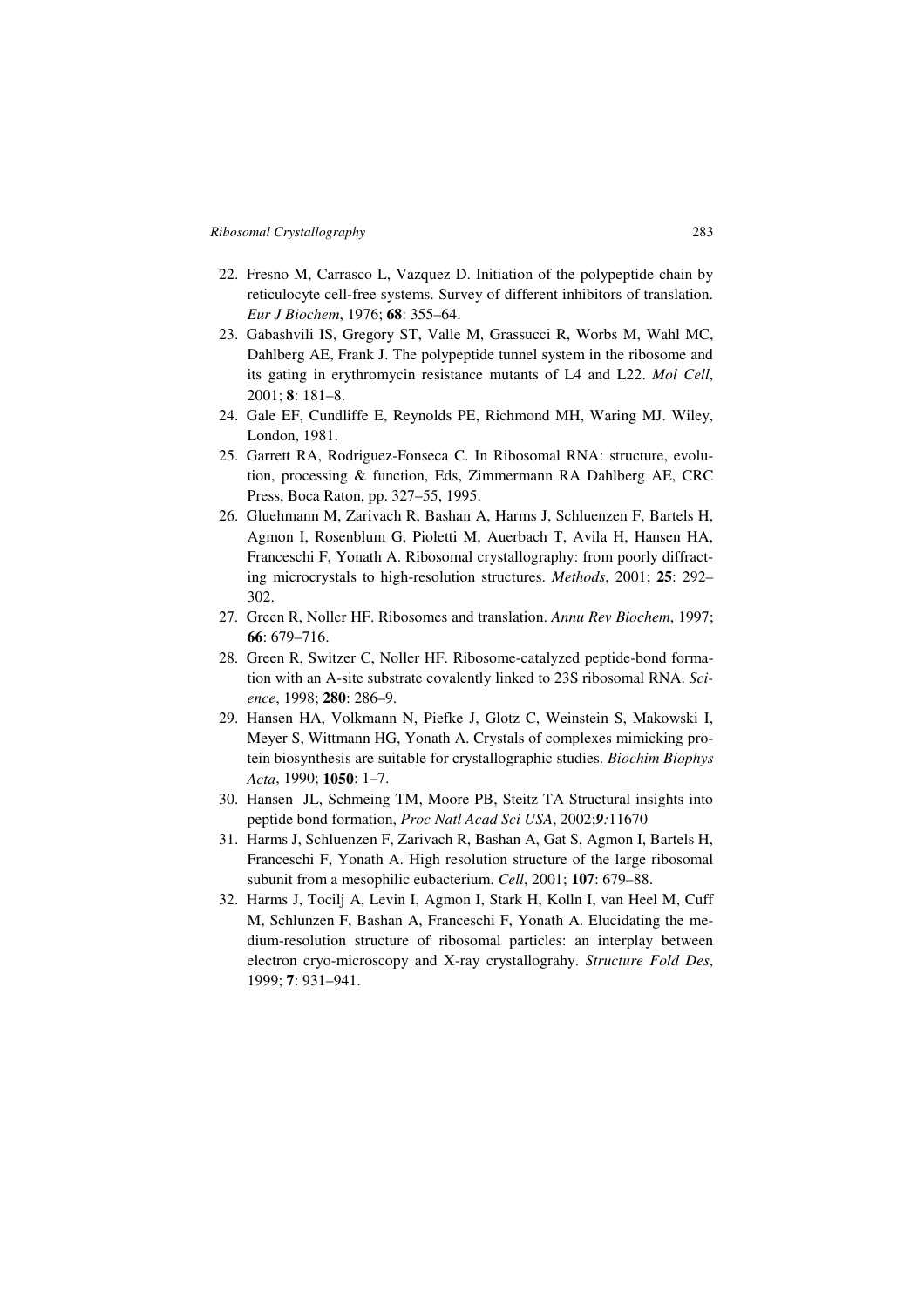- 33. Herr AJ, Gesteland RF, Atkins JF. One protein from two open reading frames: mechanism of a 50 nt translational bypass. *Embo J*, 2000; **19**: 2671–80.
- 34. Hope H, Frolow F, von Bohlen K, Makowski I, Kratky C, Halfon Y, Danz H, Webster P, Bartels KS, Wittmann HG, *et al*. Cryocrystallography of ribosomal particles. *Acta Crystallogr B*, 1989; **45**: 190–9.
- 35. Huang H, Chopra R, Verdine GL, Harrison, SC. Structure of a covalently trapped catalytic complex of HIV-1 reverse transcriptase: implications for drug resistance. *Science*, 1998; **282**: 1669–75.
- 36. Kirillov S, Porse BT, Vester B, Woolley P, Garrett RA. Movement of the 3'-end of tRNA through the peptidyl transferase centre and its inhibition by antibiotics. *FEBS Lett*, 1997; **406**: 223–33.
- 37. Kozak M, Shatkin AJ. Migration of 40 S ribosomal subunits on messenger RNA in the presence of edeine. *J Biol Chem*, 1978; **253**: 6568–77.
- 38. Kurylo-Borowska Z. Biosynthesis of edeine: II. Localization of edeine synthetase within Bacillus brevis Vm4. *Biochim Biophys Acta*, 1975; **399**: 31–41.
- 39. Lake JA. Evolving ribosome structure: domains in archaebacteria, eubacteria, eocytes and eukaryotes. *Annu Rev Biochem*, 1985; **54**: 507–30.
- 40. Liao S, Lin J, Do H, Johnson AE. Both lumenal and cytosolic gating of the aqueous ER translocon pore are regulated from inside the ribosome during membrane protein integration. *Cell*, 1997; **90**: 31–41.
- 41. Lill R, Wintermeyer W. Destabilization of codon-anticodon interaction in the ribosomal exit site. *J Mol Biol*, 1987; **196**: 137–48.
- 42. Lodmell JS, Dahlberg AE. A conformational switch in Escherichia coli 16S ribosomal RNA during decoding of messenger RNA. *Science*, 1997; **277**: 1262–7.
- 43. Lovett PS, Rogers EJ. Ribosome regulation by the nascent peptide. *Microbiol Rev*, 1996; **60**: 366–85.
- 44. Luger K, Mader AW, Richmond RK, Sargent DF, Richmond TJ. Crystal structure of the nucleosome core particle at 2.8 A resolution. *Nature*, 1997; **389**: 251–60.
- 45. Makowski I, Frolow F, Saper MA, Shoham M, Wittmann HG, Yonath A. Single crystals of large ribosomal particles from Halobacterium marismortui diffract to 6 A. *J Mol Biol*, 1987; **193**: 819–22.
- 46. Malkin LI, Rich A. Partial resistance of nascent polypeptide chains to proteolytic digestion due to ribosomal shielding. *J Mol Biol*, 1967; **26**: 329–46.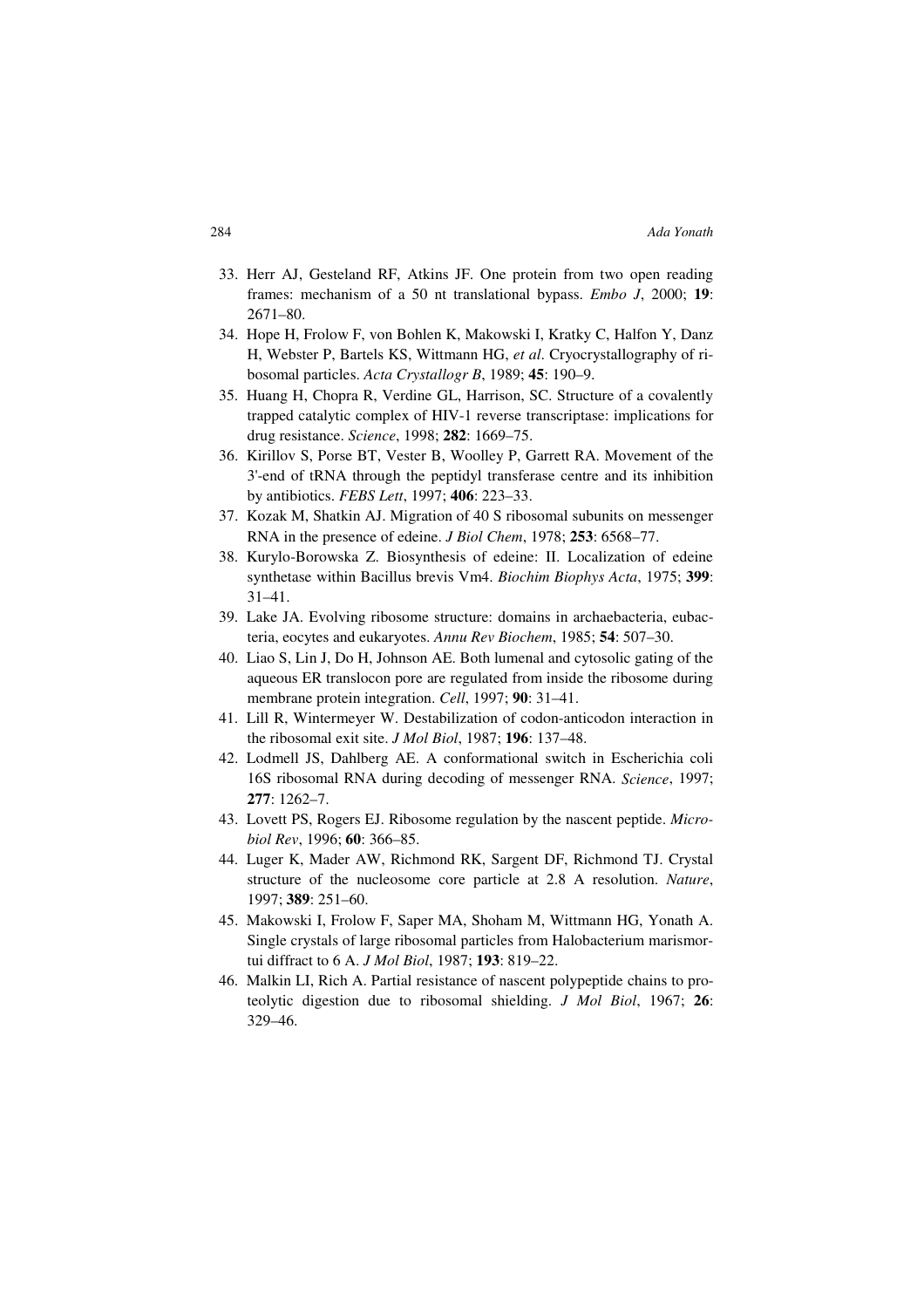- 47. Mankin AS. Pactamycin resistance mutations in functional sites of 16 S rRNA. *J Mol Biol*, 1997; **274**: 8–15.
- 48. Milligan RA, Unwin PN. Location of exit channel for nascent protein in 80S ribosome. *Nature*, 1986; **319**: 693–5.
- 49. Miskin R, Zamir A, Elson D. The inactivation and reactivation of ribosomal-peptidyl transferase of E. coli. *Biochem Biophys Res Commun*, 1968; **33**: 551–7.
- 50. Moazed D, Noller HF. Intermediate states in the movement of transfer RNA in the ribosome. *Nature*, 1989; **342**: 142–8.
- 51. Moazed D, Noller HF. Sites of interaction of the CCA end of peptidyltRNA with 23S rRNA. *Proc Natl Acad Sci USA*, 1991; **88**: 3725–8.
- 52. Moazed D, Samaha RR, Gualerzi C, Noller HF. Specific protection of 16 S rRNA by translational initiation factors. *J Mol Biol*, 1995; **248**: 207–10.
- 53. Monro RE, Celma ML, Vazquez D. Action of sparsomycin on ribosomecatalysed peptidyl transfer. *Nature*, 1969; **222**: 356–8.
- 54. Monro RE, Cerna J, Marcker KA. Ribosome-catalyzed peptidyl transfer: substrate specificity at the P-site. *Proc Natl Acad Sci USA*, 1968; **61**: 1042–9.
- 55. Mueller F, Sommer I, Baranov P, Matadeen R, Stoldt M, Wohnert J, Gorlach M, van Heel M, Brimacombe R. The 3D arrangement of the 23 S and 5 S rRNA in the Escherichia coli 50 S ribosomal subunit based on a cryoelectron microscopic reconstruction at 7.5 A resolution. *J Mol Biol*, 2000; **298**: 35–59.
- 56. Muessig J, Makowski I, von Bohlen K, Hansen H, Bartels KS, Wittmann HG, Yonath A. Crystals of wild-type, mutated, derivatized and complexed 50 S ribosomal subunits from Bacillus stearothermophilus suitable for X-ray analysis. *J Mol Biol*, 1989; **205**: 619–21.
- 57. Nakatogawa H, Ito K. The ribosomal exit tunnel functions as a discriminating gate. *Cell*, 2002; **108**: 629–36.
- 58. Nikulin A, EliseikinaI, Tishchenko S, Nevskaya N, Davydova N, Platonova O, Piendl W, Selmer M, Liljas A, Drygin D, Zimmermann R, Garber M, Nikonov S. *Nat Struct Biol* 2003; **6**:6
- 59. Nierhaus KH, Schulze H, Cooperman BS. Molecular mechanisms of the ribosomal peptidyl transferase center. *Biochem Int*, 1980; **1**: 185–192.
- 60. Nissen P, Hansen J, Ban N, Moore PB, Steitz TA. The structural basis of ribosome activity in peptide bond synthesis. *Science*, 2000; **289**: 920–30.
- 61. Noller HF, Hoffarth V, Zimniak L. Unusual resistance of peptidyl transferase to protein extraction procedures. *Science*, 1992; **256**: 1416–9.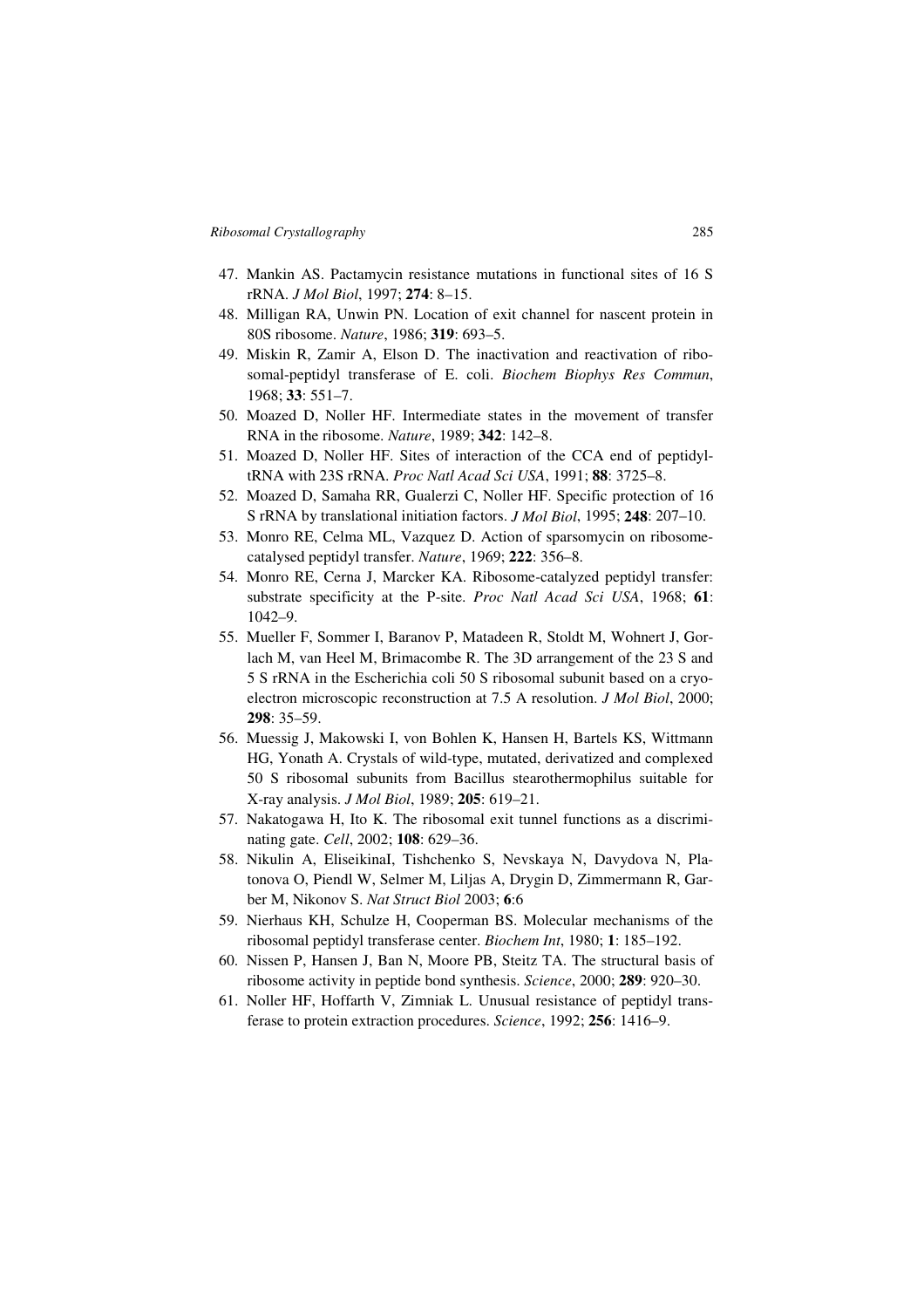- 62. Odom OW, Kramer G, Henderson AB, Pinphanichakarn P, Hardesty B. GTP hydrolysis during methionyl-tRNAf binding to 40 S ribosomal subunits and the site of edeine inhibition. *J Biol Chem*, 1978; **253**: 1807–16.
- 63. Odom OW, Picking WD, Hardesty B. Movement of tRNA but not the nascent peptide during peptide bond formation on ribosomes. *Biochemistry*, 1990; **29**: 10734–44.
- 64. Ofengand J, Bakin A. Mapping to nucleotide resolution of pseudouridine residues in large subunit ribosomal RNAs from representative eukaryotes, prokaryotes, archaebacteria, mitochondria and chloroplasts. *J Mol Biol*, 1997; **266**: 246–68.
- 65. Ogle JM, Brodersen DE, Clemons WM Jr, Tarry MJ, Carter AP, Ramakrishnan V. Recognition of cognate transfer RNA by the 30S ribosomal subunit. *Science*, 2001; **292**: 897–902.
- 66. Pape T, Wintermeyer W, Rodnina M. Induced fit in initial selection and proofreading of aminoacyl-tRNA on the ribosome. *Embo J*, 1999; **18**: 3800–7.
- 67. Penczek P, Ban N, Grassucci RA, Agrawal RK, Frank J. Haloarcula marismortui 50S Subunit-Complementarity of Electron Microscopy and X-Ray Crystallographic Information. *J Struct Biol*, 1999; **128**: 44–50.
- 68. Pestka S. Inhibitors of protein synthesis, Weissbach, H. New York, 1977.
- 69. Pioletti M, Schluenzen F, Harms J, Zarivach R, Gluhmann M, Avila H, Bashan A, Bartels H, Auerbach T, Jacobi C, Hartsch T, Yonath A, Franceschi F. Crystal structures of complexes of the small ribosomal subunit with tetracycline, edeine and IF3. *Embo J*, 2001; **20**: 1829–39.
- 70. Polacek N, Gaynor M, Yassin A, Mankin AS. Ribosomal peptidyl transferase can withstand mutations at the putative catalytic nucleotide. *Nature*, 2001; **411**: 498–501.
- 71. Porse BT, Garrett RA. Mapping important nucleotides in the peptidyl transferase centre of 23 S rRNA using a random mutagenesis approach. *J Mol Biol*, 1995; **249**: 1–10.
- 72. Porse BT, Kirillov SV, Awayez MJ, Ottenheijm HC, Garrett RA. Direct crosslinking of the antitumor antibiotic sparsomycin, and its derivatives, to A2602 in the peptidyl transferase center of 23S-like rRNA within ribosome-tRNA complexes. *Proc Natl Acad Sci USA*, 1999; **96**: 9003–8.
- 73. Rheinberger HJ, Sternbach H, Nierhaus KH. Three tRNA binding sites on Escherichia coli ribosomes. *Proc Natl Acad Sci USA*, 1981; **78**: 5310–4.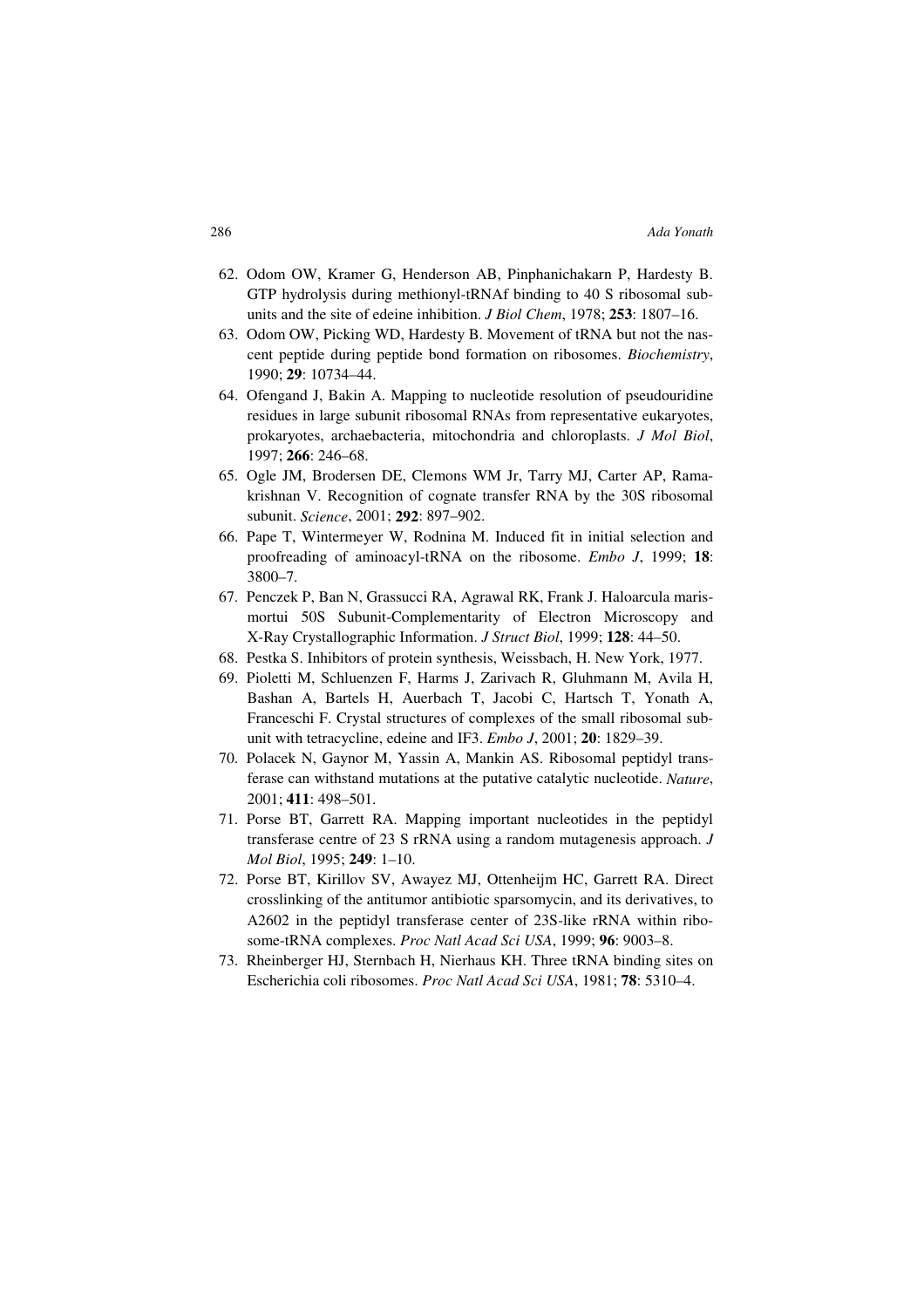- 74. Rodriguez-Fonseca C, Amils R, Garrett RA. Fine structure of the peptidyl transferase centre on 23 S-like rRNAs deduced from chemical probing of antibiotic-ribosome complexes. *J Mol Biol*, 1995; **247**: 224–35.
- 75. Rodriguez-Fonseca C, Phan H, Long KS, Porse, BT, Kirillov, SV, Amils, R, Garrett, RA. Puromycin-rRNA interaction sites at the peptidyl transferase center. *RNA*, 2000; **6**: 744–54.
- 76. Sabatini DD, Blobel G. Controlled proteolysis of nascent polypeptides in rat liver cell fractions. II. Location of the polypeptides in rough microsomes. *J Cell Biol*, 1970; **45**: 146–57.
- 77. Samaha RR, Green R, Noller HF. A base pair between tRNA and 23S rRNA in the peptidyl transferase centre of the ribosome. *Nature*, 1995; **377**: 309–14.
- 78. Sarker S, Rudd KE, Oliver D. Revised translation start site for secM defines an atypical signal peptide that regulates Escherichia coli secA expression. *J Bacteriol*, 2000; **182**: 5592–5.
- 79. Schluenzen F, Tocilj A, Zarivach R, Harms J, Gluehmann M, Janell D, Bashan A, Bartels H, Agmon I, Franceschi F, Yonath A. Structure of functionally activated small ribosomal subunit at 3.3 angstroms resolution. *Cell*, 2000; **102**: 615–23.
- 80. Schluenzen F, Zarivach R, Harms J, Bashan A, Tocilj A, Albrecht R, Yonath A, Franceschi F. Structural basis for the interaction of antibiotics with the peptidyl transferase centre in eubacteria. *Nature*, 2001; **413**: 814–21.
- 81. Schluenzen F, Harms J, Franceschi F, Hansen HAS, Bartels H, Zarivach R and Yonath A. Structural basis for the antibiotic activity of ketolides and azalides, *Structure*, 2003;**11**:329
- 82. Schmeing TM, Seila AC, Hansen JL, Freeborn B, Soukup JK, Scaringe SA, Strobel SA, Moore PB, Steitz TA. A pre-translocational intermediate in protein synthesis observed in crystals of enzymatically active 50S subunits. *Nat Struct Biol*, 2002; **9**: 225–30.
- 83. Shevack A, Gewitz HS, Hennemann B, Yonath A, Wittmann HG. Characterization and crystallization of ribosomal particles from Halobacterium marismortui. *FEBS Lett*, 1985; **184**: 68–71.
- 84. Smith JD, Traut RR, GM B, Monro RE. Action of puromycin in polyadenylic acid-directed polylysine synthesis. *J Mol Biol*, 1965; **13**: 617–628.
- 85. Spahn CM, Prescott CD. Throwing a spanner in the works: antibiotics and the translation apparatus. *J Mol Med*, 1996; **74**: 423–39.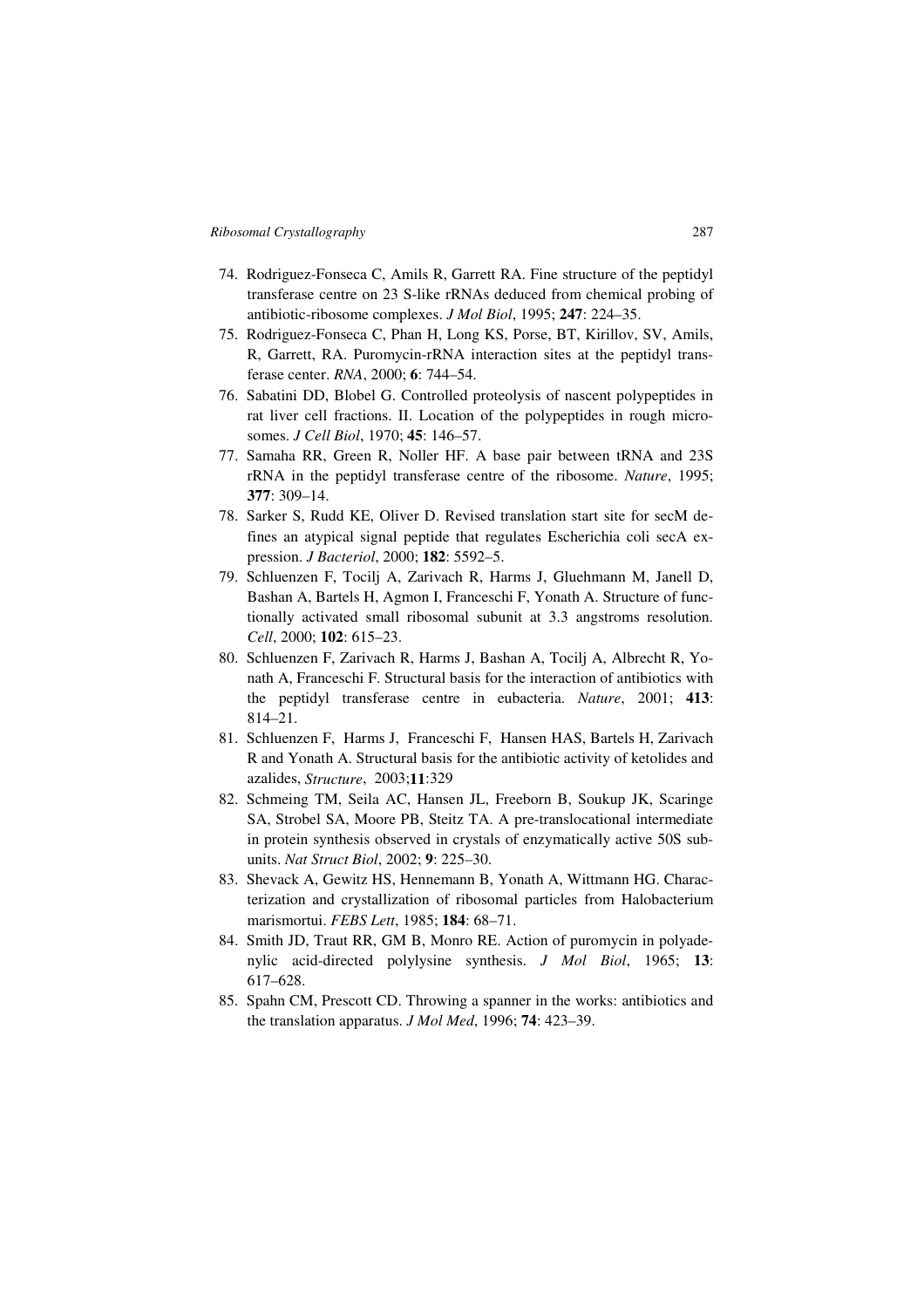- 86. Stark H, Orlova EV, Rinke-Appel J, Junke N, Mueller F, Rodnina M, Wintermeyer W, Brimacombe R, van Heel M. Arrangement of tRNAs in pre- and posttranslocational ribosomes revealed by electron cryomicroscopy. *Cell*, 1997; **88**: 19–28.
- 87. Stoffler G, Stoffler-Meilicke M. Immunoelectron microscopy of ribosomes. *Annu Rev Biophys Bioeng*, 1984; **13**: 303–30.
- 88. Stroud RM, Walter P. Signal sequence recognition and protein targeting. *Curr Opin Struct Biol*, 1999; **9**: 754–9.
- 89. Tenson T, Ehrenberg M. Regulatory nascent peptides in the ribosomal tunnel. *Cell*, 2002; **108**: 591–4.
- 90. Tenson T, Mankin AS. Short peptides conferring resistance to macrolide antibiotics. *Peptides*, 2001; **22**: 1661–8.
- 91. Thompson J, Kim DF, O'Connor M, Lieberman KR, Bayfield MA, Gregory ST, Green R, Noller HF, Dahlberg AE. Analysis of mutations at residues A2451 and G2447 of 23S rRNA in the peptidyltransferase active site of the 50S ribosomal subunit. *Proc Natl Acad Sci USA*, 2001; **98**: 9002–7.
- 92. Tocilj A, Schlunzen F, Janell D, Gluhmann M, Hansen HA, Harms J, Bashan A, Bartels H, Agmon I, Franceschi F, Yonath A. The small ribosomal subunit from Thermus thermophilus at 4.5 A resolution: pattern fittings and the identification of a functional site. *Proc Natl Acad Sci USA*, 1999; **96**: 14252–7.
- 93. Trakhanov SD, Yusupov MM, Agalarov SC, Garber MB, Ryazantsev SN, Tischenko SV, Shirokov VA. Crystallization of 70S Ribosomes and 30S Ribosomal Subunits from Thermus Thermophilus. *FEBS Lett*, 1987; **220**: 319–22.
- 94. Traut RR, Monr RE. The puromycin reaction and its relationship to protein synthesis. *J Mol Biol*, 1964; **10**: 63–72.
- 95. Unge J, berg A, Al-Kharadaghi S, Nikulin A, Nikonov S, Davydova N, Nevskaya N, Garber M, Liljas A. The crystal structure of ribosomal protein L22 from Thermus thermophilus: insights into the mechanism of erythromycin resistance. *Structure*, 1998; **6**: 1577–86.
- 96. Vazquez D. Inhibitors of protein biosynthesis. *Mol Biol Biochem Biophys*, 1979; **30**: 1–312.
- 97. Vogel Z, Vogel T, Zamir A, Elson D. Correlation between the peptidyl transferase activity of the 50 s ribosomal subunit and the ability of the subunit to interact with antibiotics. *J Mol Biol*, 1971; **60**: 339–46.
- 98. Volkmann N, Hottentrager S, Hansen HA, Zaytzev-Bashan A, Sharon R, Berkovitch-Yellin Z, Yonath A, Wittmann HG. Characterization and pre-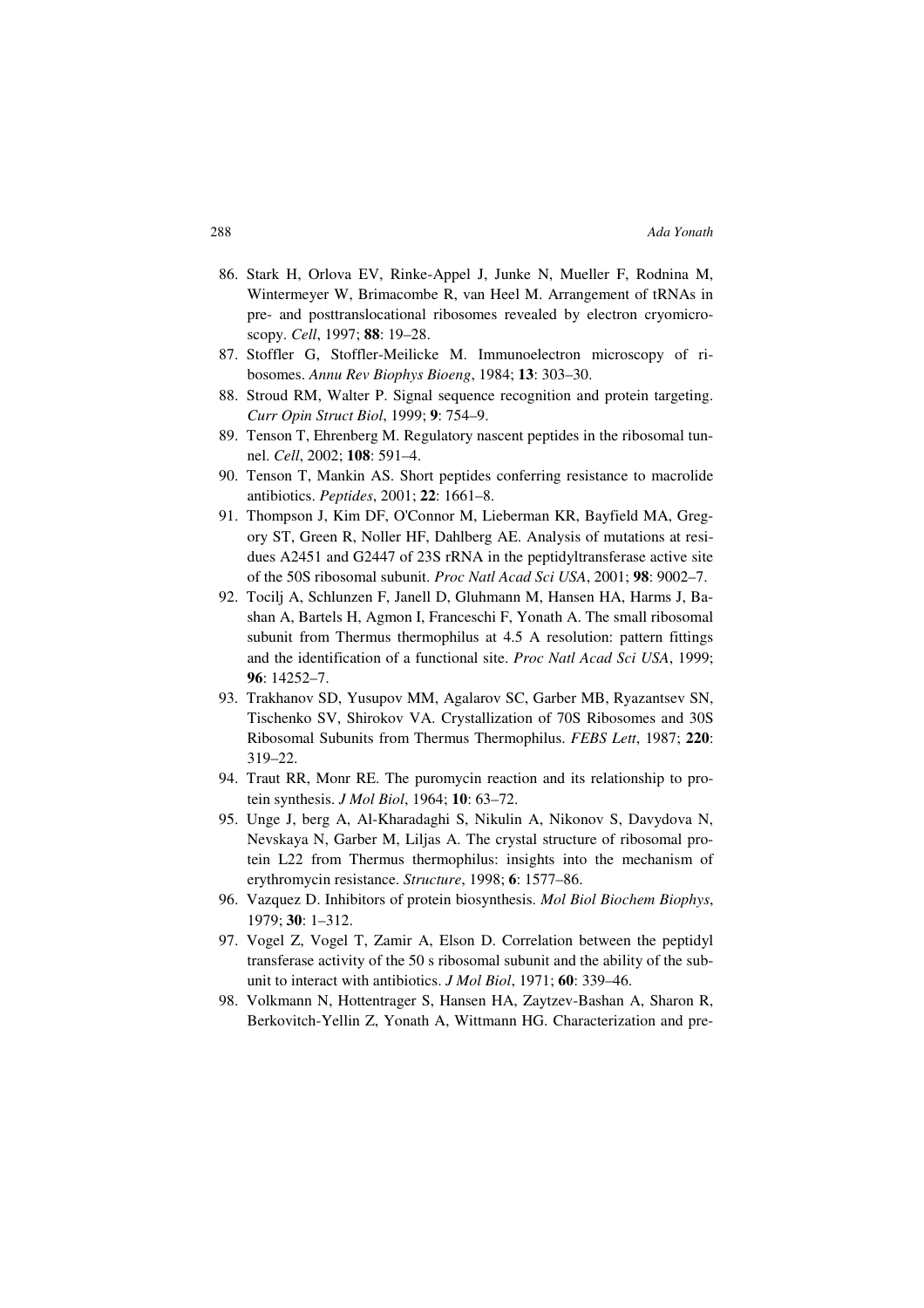liminary crystallographic studies on large ribosomal subunits from Thermus thermophilus. *J Mol Biol*, 1990; **216**: 239–41.

- 99. von Bohlen K, Makowski I, Hansen HA, Bartels H, Berkovitch-Yellin Z, Zaytzev-Bashan A, Meyer S, Paulke C, Franceschi F, Yonath A. Characterization and preliminary attempts for derivatization of crystals of large ribosomal subunits from Haloarcula marismortui diffracting to 3 A resolution. *J Mol Biol*, 1991; **222**: 11–5.
- 100. Walter P, Johnson AE. Signal sequence recognition and protein targeting to the endoplasmic reticulum membrane. *Annu Rev Cell Biol*, 1994; **10**: 87–119.
- 101. Weisblum B. Erythromycin resistance by ribosome modification. *Antimicrob Agents Chemother*, 1995; **39**: 577–85.
- 102. White O, Eisen JA, Heidelberg JF, Hickey EK, Peterson JD, Dodson RJ, Haft DH, Gwinn ML, Nelson WC, Richardson DL, Moffat KS, Qin H, Jiang L, Pamphil W, Crosby M, Shen M, Vamathevan JJ, Lam P, McDonald L, Utterback T, Zalewski C, Makarova KS, Aravind L, Daly, MJ, Fraser CM, *et al*. Genome sequence of the radioresistant bacterium Deinococcus radiodurans R1. *Science*, 1999; **286**: 1571–7.
- 103. Wilson KS, Noller HF. Molecular movement inside the translational engine. *Cell*, 1998; **92**: 337–349.
- 104. Wimberly BT, Brodersen DE, Clemons WM Jr, Morgan-Warren RJ, Carter AP, Vonrhein C, Hartsch T, Ramakrishnan V. Structure of the 30S ribosomal subunit. *Nature*, 2000; 407: 327–39.
- 105. Woodcock J, Moazed D, Cannon M, Davies J, Noller HF. Interaction of antibiotics with A- and P-site-specific bases in 16S ribosomal RNA. *Embo J*, 1991; **10**: 3099–103.
- 106. Yonath A. The search and its outcome: high-resolution structures of ribosomal particles from mesophilic, thermophilic, and halophilic bacteria at various functional states. *Annu Rev Biophys Biomol Struct*, 2002; **31**: 257– 73.
- 107. Yonath A, Bartunik HD, Bartels KS, Wittmann HG. Some X-ray diffraction patterns from single crystals of the large ribosomal subunit from Bacillus stearothermophilus. *J Mol Biol*, 1984; **177**: 201–6.
- 108. Yonath A, Glotz C, Gewitz HS, Bartels KS, von Bohlen K, Makowski I, Wittmann HG. Characterization of crystals of small ribosomal subunits. *J Mol Biol*, 1988; **203**: 831–4.